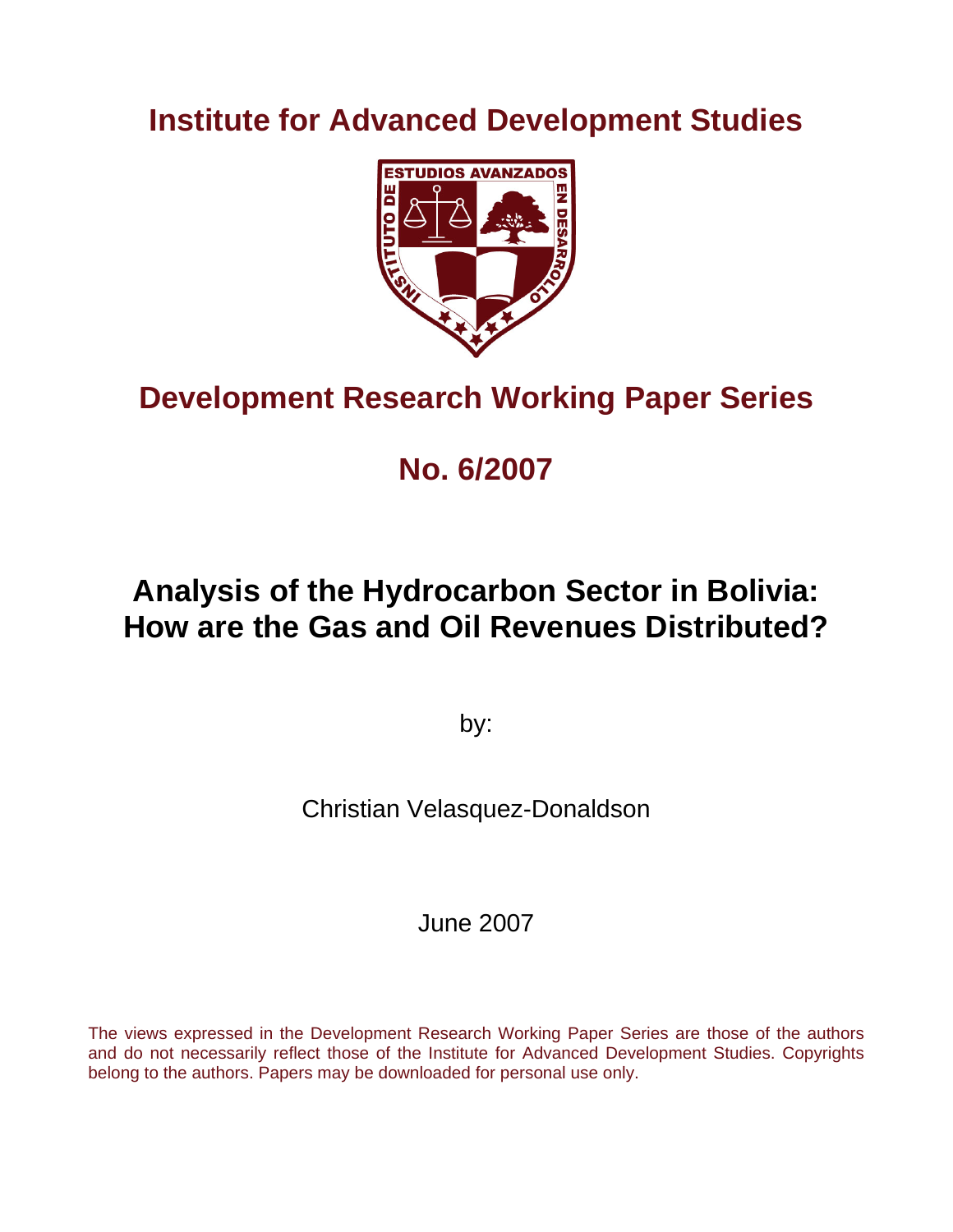

## **Analysis of the Hydrocarbon Sector in Bolivia: How are the Gas and Oil Revenues Distributed?\***

by

Christian Velasquez-Donaldson<sup>+</sup>

June, 2007

**Keywords:** Hydrocarbons, Tributary System, Resources Allocation, Transfer System **JEL classification: E62, D63, Q34, Q38**

 $\overline{a}$ 

Report prepared for: Institutions and Governance Program; Equity, Poverty and the Environment; World Resources Institute, 10 G Street NE, Suite 800, Washington D.C. 20002. The views expressed in this report are those of the author and do not necessary reflect those of the World Resources Institute. The author acknowledges useful discussions with Peter Veit from the World Resources Institute, Lykke Andersen and Osvaldo Nina from the Institute for Advance Development Studies and Grupo Integral in Bolivia and Victor Hugo Carranza that motivated this draft. The usual disclaimer applies.

Part of this paper was presented by Christian Velasquez-Donaldson to obtain the Master of Arts degree in Sustainable International Development at The Heller School for Social Policy and Management, Brandeis University, 415 South Street MS 035, Waltham, MA 02454. Contact information: cvdonald@brandeis.edu or cvdonaldson@wri.org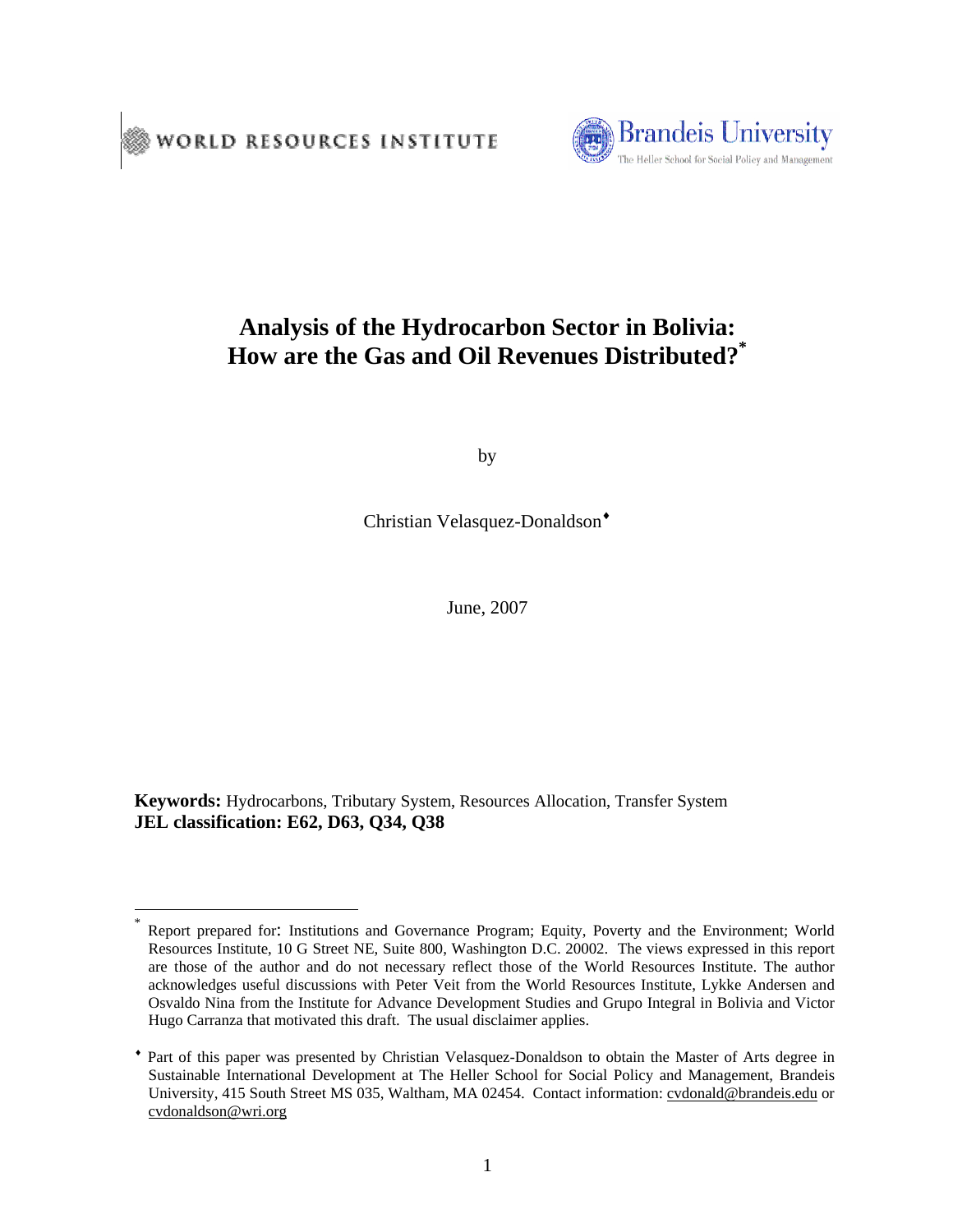#### **EXECUTIVE SUMMARY**

This report analyzes the importance of the hydrocarbon sector in Bolivia. The oil and gas sector currently represents a vital component of the Bolivian economy, accounting for 7 percent of the GDP in term of production and more than 30 percent of total government income. In addition, the hydrocarbon sector not only represents an important economic sector but also a political and social instrument for negotiations, mobilization and social participation. The hydrocarbon sector in Bolivia also plays a strategic geopolitical role in South America as it has the second largest reserves of natural gas in the region after Venezuela. However, the current Bolivian nationalization process has placed this privileged position of the country into question as Bolivia is trying to undo twenty years of neo-liberal policies with the adoption of more nationalistic policies, assuming the control of the sector and challenging the international community and the private sector to benefit its population.

The report also exposes that the important hydrocarbon revenues are not evenly distributed across the country's regions. The most important instruments of taxation, royalties and the IDH, are creating a disequilibrium implying that regions with large populations get considerably fewer resources than less populated regions. In addition, the current distribution system, which is based on political criteria with some regional notion of fairness, is discriminatory in the allocation of resources with out taking into account poverty criteria. In a poor country like Bolivia with a strong political framework on poverty alleviation, the lack of poverty criteria in the distribution system of such significant resources makes 1.5 million poor people from La Paz get fewer resources than 300 thousand poor people from Pando in terms of per capita distribution (\$16 dollars per capita in La Paz vs. \$600 dollars per capita in Pando).

The report has found that the distribution system of the hydrocarbon revenues needs serious changes to be more efficient and accomplish the goal of poverty reduction. The current system of revenue allocation creates significant per capita inequalities between regions and exacerbates the regional dependency on central transfers that depends on exhaustible and unstable hydrocarbon production (92 percent of the prefecturas' revenues and 66 percent of the municipalities' revenues come from government transfers). In addition, the decentralization process of the country has several weaknesses. It does not allow local governments to create their own tributary policies and generate their own resources, with exception of municipalities that to some extent can administrate and collect two regional taxes defined by the central government.

This disequilibrium has the potential to seriously threaten the unity of the country as a nation. This situation will encourage producing regions to push for a large degree of decentralization in order to take advantage of the enormous inflows of resources that the sector is generating. In addition, non-producing regions will push for a significant share of those large resources given the severe degree of poverty in the country. This leads to two important questions to ask; first, who owns the natural resources, producing regions or the central government, and second, how those revenues should be distributed?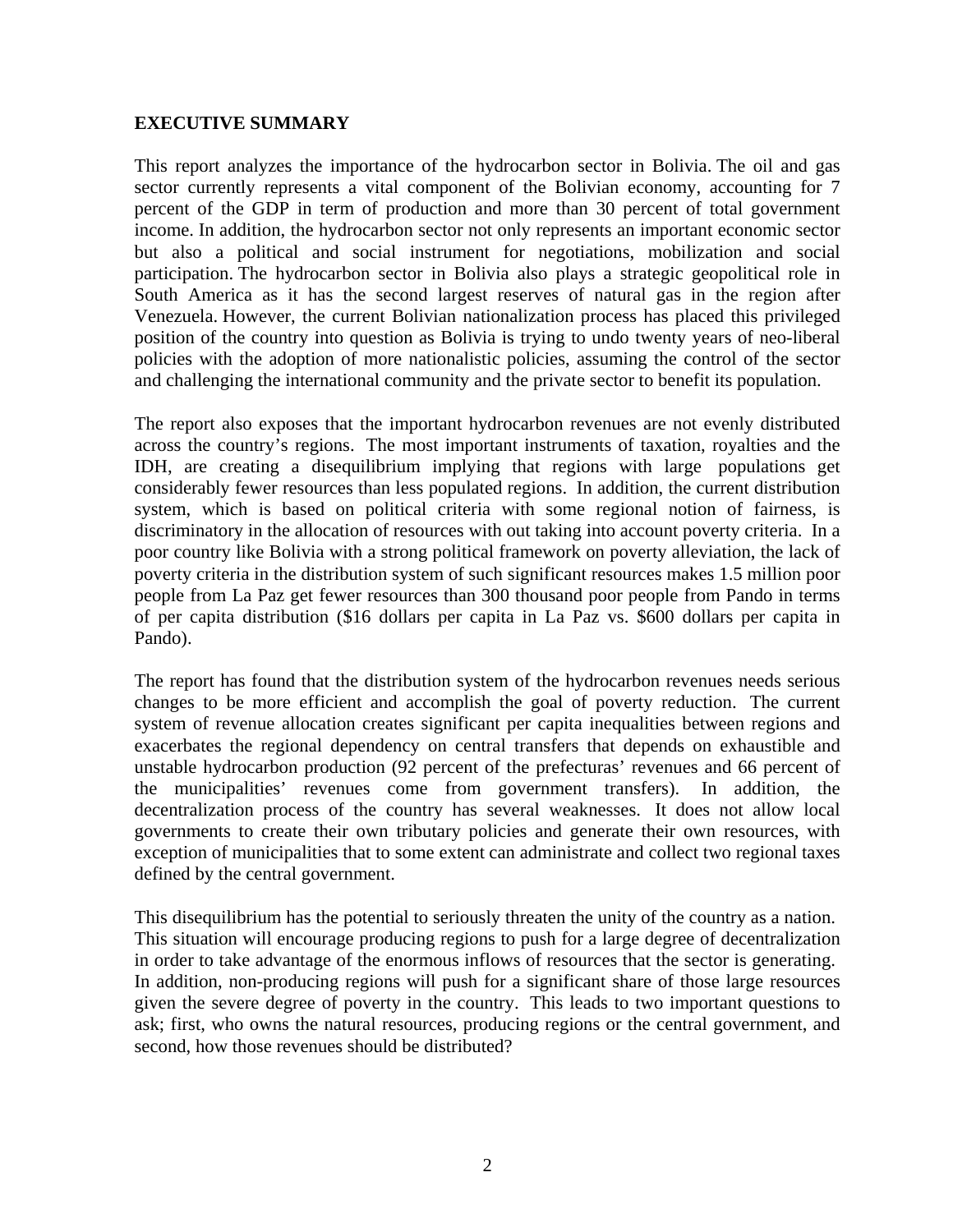In general, those questions are hard to answer and in most cases the answers have significant political notions. In this aspect, the report presents results of a hypothetical calculation in which we combine to some extent the notion that producing regions have the right to a share of the revenues as does the central government. Because producing regions have solid arguments to claim ownership, like natural heritage and social cost reimbursement, we found undesirable and unviable the idea of completely draining those resources from them. Nonetheless, the central government also has significant arguments to have a share of those revenues, like income stability, fiscal equilibrium and macroeconomic considerations. Therefore, we found it important that the central government should benefit from a share of the natural wealth. However, the results of the hypothetical exercise presented in this report have the objective of opening the debate and dialogue for needed changes in the Bolivian hydrocarbon distribution system rather than suggesting a definitive answer for a distribution system in Bolivia.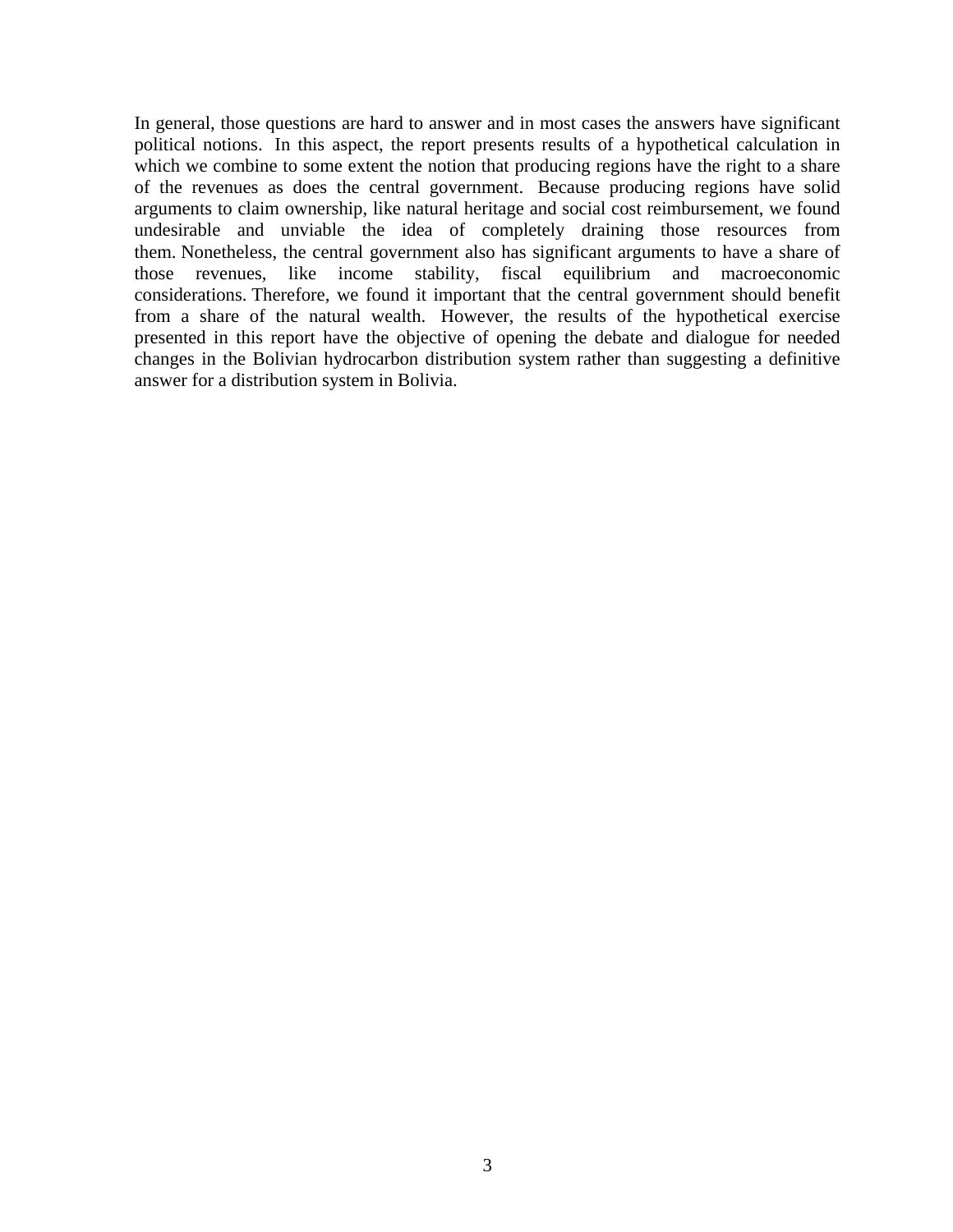## **ABBREAVIATIONS**

| <b>BCB</b>    | Banco Central de Bolivia                              |
|---------------|-------------------------------------------------------|
|               | Central Bank of Bolivia                               |
| <b>CPE</b>    | Constitución Política del Estado                      |
|               | The Bolivian Constitution                             |
| <b>CFMU</b>   | Compensatory Fund for Municipalities and Universities |
| <b>CT</b>     | Coparticipación Tributaria                            |
|               | Tributar-Revenue Sharing                              |
| <b>FCD</b>    | Fondo Compensatorio Departamental                     |
|               | Compensatory Departmental Fund                        |
| GDP           | <b>Gross Domestic Product</b>                         |
| <b>HIPC</b>   | <b>Highly Indebt Poor Countries</b>                   |
| <b>IANDF</b>  | Internal Aid for National Development Fund            |
| ICF           | Indigenous and Campesinos Fund                        |
| <b>IDH</b>    | Impuesto Directo a los Hidrocarburos                  |
|               | Direct Tax to Hydrocarbons                            |
| <b>IEHD</b>   | Impuesto Especial a los Hidrocarburos y sus Derivados |
|               | <b>Especial Tax to Hydrocarbons and Derivatives</b>   |
| IGP           | <b>Institutions and Governance Program</b>            |
| <b>IMF</b>    | <b>International Monetary Fund</b>                    |
| <b>INE</b>    | Instituto Nacional de Estadísticas                    |
|               | National Institute of Statistics                      |
| IT            | Impuesto a las Transacciones                          |
|               | Tax to Transactions                                   |
| <b>IUE</b>    | Impuesto a las Utilidades                             |
|               | Tax to the Enterprise Profits                         |
| <b>IUE-RE</b> | Impuesto a las Utilidades-Remesas al Exterior         |
|               | Tax to the Enterprise Profits-Abroad Shipments        |
| <b>IVA</b>    | Impuesto al Valor Agregado                            |
|               | <b>Added Value Tax</b>                                |
| LPG           | Liquid Petroleum Gas                                  |
| <b>MMCFD</b>  | Million Cubic Feet Daily                              |
| <b>RAF</b>    | Red de Analysis Fiscal                                |
|               | <b>Fiscal Unit of Analysis</b>                        |
| <b>RC-IVA</b> | Régimen Complementario al Impuesto al Valor Agregado  |
|               | Complementary Regime of the Added Value Tax           |
| SП            | Servicio de Impuestos Internos                        |
|               | <b>Internal Tax Services</b>                          |
| <b>SOE</b>    | State-owned enterprises                               |
| SURTAX        | Impuesto a las Utilidades Extraordinarias             |
|               | Tax to the Extraordinary Revenues/Surplus Tax         |
| <b>TOR</b>    | Terms of Referente                                    |
| TCF           | <b>Trillion Cubic Feet</b>                            |
| <b>UBN</b>    | <b>Unmet Basic Needs</b>                              |
| <b>UDAPE</b>  | Unidad de Análisis de Políticas Económicas y Sociales |
|               | Social and Economic Policy Analysis Unit              |
| UPF           | Unidad de Programación Fiscal                         |
|               | <b>Fiscal Unit Programming</b>                        |
| <b>WB</b>     | World Bank                                            |
| WTI           | <b>West Texas Intermediate</b>                        |
| <b>YPFB</b>   | Yacimientos Petrolíferos Fiscales Bolivianos          |
|               | <b>Bolivian Oil Company</b>                           |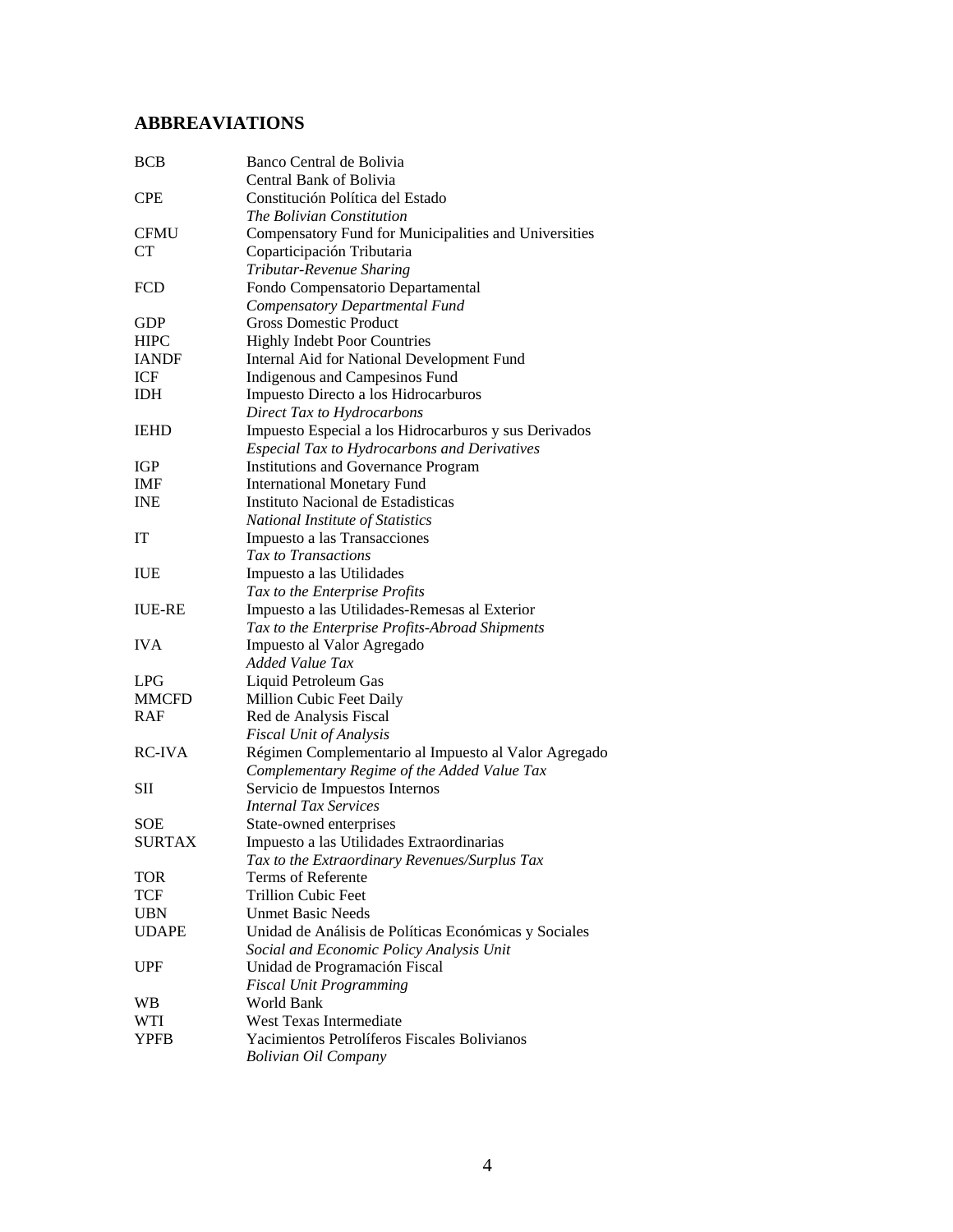#### 1**. Introduction**

 $\overline{a}$ 

For the last twenty years, Bolivia, one of the poorest countries in South America, was influenced by the neo liberal economic model guided by the International Monetary Fund (IMF) and the World Bank (WB). In the process, Bolivia implemented deep structural changes in its economy, like intense capitalization<sup>1</sup> of the major national enterprises. Following this initiative, the government passed legislation to regulate the decentralization process of the administration and spending capacity of local governments. These policies together were expected to lead to growth and stability by open markets and inflows of foreign investment.

In this process of restructuring the economy of the country, in 1994, former president of Bolivia Gonzalo Sanchez de Lozada passed Law 1544 "Capitalization Law", which authorized the Executive Branch the sale of 50 percent of the state company's shares (Barja, McKenzie, and Urquiola, 2005). Two years later, in 1996, Law 1689, a new hydrocarbon law, was created to regulate and normalize the hydrocarbon activities in the country, adjusting the production and management of the oil and gas sector to the new political reforms that follow an economic liberalization.

Until that year, the state oil company, YPFB (Yacimientos Petroliferos Fiscales Bolivianos) had all the rights to explore, extract, industrialize and commercialize natural gas and oil in Bolivia, and after that year, progressively YPFB became a regulator of the sector rather than an active participant on the sector production and commercialization. Since then, the Hydrocarbons Law was subject of many debates about the distribution of the benefits of gas and oil, and the potential favoritism with the Hydrocarbon Law toward transnational corporations.

However, Law 1689 and subsequent foreign investment allowed the discovery of significant reserves of natural gas in southern Bolivia, while the discussions within the country were further complicated by the rise of oil prices and conflicts related to ownership, commercialization and distribution of natural gas revenues.

On October of 2003, a social crisis erupted, many conflicts arose after the government announced the possibility of building a pipeline from Bolivia to Chile where gas would have to be processed and liquefied before being shipped to Mexico and United States. This plan was heavily opposed by the Bolivian population; first because the resentment still alive based on the Pacific War of 1879 in which Bolivia lost its sea coast with Chile and its access to the Pacific Ocean. And second, because under the current Law 1689, Bolivia would still be a raw material exporter selling gas with any value added.

Under these circumstances, the Bolivian population went on strike denying the government's plan and demanding the nationalization of the hydrocarbon sector, the domestic energy

<sup>&</sup>lt;sup>1</sup> Capitalization is a process where state companies are divided in three independent parts: the state, whish is the Bolivian society through their pension fund, workers of the remaining enterprise and the private sector. In this process, 50% of the former state company's shares are sold to the private sector that becomes the new administrator of the company; the other 50% is divided between Bolivians and workers.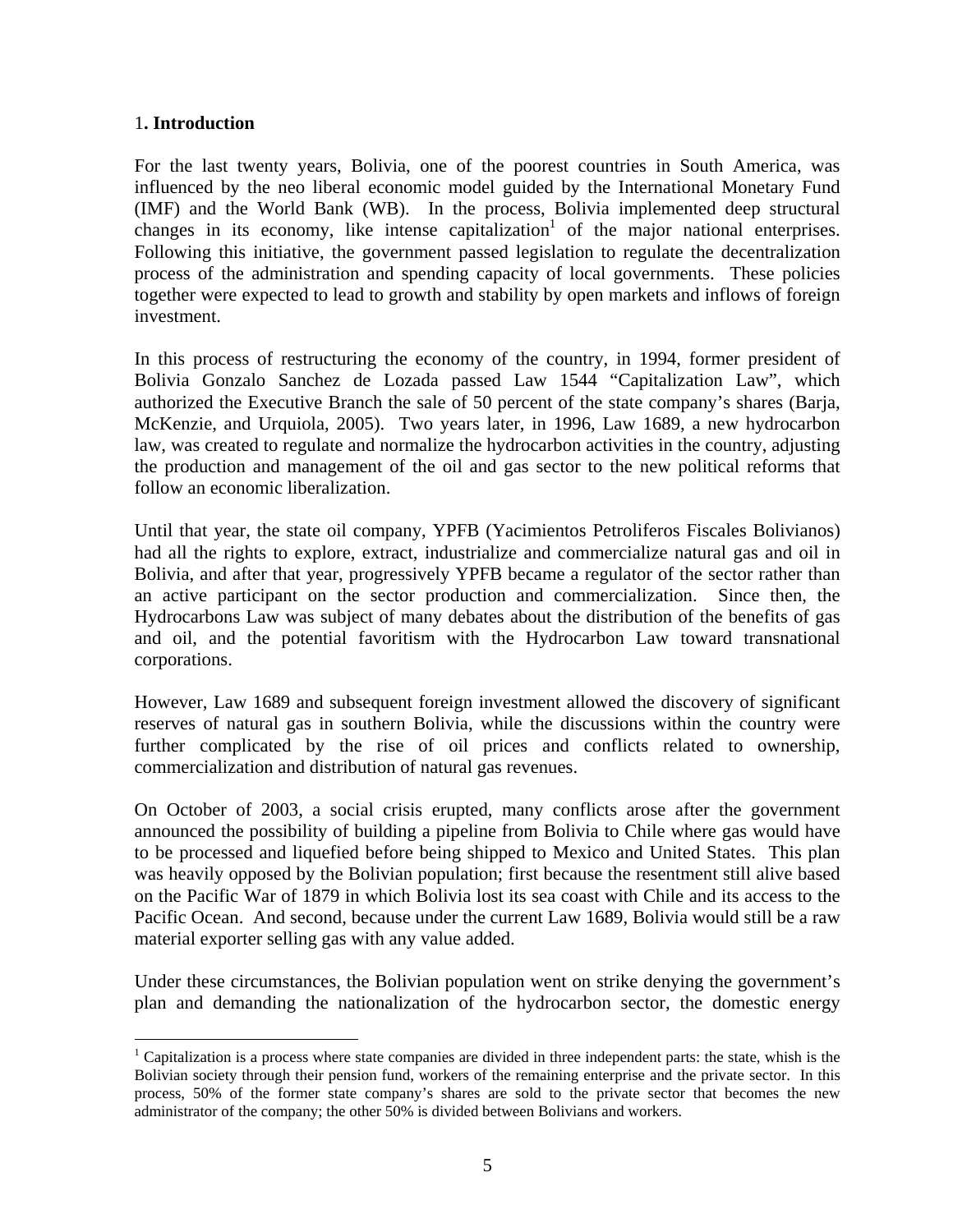demand being met and the industrialization of natural gas in Bolivia before export. And after the so called Bolivian Gas War<sup>2</sup>, Gonzalo Sanchez de Lozada was obliged to abdicate his office. As a result, his vice president, Carlos de Meza Gisbert, took office in 2003. He called for an Energy Referendum in 2004 (Box 01) and for a popular agreement on the usage, exports of Bolivian natural gas reserves and, in addition, whether to nationalize the sector.

In May 2005, the Bolivia government passed Law 3058, a new version of the Hydrocarbon Law, repealing the former Law 1689. The new law was to ensure a more equitable distribution of the benefits of gas and oil and gain control of the production chain of the hydrocarbon sector by the state. However, in June, 2005, due to the growing social crisis and the popular demand for a complete nationalization of the oil and gas sector, Carlos de Meza Gisbert had to abdicate the office and Eduardo Rodriguez Veltze, his successor in the office, a transitional government, called for new presidential elections.

Now, since the presidential elections in December 2005, Bolivia is experiencing a new political wave. The political party, Movement towards Socialism, took office on January  $26<sup>th</sup>$ 2006, marking the beginning of new, potentially transforming policies and practices of government:

We plan to enter into a new era of government by recovering and industrializing the non-renewable and renewable natural resources, supporting a sustainable exploitation and extraction of these resources and pursuing that the benefits are distributed directly to Bolivians (Movimiento al Socialismo, 2006).

On May, 2006, the newly elected president, Evo Morales Ayma, who is considered the first indigenous president in Bolivia, placed the Bolivian hydrocarbon sector under state control by passing the Supreme Decree<sup>3</sup> of Nationalization 28701. The decree obliges all transnational and international companies to return to the state, through YPFB, the production of oil and gas fields and sign new contracts ensuring a greater percentage of the gas revenues for the state and reasonable profit for the oil companies.

Under this decree of nationalization, companies had a 180-day transition period to renegotiate and sign new contracts with YPFB if they want to operate in Bolivia, otherwise, they must leave the country. At the same time, the new president also guaranteed that this nationalization process would not take on the form of expropriation or confiscation of facilities, but clearly stated that "Bolivia wants partners in business not bosses." (Evo Morales' speech to the United Nations, September 22, 2006)

 $\overline{a}$ 

 $2$  The Bolivian Gas War was a social conflict in 2003 centering on the exploitation and export of natural gas, which is the second largest reserve in South America. 750,000 people, most of them indigenous surrounded La Paz city for three days causing fuel and food shortage. Protestors were against the government export policies of gas via Chile to Mexico and the United States. They also were against gas exportation with out industrialization. However, these were not the only cause of the blocked. Among the concerns were also the coca eradication policies pushed by the government of the United States. The excessive violence used by the military led 80 deaths and the president Gonzalo Sanchez de Lozada was forced to abdicate office.

<sup>&</sup>lt;sup>3</sup> A Supreme Decree is an authoritative order having the force of law passed by the Executive Branch in order to regulate and apply the law. A Supreme Decree does not have to be approved by the congress.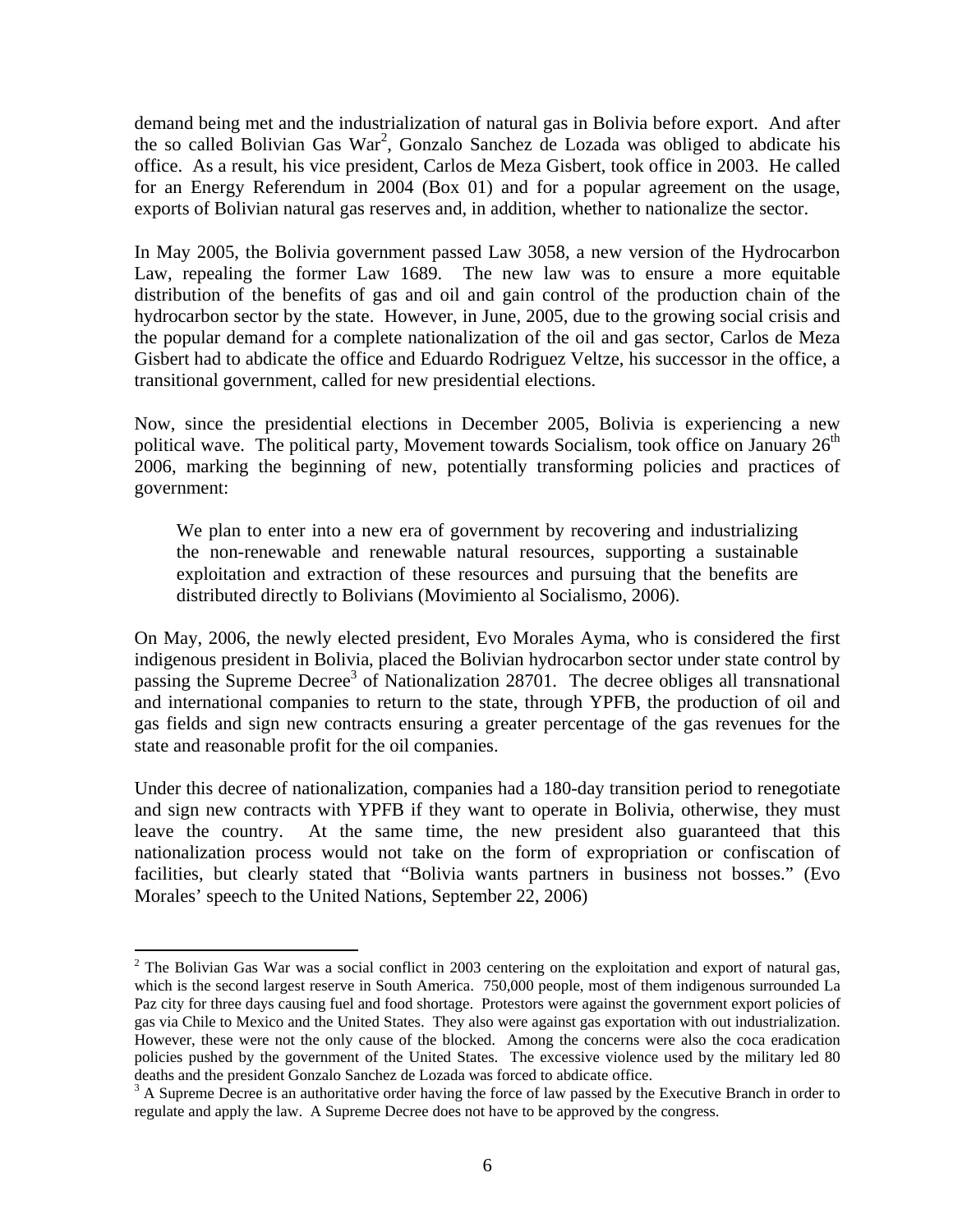#### Box 01: The 2004 Energy Referendum

The Energy Referendum of 2004 was a consultation process done by the Electoral National Court over hydrocarbon policies. The population decided whether to export its natural gas to Mexico and the United States via Chile, the process of nationalization, the new hydrocarbon tributary system to collect the gas revenues and a strategy to attend the Chilean demand for gas in exchange of a sovereign port in the Pacific Ocean. Through the energy referendum the population was asked to answer five questions that would set the basis for the changes of the Bolivian hydrocarbon policy. The questions were:

- 1. Do you agree with the repeal of the Hydrocarbon Law # 1689 passed by President Gonzalo Sanchez de Lozada?
- 2. Do you agree with the recovery of the hydrocarbons at the well head for the state?
- 3. Do you agree with the foundation of YPFB, for the second time, to recover ownership of its shares that were sold to the international companies and therefore participate in the whole production chain of the hydrocarbon activities in the country?
- 4. Do you agree with President Carlos Mesa on using gas as a strategic mechanism to recover a sovereign port in the Pacific Ocean?
- 5. Do you agree with exporting gas under a national policy that:
	- Fulfills the domestic demand of gas consumption
	- Encourages the industrialization of gas on Bolivian territory
	- Charges taxes and royalties to the oil companies reaching no less than 50 percent of production value of gas to be used on education, health, infrastructure and employment?

After the polls, the Electoral National Court reported that only 60 percent of the population that is able to vote went to polls. The results of the referendum are the following:

|   |           | %     | No      | %     | Total     |
|---|-----------|-------|---------|-------|-----------|
| 1 | 1,788,694 | 86.64 | 275,742 | 13.36 | 2,064,436 |
| 2 | 1,913,642 | 92.19 | 162,130 | 7.81  | 2,075,772 |
| 3 | 1,793,594 | 87.31 | 260,610 | 12.69 | 2,054,204 |
| 4 | 1,055,529 | 54.80 | 870,772 | 45.20 | 1,926,301 |
| 5 | 1,179,893 | 61.74 | 731,021 | 38.26 | 1,910,914 |

At the end of the negotiations, transnational oil companies agreed to sign new contracts with the Bolivian government. With these contracts, the state has recovered control of the energy sector and increases the government take of the hydrocarbon revenues to more than 70 percent ("La Razón", "El Diario", 2006).

These new contracts mark a new era for the hydrocarbon sector in Bolivia with the generation of enormous amounts of income for the state. With these events, Bolivia not only has significant amounts of resources to fund its social expenditures but also a major responsibility of managing and distributing the hydrocarbon wealth through its different levels of sub governments to accomplish the goal of reducing poverty and promoting the inclusion of the indigenous people of Bolivia.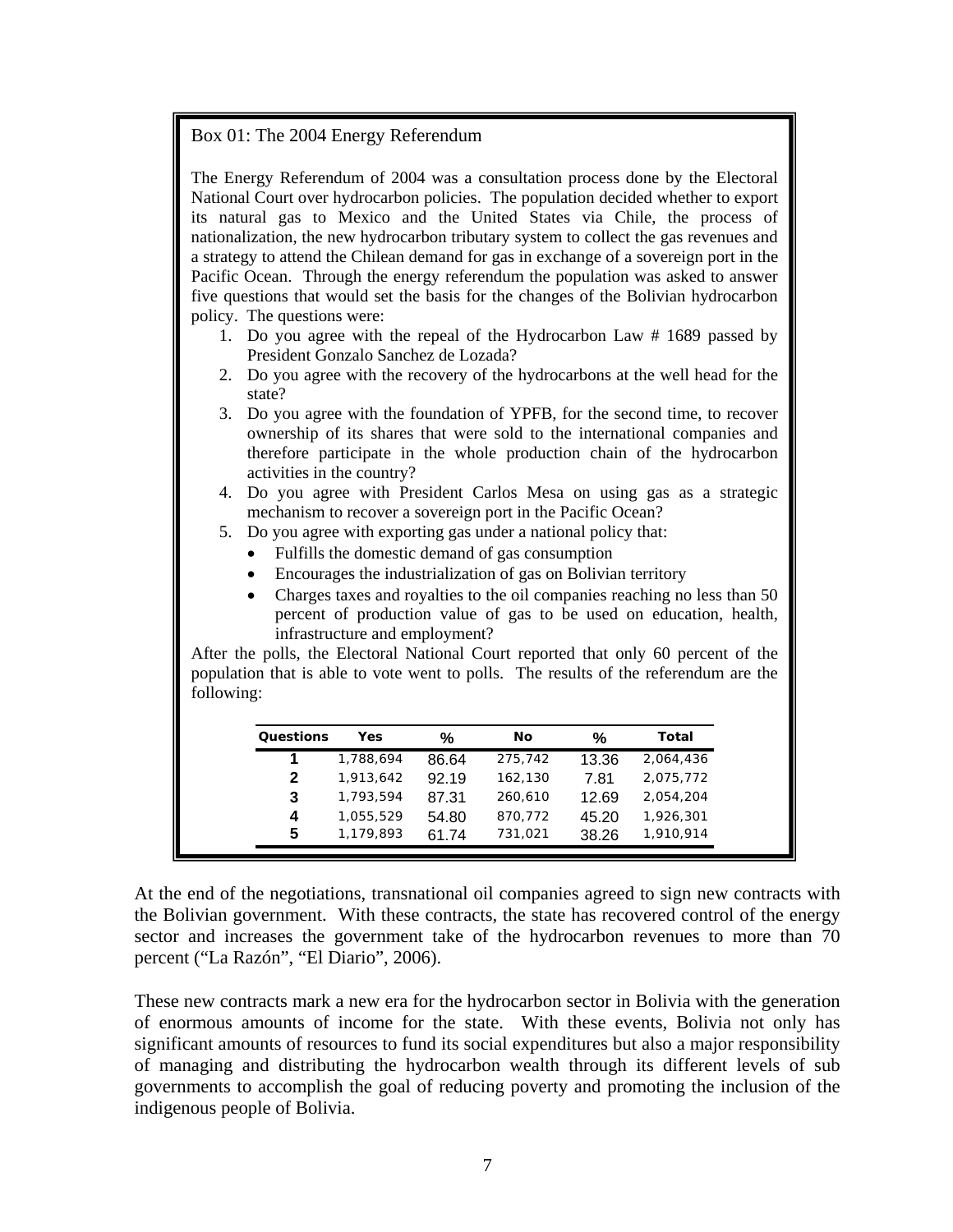That said this report seeks to understand and answer the questions: What are the criteria for the collection and allocation of the resources from hydrocarbons? How are hydrocarbon revenues distributed in Bolivia? In this report the term of hydrocarbon revenues involved not only royalties but also specific sector taxes that contribute to the state. The report also seeks to explore to what extent these revenues support poverty alleviation strategies and policies within the central and local governments. Finally, a further objective of the report is to explore the level of decentralization and dependency on government transfers from the gas and oil sector and its impact on Bolivian public policies.

The report begins the analysis with a historical description of the Bolivian hydrocarbon sector. Sections 2 and 3 explore the beginning of the hydrocarbon activity in the country. They describe the growing importance of natural gas for the country and briefly explores the differences between natural gas and different energy sources. Section 4 describes in a comparative manner the tributary system of current hydrocarbon legislation with former one. Sections 5 and 6 describe the Bolivian mechanisms and instruments to generate income. Then, section 7 describes the importance of the hydrocarbon revenues compared with other sectors of the Bolivian economy. Section 8 explores the criteria for distribution of the sector's revenues, its influence on the budgetary system of local governments and the level of dependence on central government transfers. Finally, section 9 analyze and discusses the findings, briefly explores the expenditure capacity of local governments and the uses of the hydrocarbon revenues on social policies in order to make relevant conclusions and recommendations.

The methodology used to write this report was, in the first place, data collection and review of the literature (papers and reports) related to the situation of the oil and gas sector in Bolivia. Since poverty alleviation is partially a function of access to and distribution of resources, an important part of the methodology was the search for relevant data that would allow mapping generation of benefits from natural gas and how such benefits are distributed to local governments. The sources used to collect data included libraries and the internet. However, due to the difficulty of accessing information, especially in developing countries like Bolivia, a field trip to Bolivia was essential to gather information and to ensure its accuracy and the inclusion of local input in the research.

The main outcome of the field trip was the access to and inclusion of primary and secondary information in addition to accurate and updated data in order to make the evidence discussed as robust as possible. However, because the nationalization of the Bolivian hydrocarbon sector is an ongoing situation, and the government currently is in internal negotiations to reform the distribution system of revenues, it is not possible to measure specific impacts of the sector on social and economic outcomes.<sup>4</sup> Therefore, it is important for the reader to take note of the limitation to the approach taken in this report due to the period of analysis.

 $\overline{a}$ 

<sup>&</sup>lt;sup>4</sup> In this regard, using a CGE model of the Bolivian economy, a study has been done on the distributional impact of natural gas resources by Lykke E. Andersen (2006). The study simulates possible changes in the Bolivian economy due to the increase of natural gas exports focusing on the changes in income distribution between different types of households without geographical dimension.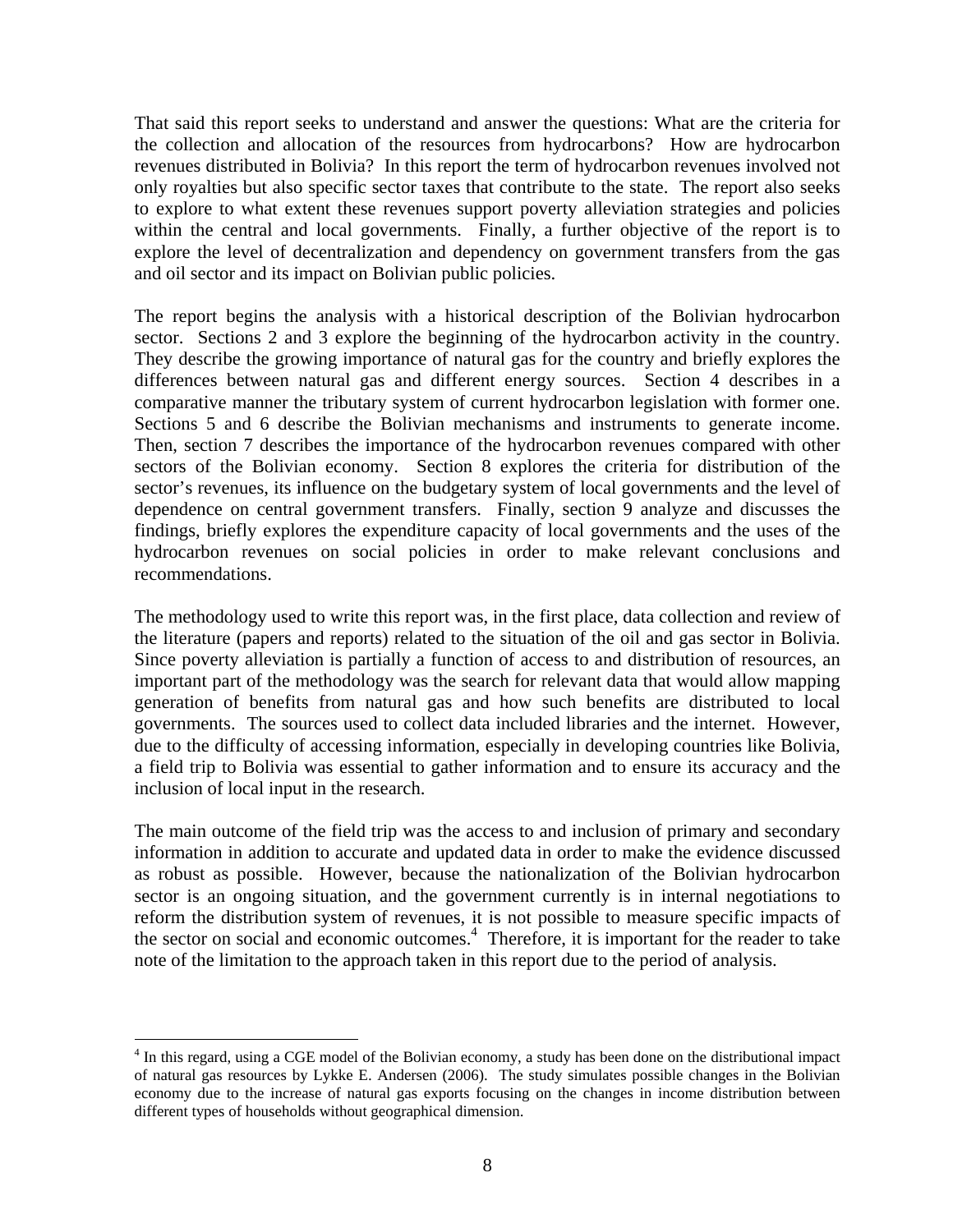### **2. The Hydrocarbon Sector5**

 $\overline{a}$ 

In the 1930's, the hydrocarbon sector of Bolivia became an important part of its economy. The state became an important player on this sector after the War of Chaco (1932-1935) which was a conflict involving Bolivians and Paraguayans over the territory of El Chaco located in the southeast of Bolivia. The Chaco region geographically is divided in two sections, north and southern Chaco. At the end of the war, Bolivia had lost the southern part of El Chaco to Paraguay. The region of El Chaco is a territory with high probability of having important hydrocarbon reserves, which was one of the most important causes of the war. However, until now significant natural gas reserves were only found in the Bolivian part and not in the Paraguayan side.

Before 1920's, Bolivia did not have any regulation on hydrocarbon activities. During those years any person, citizen or foreign, could request concessions with out limit to explore and produce petroleum. The first hydrocarbon law was signed in 1921 under the name of Organic Law of Petroleum. This law set a maximum of 100,000 hectares as concession and creates a set of patents to be paid and a royalty of 11 percent of the production. Even though the Organic Law of Petroleum set a maximum of hectares to be exploited, Standard Oil, an American oil company, got the monopoly of the sector with almost 7 million hectares.

During the War of Chaco and in order to finance the conflict, the government of Bolivia requested the support and loans of every enterprise that was operating in the country including Standard Oil. Nonetheless, Standard Oil had denied any aid to Bolivia, even the supply of gasoline for the air force, and in addition in advance royalty payments. Furthermore, Standard Oil started to remove equipment and ship them to its facilities in Argentina.

Then, to the Bolivian government's surprise, in 1935, the government of Argentina informed it about illicit exports of petroleum from Standard Oil Bolivia to the Standard Oil Argentina in 1925 and 1926. Based on these accusations the government of Bolivia ordered an investigation of the case. As a result, Standard Oil Argentina confessed they imported petroleum from its subsidiary in Bolivia. Finally Standard Oil Bolivia admitted they had been exporting petroleum to Argentina through a clandestine pipe they built from Bolivia to Argentina. However, they argued that there is no illegal action in this export because the petroleum belongs to them and the only dishonest behavior was to elude the royalty payments on that production.

Under these circumstances, in 1936, Yacimientos Petroliferos Fiscales Bolivianos, YPFB, was created as the state oil company in charge of exploration, exploitation and commercialization of hydrocarbons within Bolivian territory. And the first nationalization of the hydrocarbon sector took place right after the end of the Chaco War, in 1937.

With the creation of YPFB, the government of Bolivia ordered the caducity of the Standard Oil concessions and contracts and took over its facilities to get control of petroleum production. However, Standard Oil appealed to reverse the nationalization process and in

<sup>&</sup>lt;sup>5</sup> Most of this section was based on the Libro de Oro YPFB (Golden Book of YPFB) and the YPFB's reports 1999, 2001, 2006.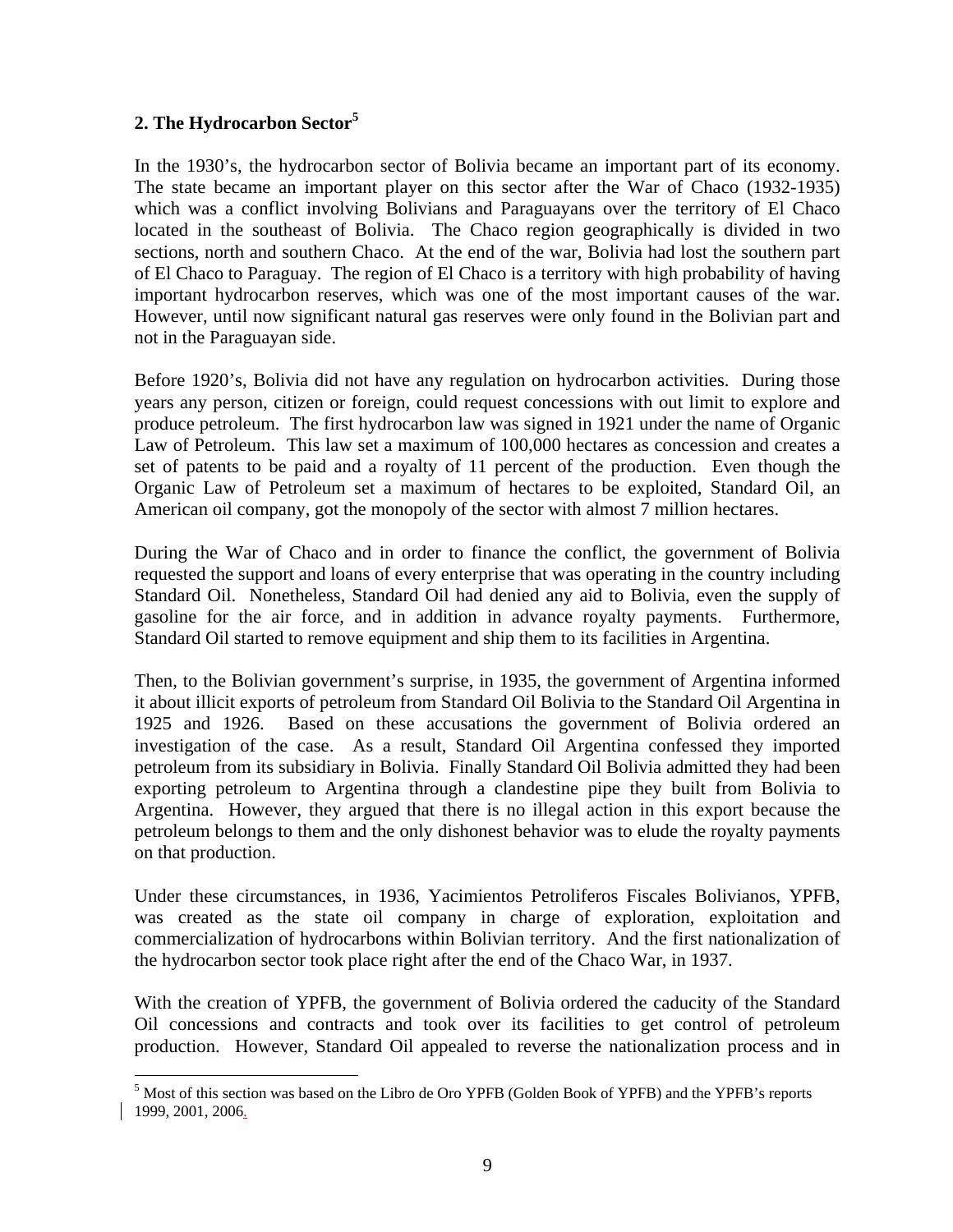1942, it forced the Bolivian government to pay \$1.75 million, as indemnification, for the devolution of technical documentation that Standard Oil had kept after the nationalization.

By 1941, YPFB, under state control, was a consolidated oil company supplying more than 30 percent of the domestic market and generating revenues of \$17 million for the country. During the 1940's and 1950's the hydrocarbon activity in Bolivia became very successful for the country. Bolivia became a net petroleum exporter with all its domestic demand satisfied. However, the hydrocarbon activities of exploration and exploitation demanded heavy investment and Bolivia did not have enough economic capacity to satisfy the needs of a growing YPFB and at the same time meet the needs of its population.

Therefore, in 1955, the government passed a new law called the Petroleum Code or Davenport Code with the addition of a new tax accounting for 30 percent of the company's profits. The new legislation repealed the Organic Law of Petroleum. This new legislation also allowed foreign companies to sign joint operational contracts with YPFB and 14 foreign oil companies entered Bolivia including the Gulf Oil Company from the United States.

During the 1960's the production of hydrocarbons started to decrease. The Argentinean market for natural gas, however, was willing to sign a purchase-sale contract with Bolivia to satisfy its growing domestic market. Therefore, the Bolivian Gulf Company and YPFB joint in a mix company with 50 percent of shares for each to deliver natural gas to Argentina. However, in 1969, the government of former president Alfredo Ovando Candia decreed the nationalization of the Gulf Oil Company arguing that the contracts were damaging the Bolivian economy. The technical argument for that nationalization was that the Gulf Oil never paid the 30 percent utility tax during its time of operation in the country arguing that it was discounted from its investments.

Since the application of the Davenport Code, Bolivia had changed its hydrocarbon legislation four times following the political program of former governments: in 1972 with the General Law of Hydrocarbons, in 1990 with Law 1194, in 1996 with Law 1689 that facilitated the capitalization of YPFB and finally in 2005 with the current Hydrocarbon Law 3058 that allowed the latest nationalization.

### **3. The Bolivian Natural Gas**<sup>6</sup> ,

 $\overline{a}$ 

Historically, Bolivia is characterized by its strong dependence on specific primary commodities, from silver to tin and then natural gas. During the decades of 1930 to 1970, tin represented an important commodity for the Andean country, accounting for more than 60 percent of its exports (Andersen and Meza, 2001). However, that period of tin-dependence ended in 1985 when the international tin market collapsed leaving an overwhelmed Bolivian

<sup>&</sup>lt;sup>6</sup> One thing that is worth to point out here is that Bolivia is not a Petroleum producing country. On the contrary, it is a gas producing country by excellence. Even though Bolivia has significant oil reserves, its vast reserves of natural gas placed the country as second country with the largest reserves of natural gas in America after Venezuela. Bolivia holds the highest non-associated gas reserves in the region, which means that its reserves are mostly of free gas compared with Venezuela where half of its natural gas reserves are associated with other gases that increases the overall cost to process of producing liquids (Medinaceli, 2004; Furtado et.al., 2006).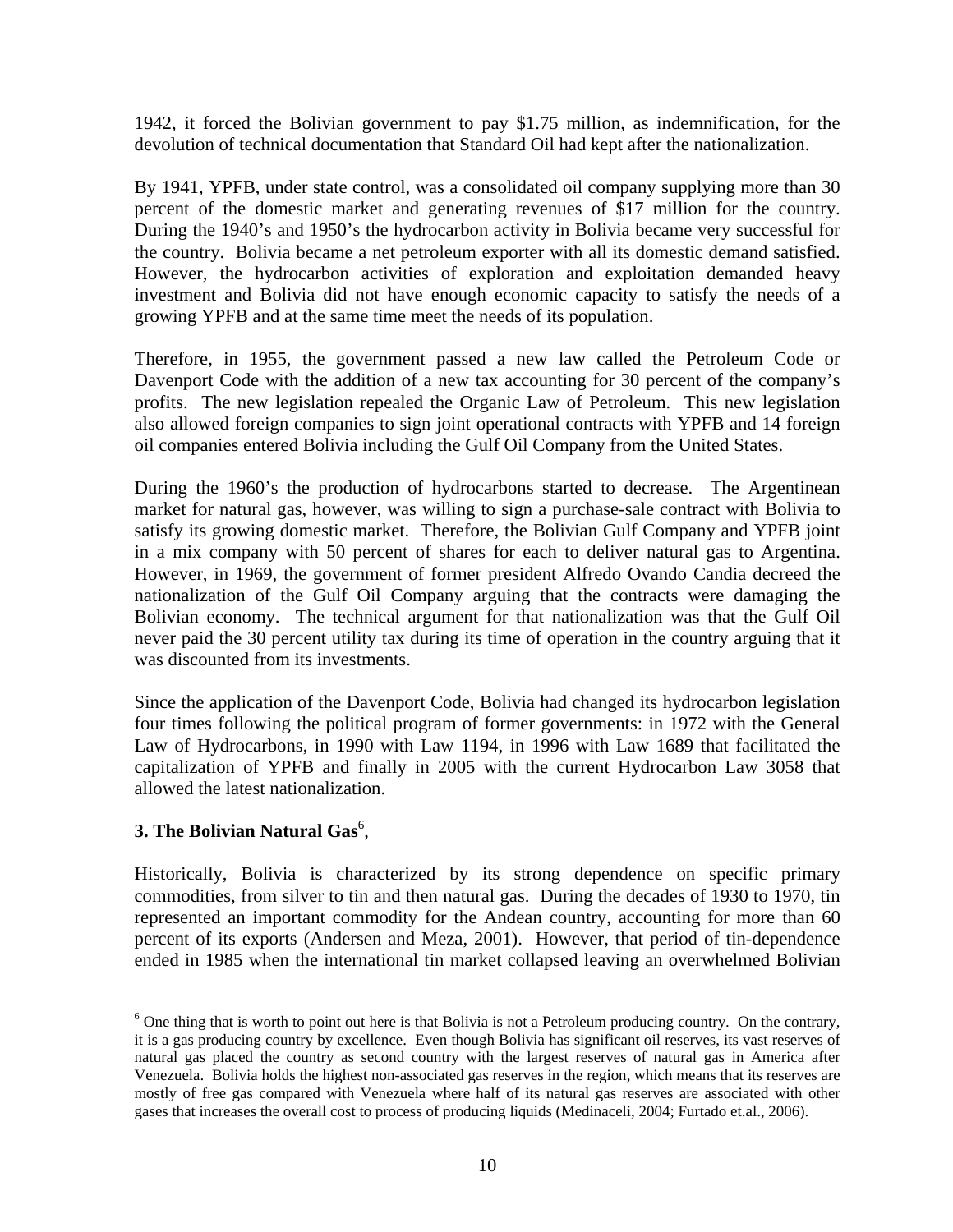economy that reached the most severe economic crisis in its history. During the decade of the 1980's, Bolivia was facing a collapsed tin market on one side but on the other side, increasing oil prices<sup>7</sup>. Consequently, there was a new opportunity for natural gas (Box 02).

Bolivia through its state-owned oil company, YPFB, started its natural gas exports to Argentina in 1972 with a 20-year contract that was progressively updated until 1999. For 27 years, Bolivia's natural gas exports were dependent on Argentina as its sole buyer. In 1995, however, Argentina's proven natural gas reserves increased threefold over 1970 levels (Campodonico, 1999). Bolivia was facing the inevitable end of gas sales to Argentina that ended its dependence on Bolivian gas in 1999. But in the mean while, Bolivia had begun negotiations with Brazil to export natural gas in 1991. It was not until 1999, however, that the Brazilian market completely replaced the Argentinean one.



<sup>2006\*:</sup> exports until April

 $\overline{a}$ 

In 1996, a new hydrocarbon law (1689) was approved with attractive incentives for private oil companies to invest on the oil and gas sector of the country. This new law, jointly with the Capitalization Law of 1994, allowed the breakup and capitalization process of the state-own oil company (YPFB), which progressively abandoned its entrepreneurial role in the hydrocarbon sector and became merely the regulator of the sector.

The government proceeded by inviting foreign oil companies to invest in the sector in return for 50 percent of shares and more than 80 percent of the value of production in its favor. The private companies, on their side, promised to invest in the sector at least to the capitalization value within the first 8 years. In this sense, YPFB was divided into three different companies, each one consisting of a consortium of transnational companies. Two of the companies were

 $<sup>7</sup>$  Due to the lack of a world gas standard pricing mechanism, it is very common that prices of natural gas get</sup> linked to a basket of different oil prices. This aspect makes the gas market fluctuate, following the international oil prices.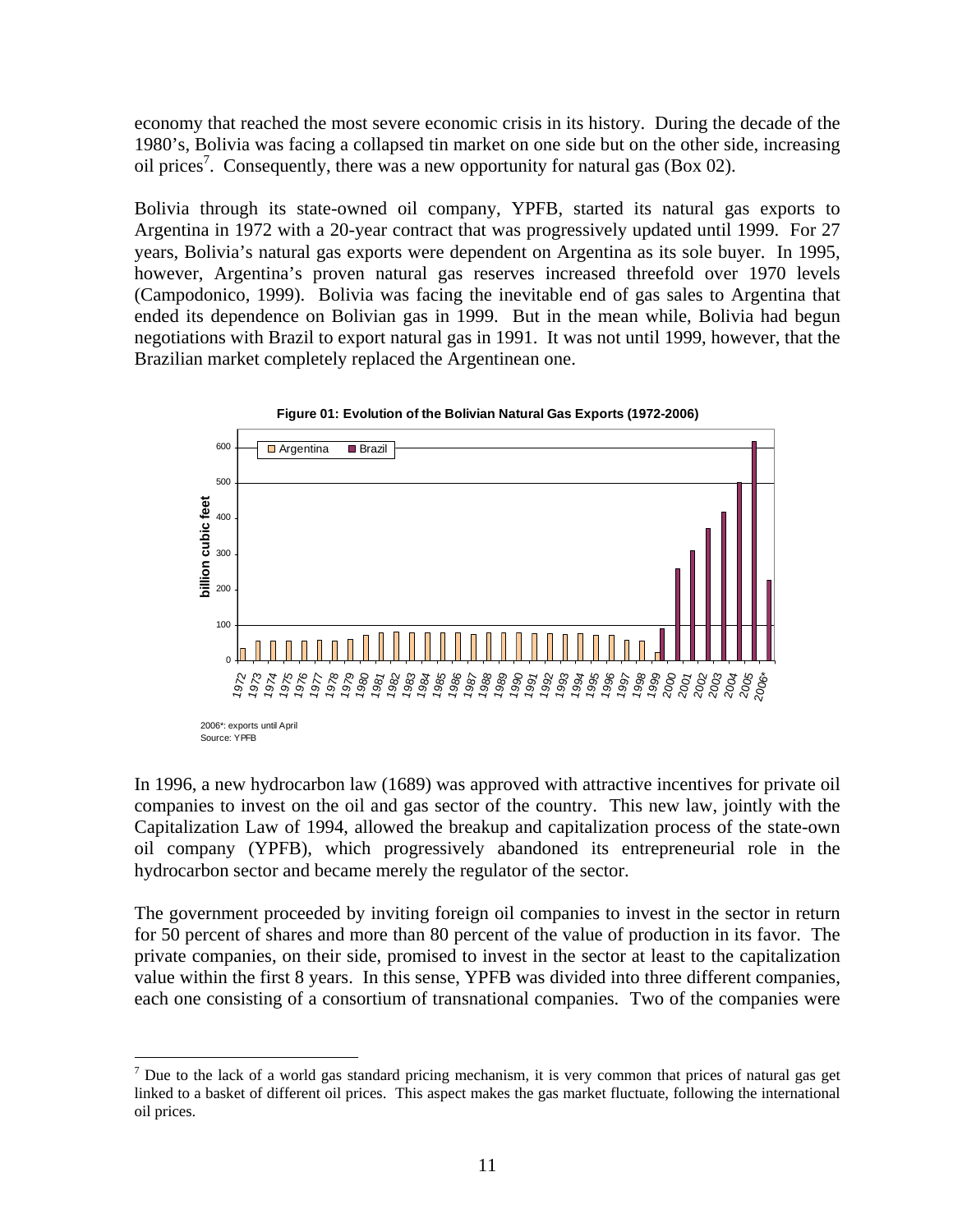created for activities of exploration and production; and the other for activities of transportation.

These reforms, led by former president Gonzalo Sanchez de Lozada, redefined the respective roles played by the government and the private sector liberalizing the economy of the country following neo-liberal policies largely adopted worldwide after World War II. As a result, natural gas reserves increased enormously making Bolivia the country in the region with the second largest natural gas reserves after Venezuela.





By 2005, the reforms were very successful in terms of direct foreign investment to the country. There was an apparent improvement of the oil sector during the last 10 years where proven/probable and possible natural gas reserves augmented enormously from 14.1 in 1999 to 63.9 TCF in 2005, (Figure 02) while the gas exports to Brazil have increased almost five fold over 1999 levels. In addition, there was a reopening of the Argentinean market in 2004. Despite all these factors that pointed to the apparent improvement in the sector, there were serious concerns about the benefits of these exports.

The major concerns were especially about the tributary system of Law 1689 and the government's share of the natural gas revenues upon which a significant part of total government's revenues depends. The root of these concerns were on one hand, the royalty collection system, which allocates a large share of hydrocarbon revenues to oil companies, 82 percent, rather than the government itself, 18 percent.

Another concern was that the new legislation did not promote any industrialization of natural gas making the country highly dependent on raw material exports. This situation jeopardizes the inflows of natural gas revenues in the country due to the fluctuating income through royalties that depend on international oil prices (Andersen and Meza, 2001). In other words,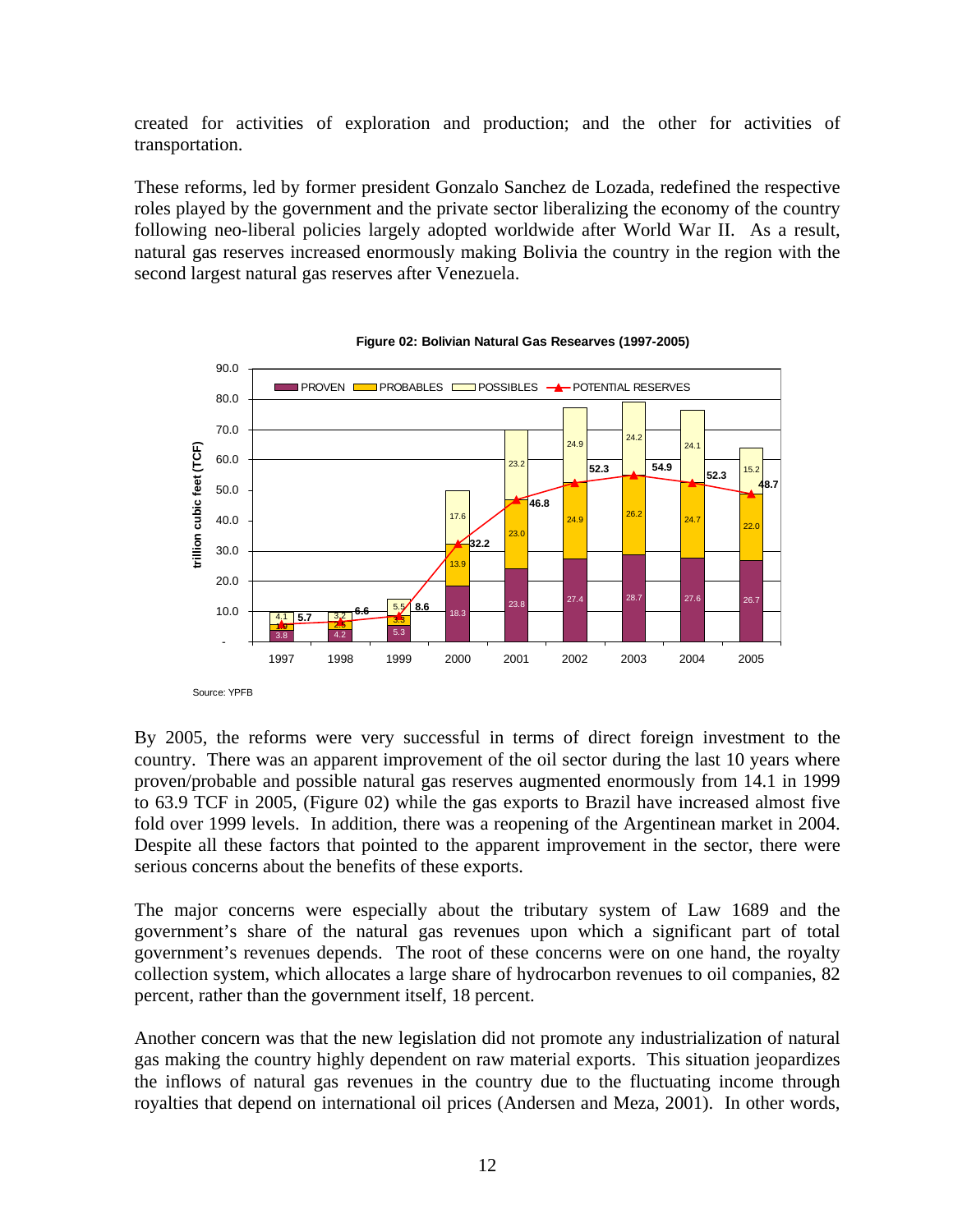as Bolivia is highly dependent on gas income, changes in the international oil prices would hurt its economic stability.

On the other hand, as a major concern among the population, there was also the uneven distribution of gas benefits within the Bolivian regions, producing and non producing departments. All these concerns erupted in several conflicts related to the hydrocarbon sector. These conflicts tragically ended up in the Bolivian gas war, the resignation of two presidents and the third nationalization of the Bolivian hydrocarbon sector.

### Box 02: Natural gas markets and its particularities

Natural gas has become a unique commodity for which demand has grown very fast during the last twenty years. Compared with other fossil fuels, natural gas has a very different market path and commercialization. First of all, because of its gaseous state, it cannot be stored in large quantities without high costs. What is more, its distribution requires large amounts of capital investment that makes its transportation cost account for almost 50 percent of the total final consumer price while transportation costs for oil represent 5 to 10 percent of its final price (D'aponte, 2003).

Another difference between gas and other fossil fuels is the nature of their respective markets. Due to the high cost of transporting gas from the production to the consumption area, there is no global market for it. The gas trade is done largely at the regional level where the gas is produced and therefore there is no world standard pricing mechanism like in the oil market with the West Texas Intermediate (WTI) and other benchmarks in oil pricing. The gas price is set at the city gate, which is geographic point chose in agreement by the gas exporter country and the importer one.

In addition, natural gas is always competing with other energy substitutes. In terms of domestic demand there are electricity, heating oil and Liquid Petroleum Gas (LPG). In terms of industrial demand there are coal and oil. In terms of electricity generation there are again oil, coal, nuclear energy and hydropower. Therefore, pricing policies are very important for the natural gas market due to the variety of available substitutes.

Each section of the production chain of natural gas is strongly connected, with each having a very important role to play, from the wellhead to the final consumer. Therefore, small and remote discoveries of natural gas are not viable due to the high cost required. In addition, due to its capital-intensive characteristics, gas production cannot be developed without a serious long-term commitment between producers and consumers; otherwise, the investment is not viable.

Another important difference when compared with other fossil fuels is that natural gas production is driven by demand rather than by production. In other words, there has to be a considerable demand to justify the huge amounts of investment that production requires throughout its different stages, beginning at the wellhead and continuing through its transportation and delivery to the final consumer.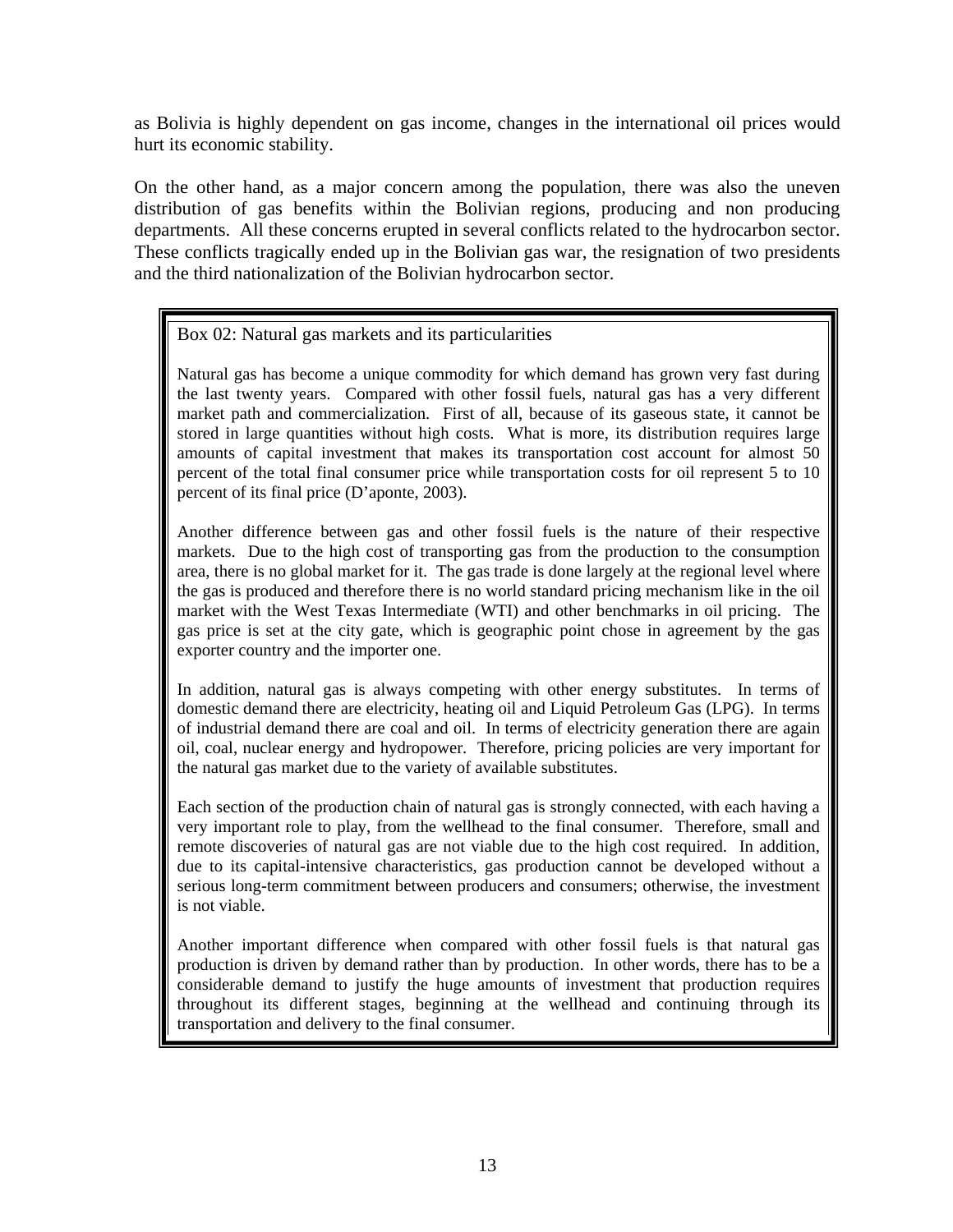#### **4. Tributary System of the Hydrocarbon Legislation**

With the approval of the Law 3058 in 2005, the government made considerable efforts to improve the tributary system that governs the hydrocarbon sector on behalf of the Bolivian population. These changes were made as a result of several conflicts that created tension in Bolivia's political, social and economic stability. With the new version of the hydrocarbon law, the government repealed former Law 1689, which was the cause of concerns and social unrest for almost ten years since its conception.

#### *Law 1689<sup>8</sup>*

In general terms, since the capitalization of YPFB and Law 1689, the state-owned company could not be part of the decision making process on any of the stages of the production chain of the hydrocarbon industry. YPFB was divided in three companies with less than 50 percent of shares. In addition, former Law 1689 also had divided the total hydrocarbon production into new and existing hydrocarbons.<sup>9</sup>

For existing hydrocarbons, it was stipulated that 11 percent of the gross hydrocarbon production at the wellhead, be allocated as departmental royalty, which was payable for the benefit of the department<sup>10</sup> where the production originates.

Law 1689 had also set a compensatory national royalty of 1 percent of the gross hydrocarbon production at the well head for the benefit of Beni and Pando, the poorest departments of the country. It had also stipulated 6 percent participation in favor of YPFB that should be transferred to the Nation's General Treasury after deducting the necessary funds to cover YPFB's budget for the administration of contracts.

<sup>&</sup>lt;sup>8</sup> For a detail discussion of prices and market conditions during 1990-2005 see Medinaceli (2003) and (2004), Napoleon Pacheco (2006) and Villegas (2004)

<sup>&</sup>lt;sup>9</sup> Law 1689 had classified, at first, as new hydrocarbons those hydrocarbons of reservoirs whose production begins from the date of the enactment of the law. And as existing hydrocarbons the ones from reservoirs that are in production at the date of the enactment of the law. Many of the natural gas fields including the mega fields San Alberto and San Antonio (the largest reserves of natural gas in Bolivia) were discovered before Law 1689 was applied. They were already in production but with smaller proven reserves and bigger probable reserves as in the case of San Alberto (YPFB's Golden Book: 1936-1996; Villegas: 2003 p. 84-89). This situation did not favor oil companies due to the share of royalties charged to existing hydrocarbons (50%). Therefore, oil companies put pressure on the government to change that situation conditioning investment. Finally, two months after Law 1689 was enacted, the government passed Law 1731 that modified the definition for new and existing hydrocarbons. The critical issue of Law 1689 was that it classified hydrocarbons in terms of production, proven and probable reserves. On the other hand, Law 1731 had divided the Bolivian gas reserves on new hydrocarbon and existing hydrocarbons taking into account production activities and only proven reserves. Since then, existing hydrocarbons are the hydrocarbons corresponding to the proven reserves of reservoirs that are in production at the date of the enactment of the present law and certified to the 30th of April of 1996 (the day when Law 1689 was enacted) by specialized companies on the basis of norms generally accepted in the petroleum industry. Contrarily, new hydrocarbons are all hydrocarbons not contained in the existing hydrocarbon definition.

<sup>&</sup>lt;sup>10</sup> Bolivia is politically divided in nine departments as sub governments: La Paz, Oruro, Potosi, Pando, Beni, Cochabamba, Chuquisaca, Tarija and Santa Cruz.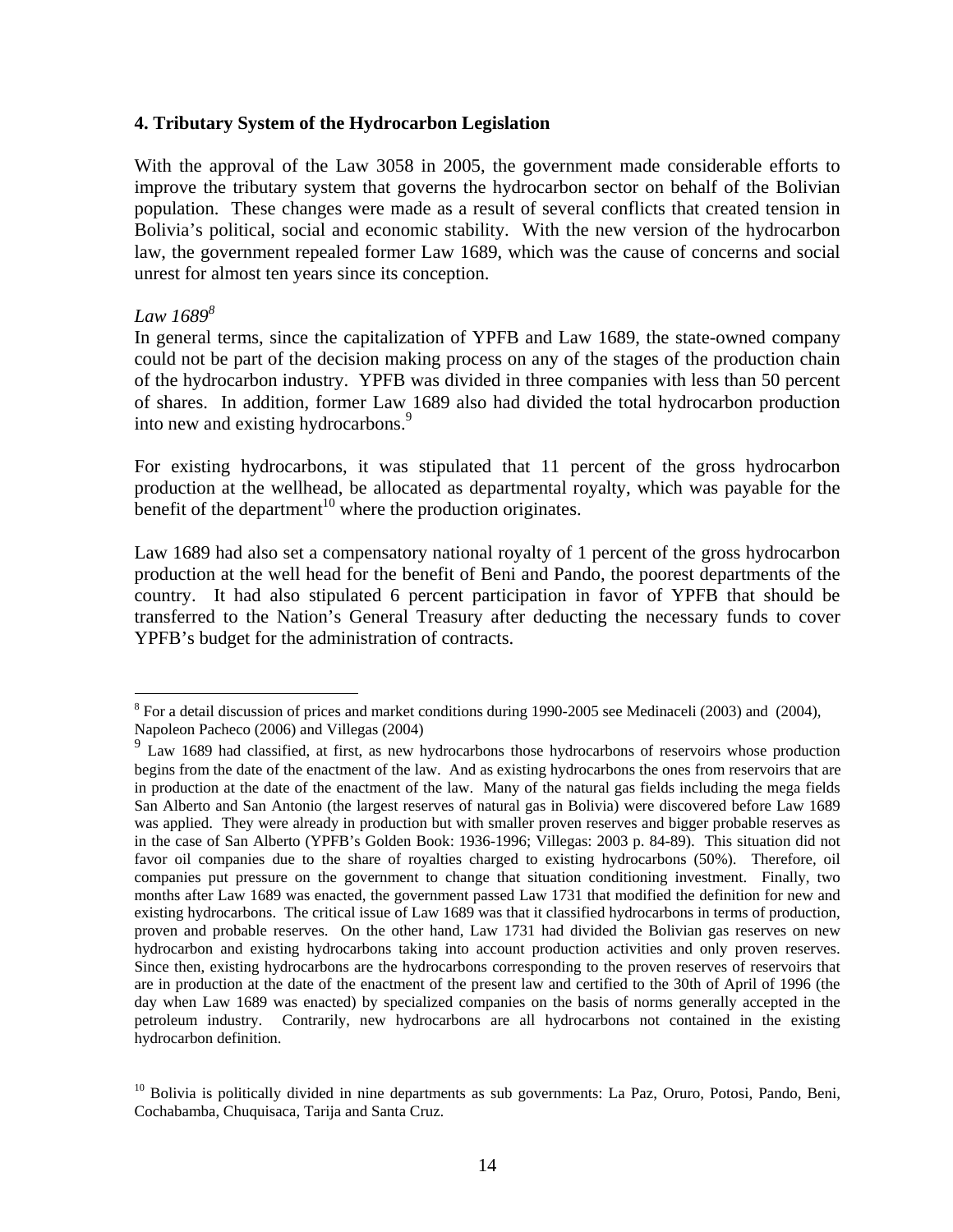It also established a complementary National Royalty payable to the Nation's General Treasury on the production of existing hydrocarbons, which was equivalent to 13 percent of the value of the production.

Finally, it also stipulated a participation of 19 percent contribution to the benefit of the Nation's General Treasury, which was on behalf of YPFB in the previous provision, Law 1194. Together, royalties and participations amounted to 50 percent to the government for existing hydrocarbons.

On the other hand, in terms of new hydrocarbons, Law 1689 had stipulated a departmental royalty on behalf of the producer departments of 11 percent of the gross production value. A compensatory national royalty for Beni and Pando of 1 percent and a 6 percent participation on behalf of YPFB, which is transferable to the Nation's General Treasury with the same characteristics as for existing hydrocarbons.



 Consequently, for new hydrocarbons, the government accounted only for 18 percent of its gross production value since 1996. As previously mentioned, this classification of new and existing hydrocarbons and their respective revenues collection created concern among Bolivians, especially since the discovery of enormous natural gas reserves that will contribute with only 18 percent of its production. The proportion of existing and new hydrocarbons in 1997 was 67/33 for oil and 87/13 for natural gas,

whereas in 2005 was 13/90 for oil and 9/91 for natural gas. This unfavorable situation reduced the government's take in revenues from 33 percent in 2000 to 19 percent in 2005 before the creation of Law 3058 (Figure 04), which exacerbated tensions in the population that forced two presidents to resign office in less than two years (for more details refer to Table 08).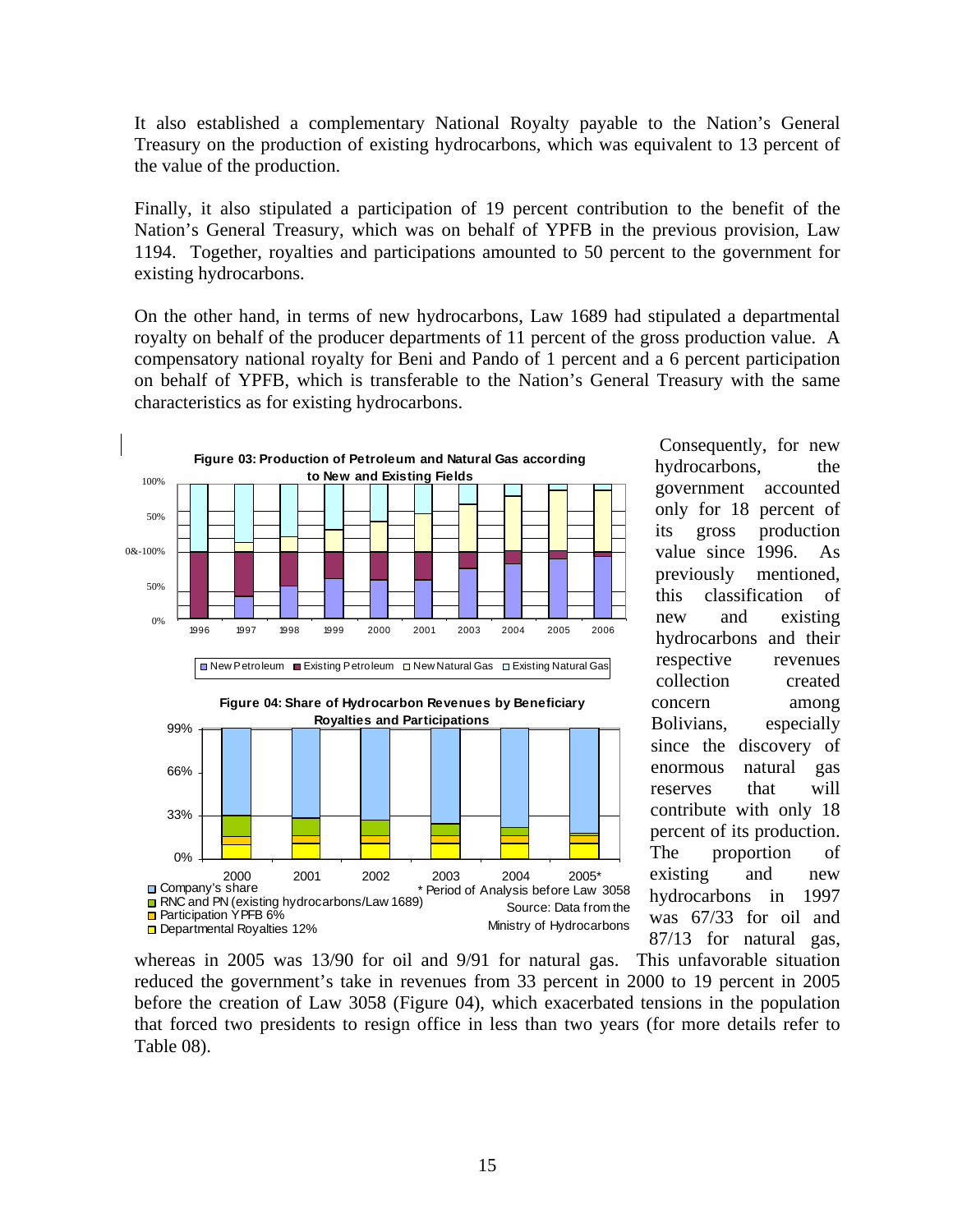Despite the successful strategy of attracting direct foreign investment to the sector with Capitalization Law 1544 and the vast incentives for transnational corporations to operate in the country with Law 1689, the latter lacks adequate mechanisms<sup>11</sup> for the progressive reversal process of the unfavorable situation for the country in terms of the royalty system where 18 percent of the value of production is for the state and 82 percent is for companies taking into account that existing hydrocarbons will disappear as new hydrocarbons are discovered (Figure 03).

In terms of measures to inject capital to the sector and boost the upstream activities, the former law was a complete success. Between 1997 and 2005, foreign direct investment was higher than \$4 billion just in this sector (Furtado et.al., 2006). Furthermore, these favorable conditions for foreign investment and transnational oil companies allowed the dramatic increase of proven and probable reserves, especially of natural gas, which represents the most important hydrocarbon resource for Bolivia. Nonetheless, what is questionable is whether the government has benefited from this measure; and even more, if the Bolivian population itself has seen the benefits. McGuigan (2007), for example, has shown that the privatization of the Bolivian hydrocarbon sector has brought very limited benefit for the government and much more for foreign companies, while Andersen  $\&$  Faris (2004) found that the natural gas boom contributes to an increase in inequality in the country.

#### *Law 3058*

 $\overline{a}$ 

On the other hand, Law 3058 had a popular mandate supported by the National Energy Referendum on taking back the control of the hydrocarbon sector to the state. Furthermore, it stipulates the foundation for the second time of YPFB as the state-owned company to assume control of every stage of the hydrocarbon chain production (Articles 5 and 6).

According to Law 3058, the new tributary system imposes a 50 percent share of hydrocarbon revenues on all fields within the Bolivian territory. The new provision maintains the 18 percent royalty share for every hydrocarbon without any distinction. However, in addition to the 18 percent royalties, it stipulates the creation of the Direct Tax to Hydrocarbons/Impuesto Directo a los Hidrocarburos (IDH) to be applied within the Bolivian territory at the upstream level. This new tax accounts for 32 percent of the total hydrocarbon production and is charged at the fiscal point<sup>12</sup>. Together, royalties and IDH must not be less than 50 percent of the total value of production on behalf of the state in accordance to article 8 of Law 3058.

<sup>&</sup>lt;sup>11</sup> Actually, in 1996, it was created a new tributary mechanism to reverse the unfavorable royalty system of 18 percent for the government and 82 percent for companies. This mechanism, SURTAX, taxes the extraordinary revenues collected by companies related to activities of exploitation of non renewable resources. However, since 1996, the government could not apply the tax and collect any income. This mechanism is explained in more detail in other section.

 $12$  The fiscal point is the area where hydrocarbons are measured after they have been set up for transportation. Measures are according to: volume and density for petroleum, volume and heating power for natural gas and weight in metric tons for LPG. For those fields that do count with extraction facilities of LPG and/or natural gasoline, the fiscal point is located at the end of the field just before the transportation pipeline system. And for those fields which do not count with extraction facilities for LPG and or natural gasoline, the fiscal point is defined by the Article 138 of the Law 3058, which defined the fiscal point as the liquid/fluid separation system exit.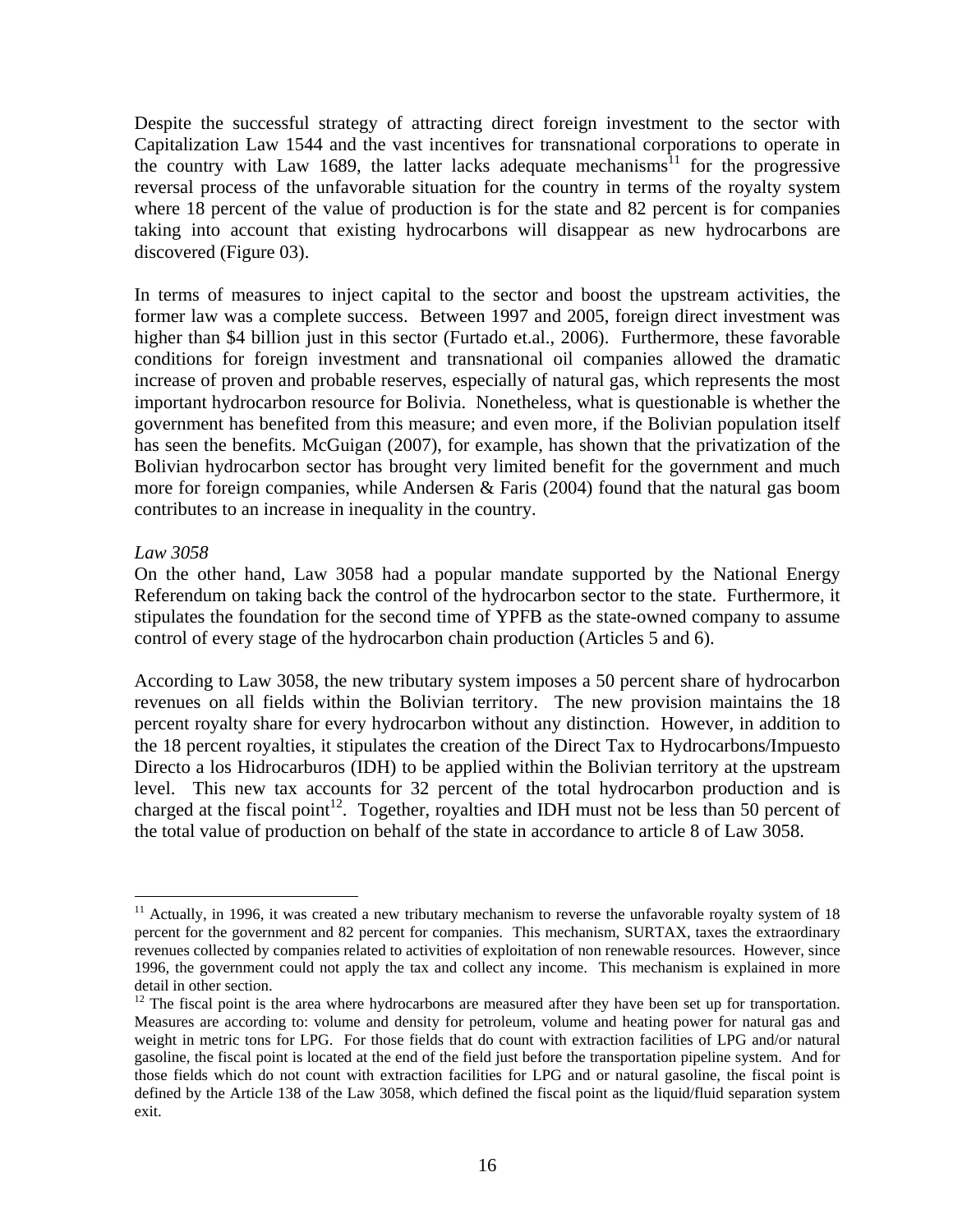Law 3058 as in the previous one establishes royalties and participations as mechanisms for getting revenues from hydrocarbon production. In this aspect, it defines a departmental royalty of 11 percent of the total departmental production at the fiscal point that has to be paid for the benefit of the department where the production originates.

In addition, a compensatory national royalty of 1 percent of the total national production at the fiscal point that has to be paid for the benefit of the departments of Beni and Pando in two thirds and one third respectively. This is in accordance with what is stipulated in Law 981 of March 7, 1988. Finally, Law 3058 stipulates 6 percent participation in favor of the Nation's General Treasury of the total production at the fiscal point. It is important to point out that Law 3058 establishes that royalties and participations are not subject to any deduction for consumption, compensation or costs for exploration, exploitation and transportation at the fiscal point.

In terms of revenue distribution and state control of the hydrocarbon sector and in contrast to current Law 3058, Law 1689 had allocated 6 percent of participation on behalf of YPFB, although its function was to be only an administrator of the contracts. On the other hand, and even though Law 3058 gives back to YPFB the control of the whole chain production of the hydrocarbon sector, it did not allocate any monetary resource to the state-owned enterprise to perform such activity. However, with the nationalization process of 2006, the lack of allocated resources for YPFB was taken into account and regulated by Supreme Decree 28701 that created a transitory 32 percent share on behalf of YPFB while the negotiations of the new contracts were on the table.

In this aspect, the Supreme Decree 28701 established a 180-day period of transition for foreign oil companies to renegotiate and sign new contracts with the new YPFB as major shareholder if they want to operate in Bolivia. The nationalization decree mandates that during these 180 days those fields where the natural gas average certified production of year 2005 has exceeded 100 MMCFD, the distribution of the value of the production will be 82 percent for the benefit of the state and 18 percent for the benefit of the private companies. In contrast, for those fields which the natural gas average certified production for the year 2005 was less than 100 MMCFD, the current distribution of the value of the production, 50 percent, will remain the same in accordance to the Law 3058.

This new distribution responds to the creation of a new 32 percent participation in favor of YPFB. The YPFB's share plus the 18 percent of royalties and the 32 percent IDH explained above, accounts for 82 percent for those high production fields. This enormous inflow of resources to YPFB had the function of economically strengthen the state-owned company before take control of the hydrocarbon chain production during the transition period where the new contracts were under negotiations.

According to YPFB's statistics, by the end of 2005, ten companies were producing natural gas in 49 fields. However, from those fields, only two fields have fulfilled the requirements of producing more than 100 MMCFD to pay the 32 percent participation on behalf of the stateoil company. Those fields are San Alberto with 310.35 MMCFD and Sabalo with 380.66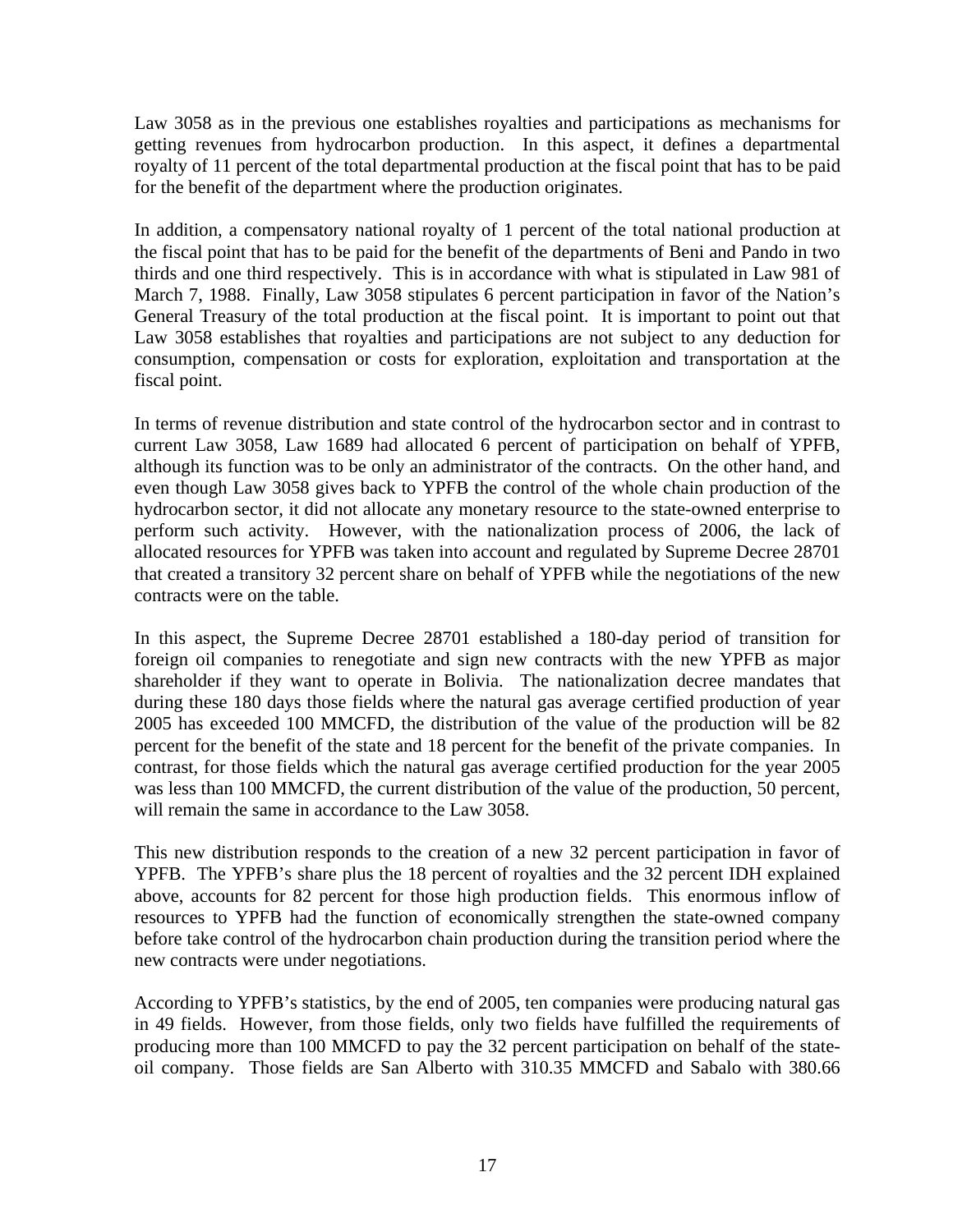MMCFD. These two fields are located in Tarija and are operated by Petrobras-Bolivia, a subsidiary of Petroleos de Brazil, which is the Brazilian state-oil company.

After the negotiations, 44 new contracts were signed by all companies operating in Bolivia establishing a variable oil rent. This variable system depends on variables like the amount of investment by oil companies, depreciation rates, paid taxes by oil companies that were not recognized as recoverable  $\cos^{-1}$ , and the volume of hydrocarbon produced.

With this new formula, the government take comes from the oil rent<sup>14</sup> rather than from the gross production income. In this sense, from the gross production income, every oil company will discount its operation cost. This operation cost shall be calculated and submitted by each oil company to YPFB every month. And YPFB shall audit the recoverable cost every three months. From the remaining amount, the oil rent, the government will take in average around 75 to 85 percent as revenues (50 percent from royalties and IDH and the rest is from YPFB's participation) depending on the above-mentioned variables. And the rest goes to the oil companies as profits.



#### **Figure 05: Variable Oil Rent System**

(1) The percentage presented is just estimation in order to explain the Oil Rent System based on the model contract between YPFB and oil companies

(2) The company's profit will vary according to the level of their investment

In other words, current contracts are Contracts of Operation. This type of contracts, in general, specify that any individual or collective person, national or international, public or private could execute at their own risk and with their own resources activities of exploration and exploitation under the area specified by the contract. It also stipulates that the contractor, in this case the company, shall give the gross production to YPFB with exception of the hydrocarbons used to facilitate the production. YPFB shall pay the contractor its recoverable

 $\overline{a}$ 

<sup>&</sup>lt;sup>13</sup> According to the 44 contracts signed by oil companies and YPFB, every tax and contributions are consider as recoverable cost with exception of royalties, IDH and the enterprise utility tax (IUE).

 $14$  The oil rent is the result of taking off the company's cost of operation from the gross value of the production.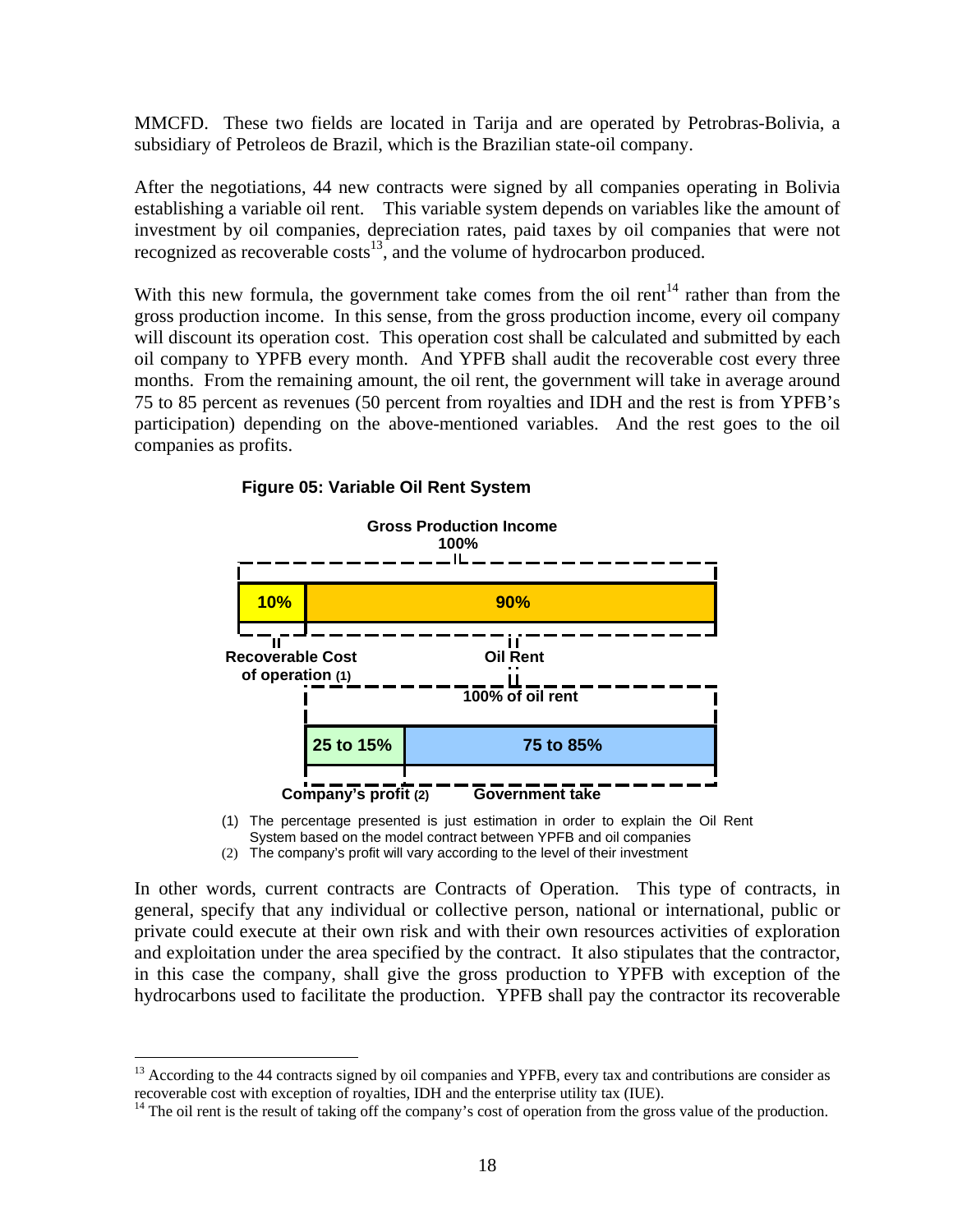cost of operation and from the remnant it shall pay first royalties, participations and IDH. Thereafter, YPFB shall divide the remnant as profits between the company and itself.

On the other hand, the former 79 contracts are the type of Joint Venture Contracts. These contracts specify that any individual or collective person, national or international, public or private could execute at their own risk and with their own resources activities of exploration, exploitation and commercialization of the hydrocarbons. In these contracts, the contractor has the ownership of the hydrocarbons and therefore they shall pay royalties and participations (Villegas, 2004).

However, these new contracts apparently have significant incentives for oil companies to increase their operation costs. The fact that the operation costs will be considered recoverable by foreign companies suggests that it is very important for the government to have detailed and strong regulations about what is considering recoverable cost. According to the new contracts, annex D and F explain in more detail the variable oil rent system and the considerations to take into account in defining these recoverable costs. However, and despite these annexes, it is not clear what the limits are in order to claim specific operation costs as recoverable cost. Therefore, unless Bolivia counts with strong and detailed regulations about this topic, it is very likely that foreign companies would increase their cost of operation as they know that they will be reimbursed.

|                                          | Former Law 1689                               | New Law 3058 & S.D. 28701 |                  |
|------------------------------------------|-----------------------------------------------|---------------------------|------------------|
| <b>Hydrocarbons revenues</b>             | <b>Existing Hydrocarbons New Hydrocarbons</b> |                           | Hydrocarbons (2) |
| <b>Departamental Royalty</b>             |                                               |                           |                  |
| <b>National Royalty (Beni and Pando)</b> |                                               |                           |                  |
| <b>Complementary National Royalty</b>    | 13                                            |                           |                  |
| <b>National Participation</b>            | 19                                            |                           |                  |
| <b>YPFB Participation</b>                | 6                                             | 6                         | $25 - 35(3)$     |
| <b>IDH</b>                               |                                               |                           | 32               |
| Total (4)                                | 50                                            | 18                        | 75-85            |

**Table 01: Coparison Table of Revenue Share between Law 1689 and Law 3058 (1)**

(1) This table is taking into account only the revenue system collection regulated by the hydrocarbon legislation (Law 1689 from 1996 to 2005 and Law 3058 with the Supreme Decree 28701 since 2005 and 2006), which consist on royalties, participations and IDH. It does not take into account income and contributions from the Bolivian general trybutary system which consist on different direct and indirect taxes and tariffs at the national level

(2) In Law 3058, there is not any distinction between new and existing hydrocarbons. The tributary system is applied to the whole production

(3) In the new provision, Law 3058 and S.D. 28701, YPFB participation varies according to different variables that depend on the amount of investment, depreciation rates and paid taxes that were not recognized as recoverable costs, and the volume of gas produced by oil companies

(4) In the new hydrocarbon legislation, the total government take varies depending on YPFB's participation (25-35%). However, the governement's share through royalties, national participation and IDH should not be less than 50 percent of the hydrocarbon production

One thing that is also surprising in the new contracts is that they do not guarantee any recovery of investment cost and utilities due to its characteristics of risk operation contracts. YPFB will not assume any risk and responsibility regarding the exploration stage or the result of those until foreign companies have registered the hydrocarbons found as commercial and start their production. The hydrocarbon reserves belong to the state and the production to YPFB. This situation was completely the opposite with the former 79 joint venture contracts signed with Law 1689 where government guaranteed the recovery of investment costs and utilities by given the companies the ownership of the hydrocarbon production.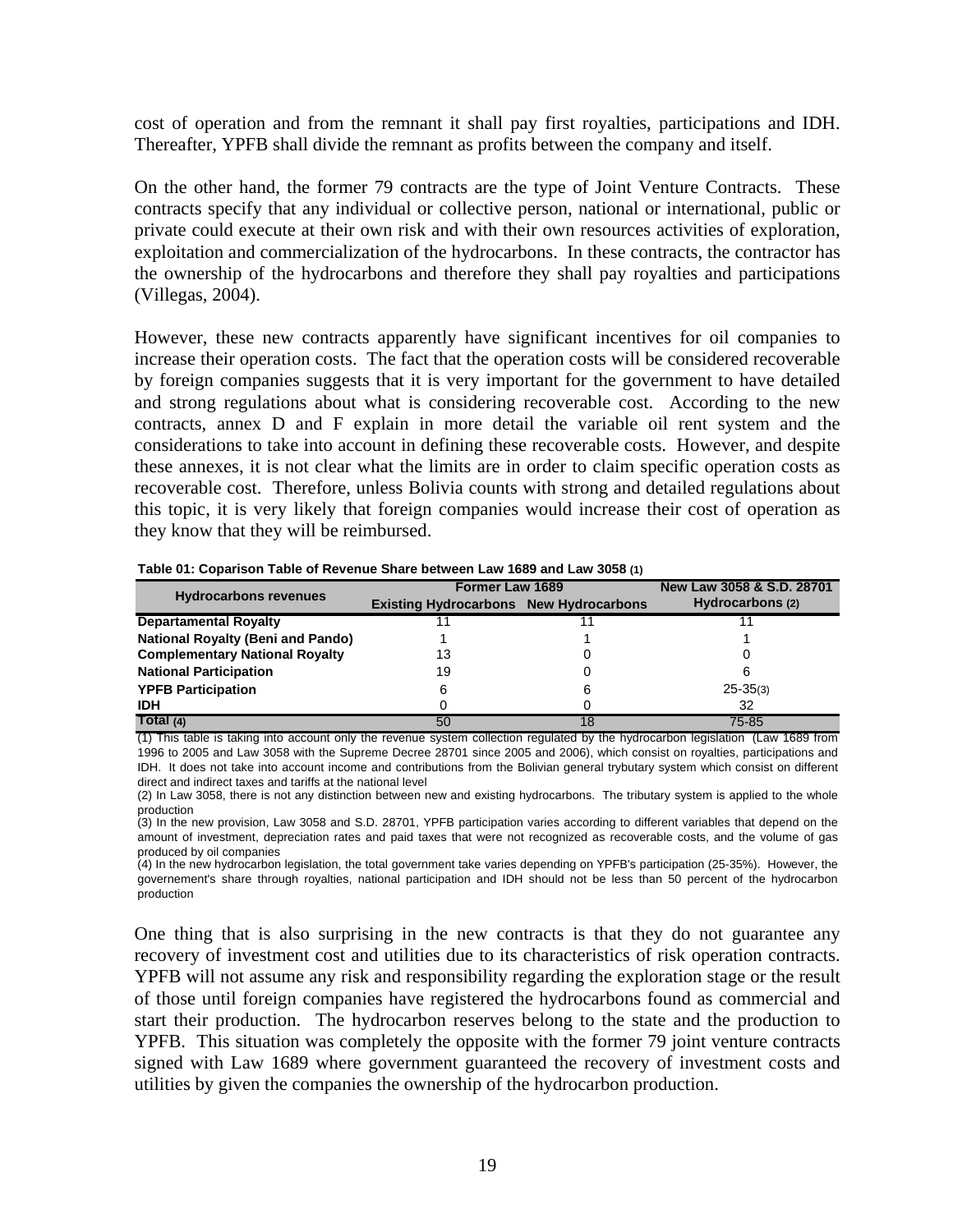### **5. Other Taxes Applied to the Hydrocarbon Sector**<sup>15</sup>

According to the Bolivian legislation, the hydrocarbon law regulates every activity of this sector including the collection of revenues for exploration and exploitation of the non renewable resource through royalties, participations, patents and the IDH. However, this sector is also subject to direct and indirect national taxation as is stipulated in the tributary system of the Bolivian fiscal policy: Law 843 (current organized text), Law 1606 (Tributary Reform) and Law 1731 (Surtax Law).

The general tributary system of Bolivia is regulated by Law 843 enacted in 1986, which was created as part of the strategy to cut off the hyperinflation and economic crisis of the early 1980's. With its enactment, the Bolivian tributary system radically changed with the creation of seven taxes that are applied at the national level. However, only four national taxes are applied to the hydrocarbon sector: Value Added Tax (IVA), Complementary Regime of the Added Value Tax (RC-IVA), Tax to Transactions (IT), and Tax to the Enterprise Profits (IUE). In addition, there is a modification of the latter that tax the shipment of profits out of the country (IUE-RE) in case of international companies operating in Bolivia.





 $\overline{a}$ 

<sup>&</sup>lt;sup>15</sup> This section is not targeted to thoroughly analyze the general tributary system of Bolivia. This section is introducing another source of income of the hydrocarbon sector in the country that is not related to any production activity. The impact of the income generation capacity of the sector will be discussed in other section of the report.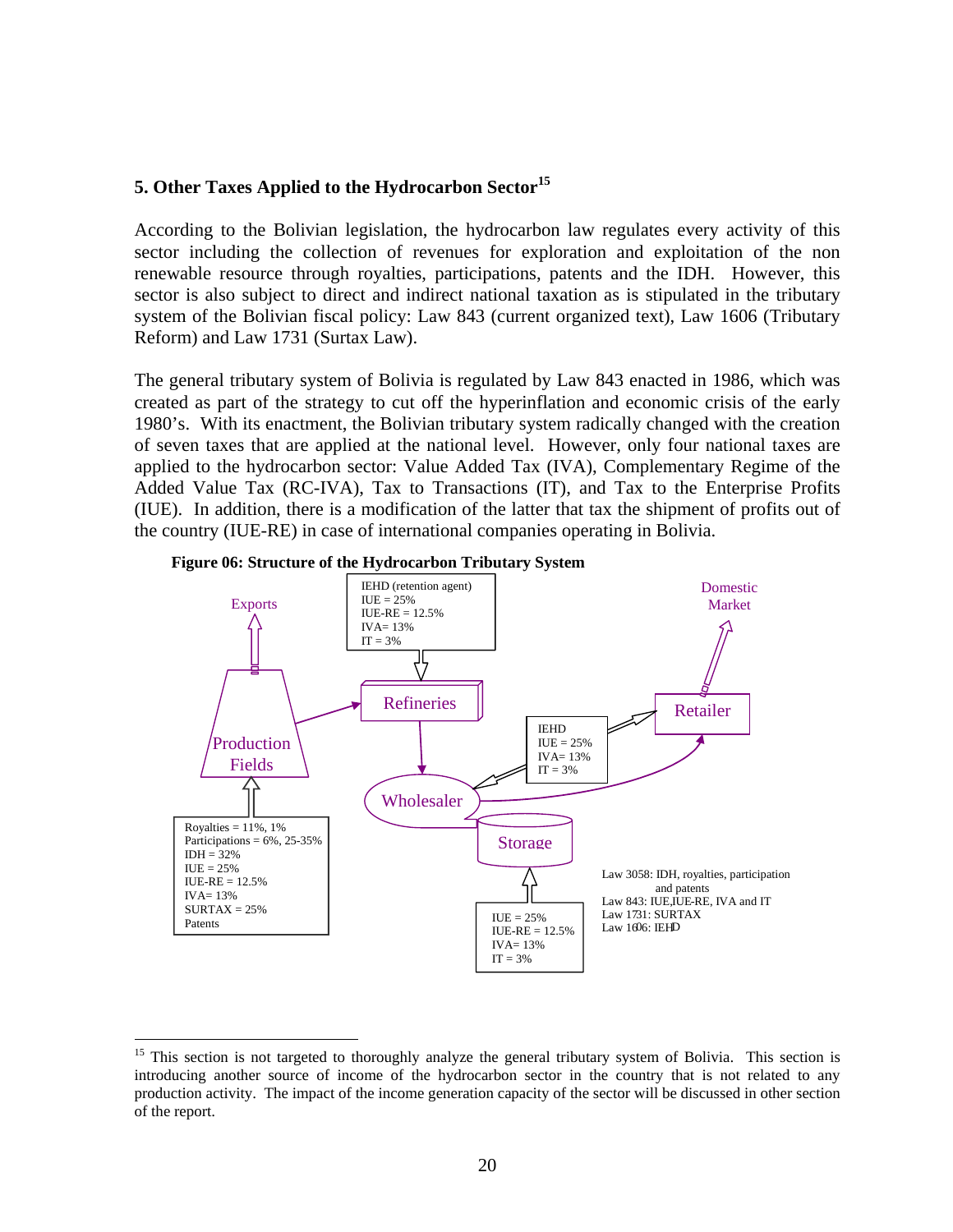In 1994, the government passed Law 1606 that made significant modifications to the tributary system but kept the essence of the tributary regime established in 1986. However, the main impact to the hydrocarbon sector was the creation of the Special Tax to Hydrocarbons and Derivatives (IEHD). Finally, in 1996 Law 1731 was created that created the Tax to the Extraordinary Revenues related to the extraction and exploitation of non renewable resource (SURTAX). These six specific taxes are applied to different stages of the production chain of the hydrocarbon activity. Furthermore, depending on their characteristics of application, they can be classified as direct taxes and indirect taxes.

On one hand, direct taxes are those taxes that are applied to the companies in general, in this case oil companies. Among this taxes are IUE that account for 25 percent of the company's profits, the IUE-RE that accounts for 12.5 percent of the total amount of profits that were shipped out of the country and SURTAX, which is an additional tax to the company's profits of 25 percent of the extraordinary profits related to the extraction and exploitation of non renewable resources.

The latter tax was created in order to compensate the government when activities related to the extraction and exploitation of non renewable resources are generating profits that doubled the amount invested in such activity. It was also created to compensate the declining generation of hydrocarbon revenues caused by the decreasing trend in royalties taxed to existing hydrocarbons (50% in royalties). The decreasing tendency of existing hydrocarbon royalties is explained by the discovery and exploitation of new reserves that account only for 18 percent of the production. Therefore, according to former government of 1996, SURTAX should have generated resources that are considerably above the 32 percent of royalties that was removed from new hydrocarbons. However, since its creation did not generate any income as was expected by the government in 1996, not even with the mega fields of San Alberto, San Antonio, Margarita and Itau<sup>16</sup>.

On the other hand, indirect taxes are those that generate income through the hydrocarbon sector but are not related to production activities or are taxed to the producer, the oil companies. On the contrary, these taxes are taxed to the consumer, the population itself. They pay these taxes the moment they trade and consume any hydrocarbon derivative like gasoline and diesel or any other service related with hydrocarbons like transportation. Among indirect taxes are IVA and RC-IVA that accounts each one for 13 percent of any imports, sales, purchases and services of hydrocarbons inside the country. And finally, the IEHD which is the most important indirect tax of the hydrocarbon sector due to the significant level of contribution to the General National's Treasury.

The IEHD was created in 1994 to have a tributary instrument capable to generate at least the same amount of income obtained before the reforms of Law 1544, Capitalization Law. This

 $\overline{a}$ 

<sup>&</sup>lt;sup>16</sup> According to Carlos Villegas, current Minister of Hydrocarbons and Energy, there are some prerequisites and conditions that will allow the generation of income through SURTAX. First, it is the establishment of strong auditing mechanisms and institutions to control and monitor the financial movements and balance sheets of transnational companies operating in Bolivia. Second, companies have to have revenues that doubled the capital invested. Third, Surtax can be taxed only if the international oil prices do not decrease. And fourth, Surtax will be charged if companies decide not to invest on the country.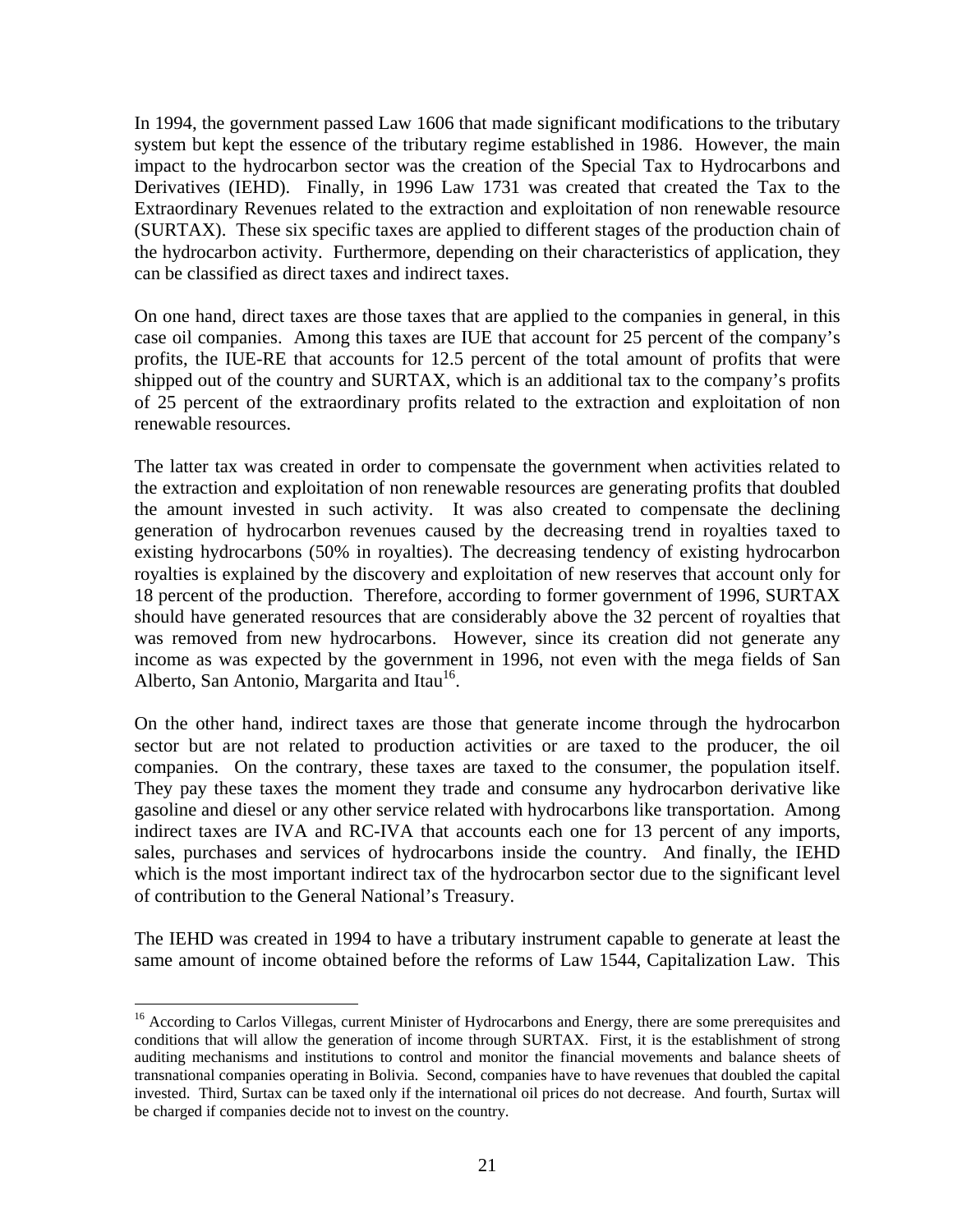tributary instrument taxes the commercialization of hydrocarbon products, nationals or imports, within the domestic market. The IEHD taxes specific hydrocarbon products incorporating in its price a fixed aliquot set in Bolivians (national currency) that is annually updated according to the devaluation of the currency against the U.S. dollar.

This tax is paid by every Bolivian when they consume any of the hydrocarbon derivatives. It is very important to point out that the IEHD does not tax refineries due to its characteristic of indirect tax. Refineries, in the case of IEHD, are the retention agent (Villegas: 2004). In other words, they include the IEHD in their price before they sell the product to wholesalers and retailers and then they transfer the amount to the government.

According to Villegas (2004) the IEHD has a very important particularity; the modification of the aliquot is annual and a decision of the Executive Branch via Supreme Decree with out the intervention of the congress. In addition, it is also up to the Executive to add any other derivative of hydrocarbons to be subject of taxation. In this sense, IEHD is managed at the discretion of the government in order to maximize tax collection. This property of the IEHD makes it a powerful mechanism to adjust the capacity of income generation and contributions to the General National Treasury.

### **6. Income Generation**

According to the Bolivian Central Bank and the Ministry of Finance, the government income is built, among others, by two important components; regular income and income of capital. The latter is mainly consisted on donations and loan recoveries. Within regular income, there are five main contributors: tributary income, hydrocarbon taxes, sales of goods and services, regular transfers and other regular incomes. The tributary income is divided in internal rents, duty-pay rents and mining royalties. And it accounts for almost 50 percent of the government's income.

The hydrocarbon sector represents almost 7 percent of the GDP for the country in terms of production, and is Bolivia's currently main commodity export with about \$ 1,321 million in 2005 which represent half of total exports. Just until June 2006, hydrocarbons contributed almost 34 percent of total revenues in the country where natural gas represents 75 percent of the total hydrocarbon exports in the sector.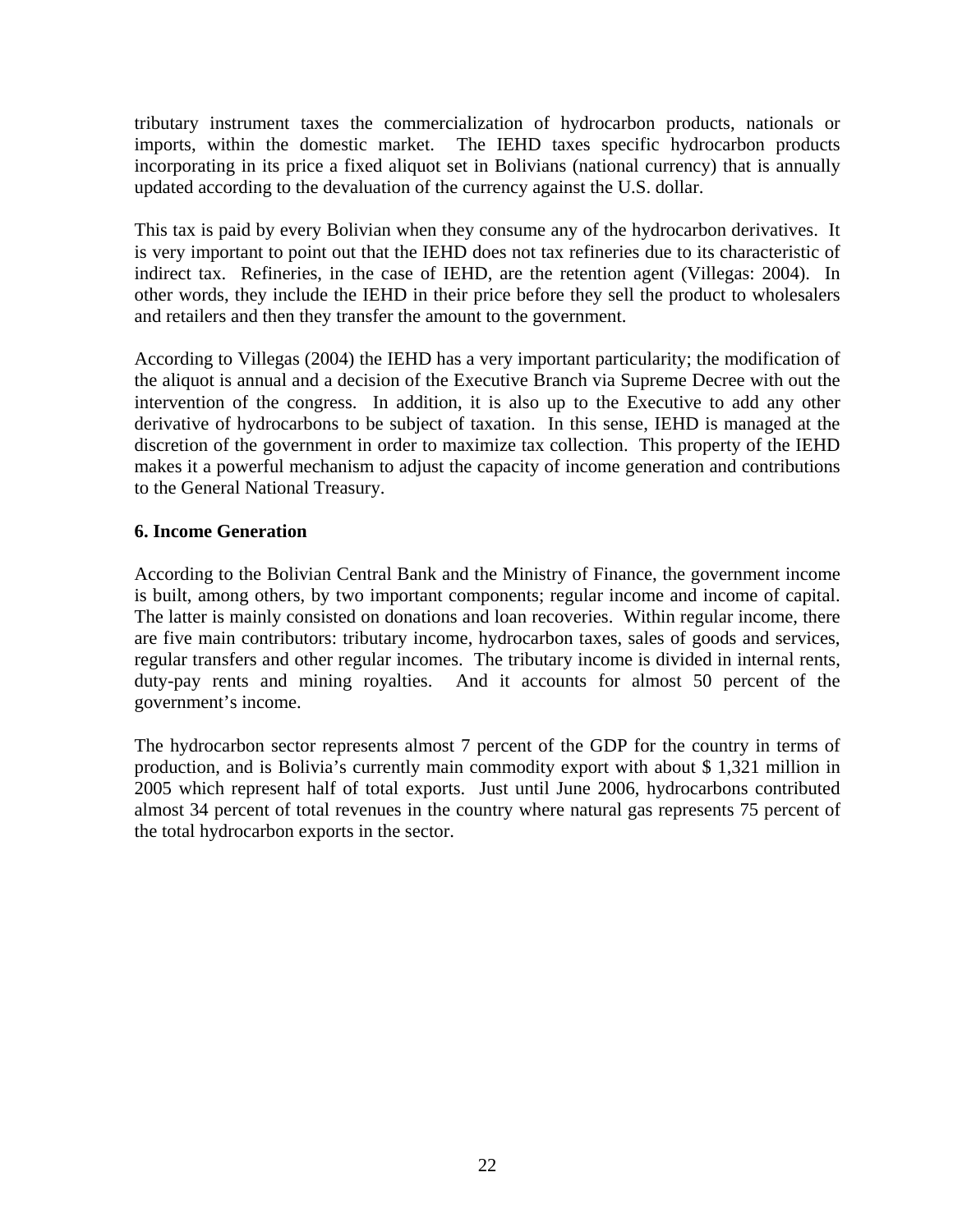

#### **Figure 07: Exports and Revenues**

(1) Data until June, 2006.

(2) From May 2005, hydrocarbon revenues include the IDH which account for 32 percent of total production. (3) Minerals include: Tin, Tungsten, Antimony, Lead, Zinc, Silver and Gold

Non Traditional: include Sugar, Soy, Flour of soy, Cake of soy, Coffee, Wood, Leathers, Cotton, Oil of Soya, Jewelry, oily, garments, Crafts, Nuts, Heart Palms in Conserve, Wood Furniture and other derivatives Source: INE, BCB and Ministry of Finance

The other contributors are mainly composed by sales of goods and services within the internal and external market, regular transfers from state enterprises and private sector, other regular incomes such as recovery of loans and income of capital which is mainly companies' transfers and donations. These contributors all together account for almost 17 percent of government's income.

These figures eloquently describe the importance of the hydrocarbon sector for the Bolivian economy. Not only in terms of hydrocarbon reserves but also in terms of income generation for the country through the tributary system of the gas and oil sector.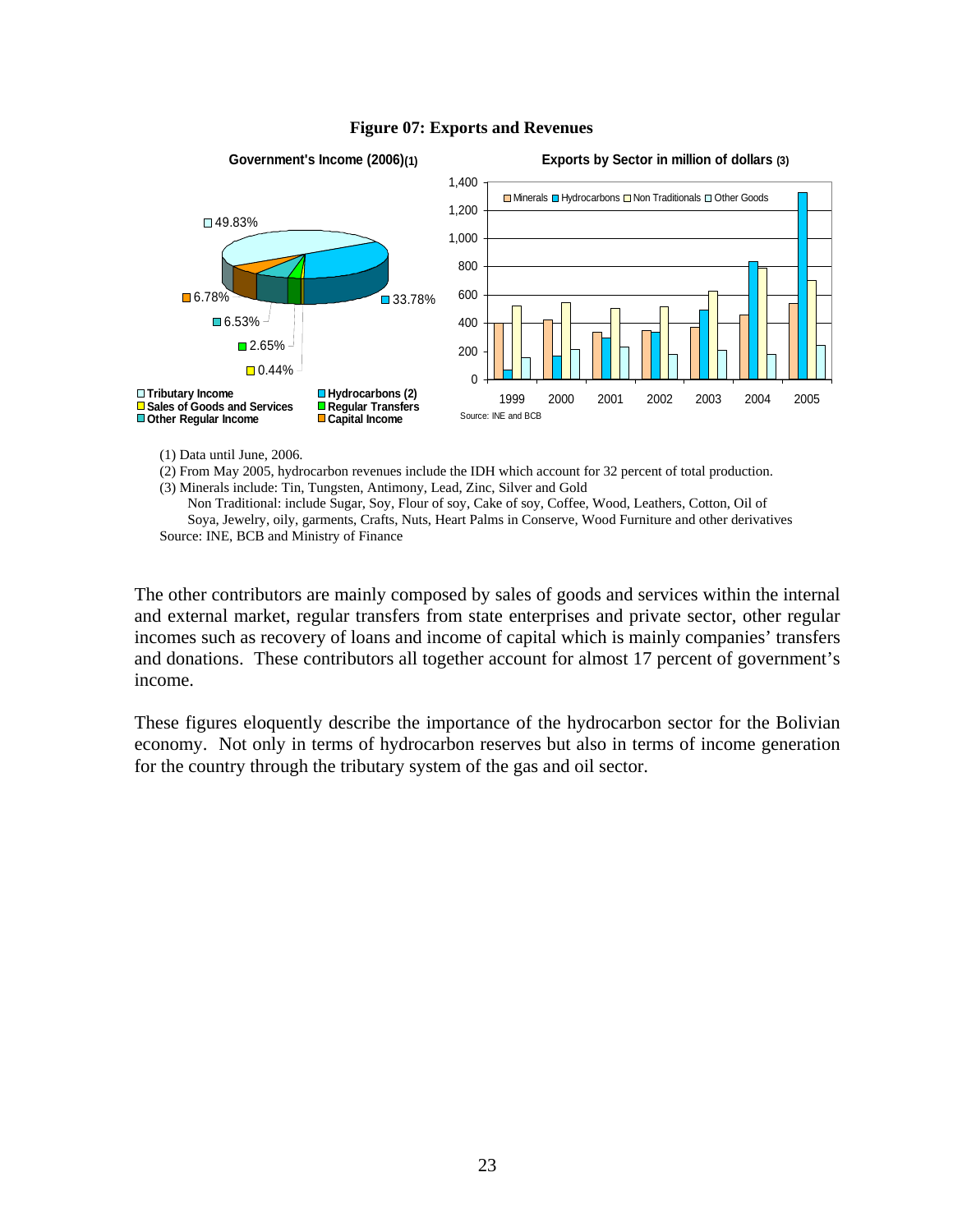#### **7. Hydrocarbon Revenues**



Given the complete set of tax instruments described earlier, since 1996 until 2005, the hydrocarbon revenues structure consisted of royalties and participations, direct and indirect taxes including the IEHD. Then, in 2005 it included the IDH.

Figure 08 shows that in 2000, indirect taxes accounted for 57 percent of the hydrocarbon revenues of which IEHD accounted for a significant part at 44 percent. Royalties were about 38 percent of the revenues and direct taxes only 5 percent of the sector's revenues.

On the other hand, in 2006, royalties and participations accounted for 20 percent of the hydrocarbon revenues, and indirect taxes for 25 percent, where the IEHD's share was about 17 percent, a significant reduction since 2000.

Since its conception until 2006, the IEHD plays a significant role in the sector's tributary system, accounting for a significant share of the revenues. As we saw previously, this tax was created to assure that the government's inflow of income from the sector is at least the same as the previous period before the reforms of 1994.

After 1994, the year when the capitalization process and the reforms to the sector shaped the energy policy of Bolivia, the main hydrocarbon instrument of income generation to the Nation's Treasury was the IEHD and even now its importance is still valid. However, it is very important to point out here that the IEHD, besides its characteristics as an indirect tax that is unrelated to production, is also a consumption tax that has to be paid regardless of any natural gas boom. The creation of this instrument of indirect taxation was critical to support the changes made to the sector, allowed the break up of the state-owned oil company and therefore attracted direct foreign investment to the sector. All these changes boosted the upstream production and incremented the natural gas reserves of the country.

The IEHD is an important revenue-generating instrument not only for its significant contribution to the state, very close to royalties, but also for its characteristic of discretional management by the government in order to adjust and maximize tax collection from the hydrocarbon sector.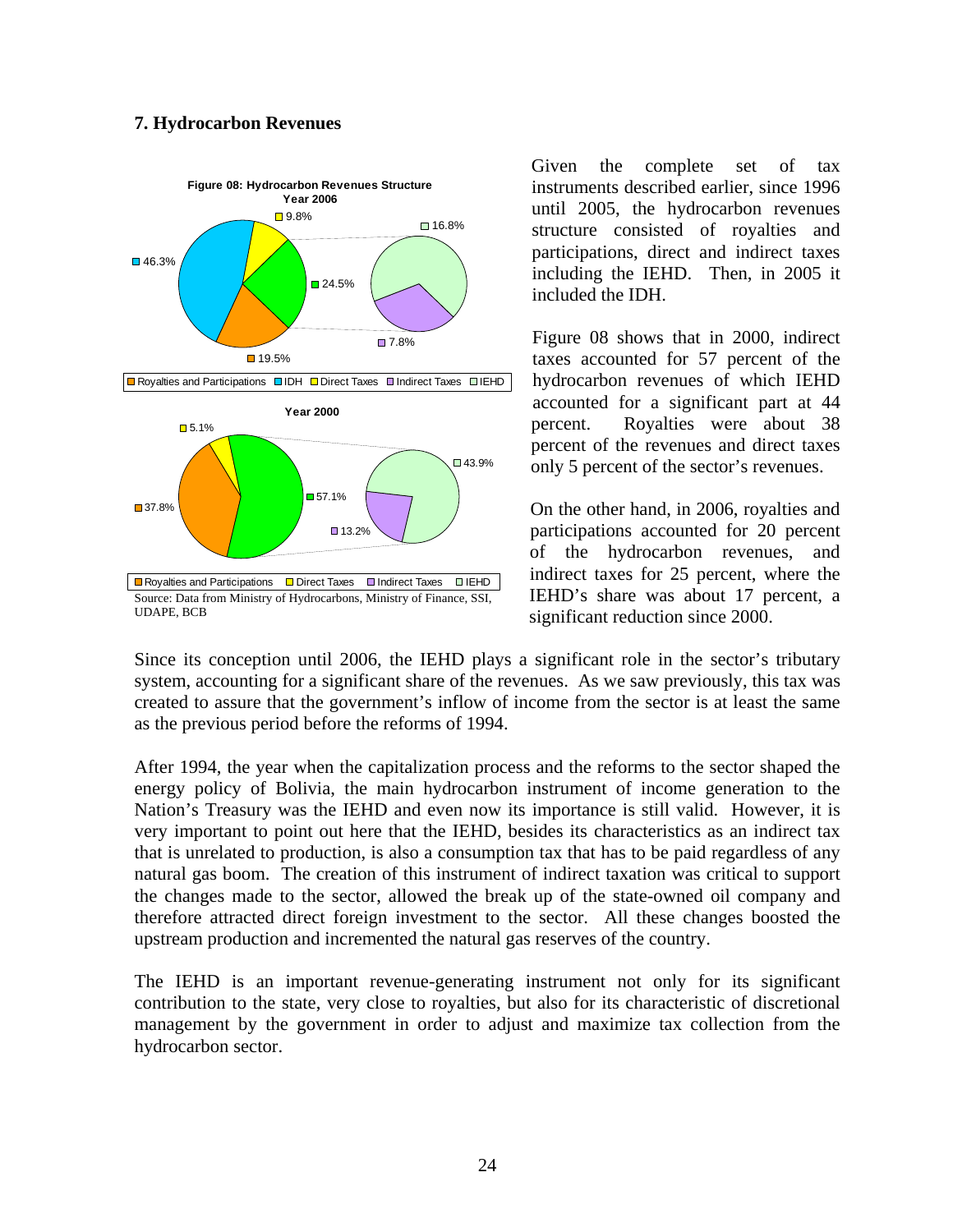Nonetheless, the management of the IEHD is very delicate in terms of what the population agrees and accepts as an acceptable increment of its aliquots. As we said earlier, the IEHD is an indirect tax; consequently, the population is who pays the tax in every transaction related with hydrocarbon derivatives. The IEHD taxes a variety of different hydrocarbon products that the government chooses. In addition, their aliquot is made in a way that if the price of one of the products increases, the aliquots of every product will expand as well. However, the intensity of the increment and the frequency is variable and at the discretion of the government (Villegas, 2004).



However, its apparent diminution from 2000 to 2006 (Figure 10) is explained primarily by its particular characteristic as a flexible instrument of taxation and subject to manipulation by the government. In this matter, the government, since 2000, had reestablished a subsidizing mechanism to freeze the domestic price of special gasoline, diesel oil and LGP the most used hydrocarbon derivatives at the domestic level (Napoleon, 2006). Therefore and even though the government tried several times to liberalize its price to the market forces, concerns among the population that cannot afford high prices on hydrocarbon derivatives made the government step back on its decisions.

In terms of direct taxes, Table 08 shows an irregular pattern that tends to increase since 2004. The irregular pattern of revenue generation through direct taxes is especially explained by the characteristic of the IUE. The IUE taxes the enterprise's profits. Therefore, it depends on the government's capability to monitor and audit the company's financings and on the company's willingness to share the information and accurately report its profits. In this way, institutional transparency is essential for the sustainability of the direct taxes which, in general, account for less than 10 percent of the hydrocarbon revenues.

Royalties and participations did increase, as shown in Figure 09, from more than 150 million in 2000 to more than 300 million of dollars in 2005. However, this appreciation is merely in terms of the government's take in general caused by the increment of production, but as a percentage of gross total sales at the well head, it decreased significantly from 33 percent in 2000 to 19 percent in 2005 as a result of the new and existing hydrocarbons designation in former Law 1689 (Table 08).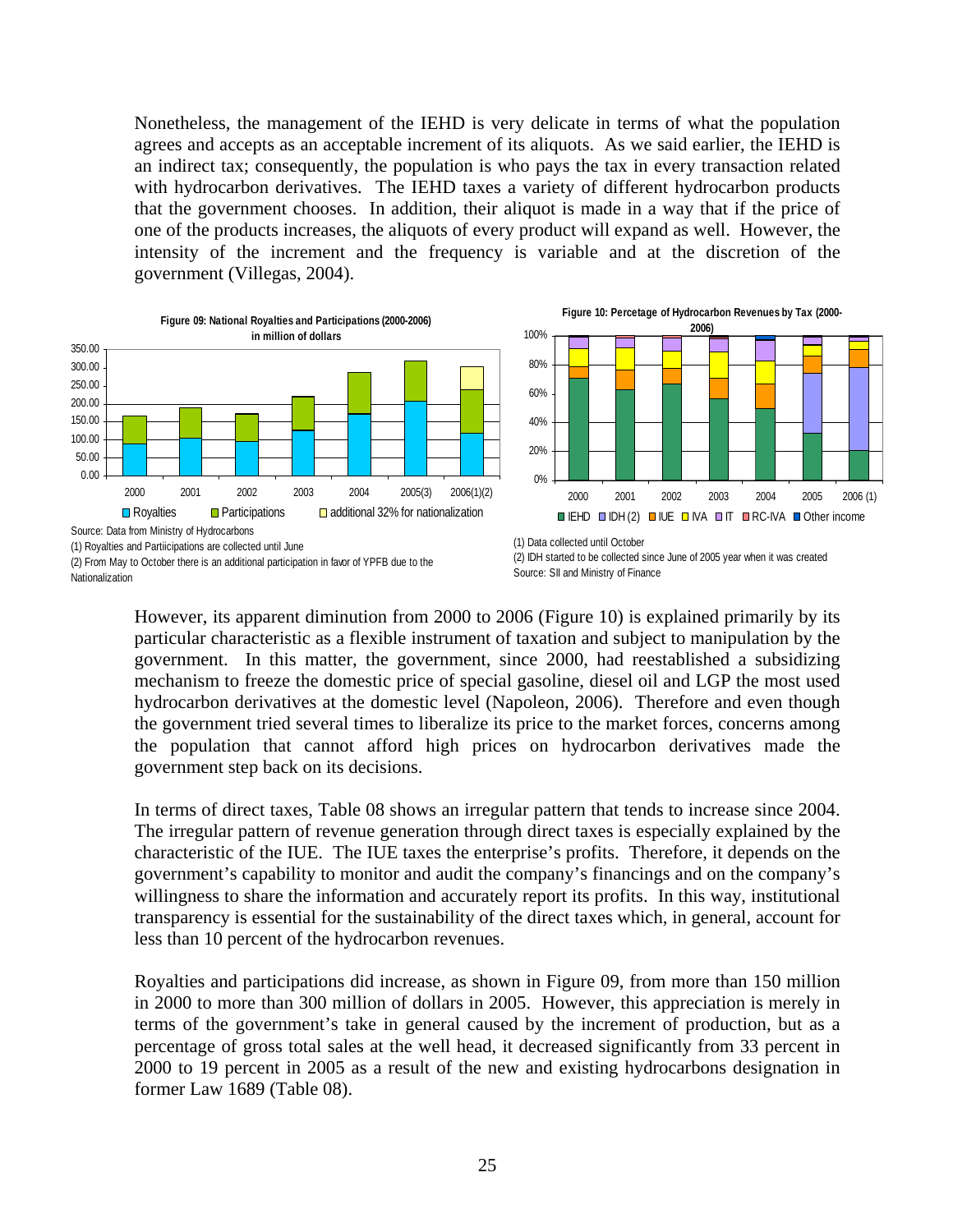Finally, since 2005, the IDH has become the most important source of income from the oil and gas sector. This appreciation is not only because it represents almost 50 percent of the hydrocarbon tax revenues but also because the IDH taxes the value of production as if it were a royalty rather than tax on profits. This particularity makes it a more straightforward income-generating instrument for the Nation's Treasury which facilitates the monitoring and auditing process of its collection process.

#### **8. Revenue Distribution System**

Bolivia has three important levels of administration. The country is politically divided in 9 departments, each with its own sub government called prefectura. Each department is divided in different municipalities according to its territory; therefore; the number of municipalities per department varies completely. In total, Bolivia is divided in 352 municipalities.

Thus, resources are administered by three levels of government: central government, prefecturas and municipalities. According to the Bolivian legislation, the two most important laws that regulate the transfer system of resources are Law 1654 (Administrative Decentralization) and Law 1551 (Popular Participation) and in terms of the hydrocarbon sector, Law 3058.

Law 1551 classified the state income into three main groups: national, departmental and municipal incomes. Making up the national income are national taxes like IVA, RC-IVA, IUE and IT that are applied to the hydrocarbon sector as well. The current tributary system of Bolivia defines that the creation of taxes and the definition of their jurisdiction (national, departmental or municipal) is an attribute of the central government through the legislative and executive branches.

In terms of departments, royalties are the only income-generation instrument for prefecturas. Prefecturas do not have judicial power to establish any tributary policy. Central transfers from the central government are the second source of income for prefecturas; among them are funds provided by the Fondo Compensatorio Departamental/Compensatory Departmental Fund (FCD), a share of 25 percent of the total IEHD and the IDH. Therefore, its role is limited to economic administration of the financial resource transfers from the central government.

On the other hand, municipalities have the faculty to generate their own income by collecting specific taxes established by the central government according to the municipal jurisdiction; among them are property taxes and automobile taxes. However, like departments, municipalities are not able to create and establish their own tributary system for income generation.

The distribution and decentralization policies of Bolivia were created as part of the reforms that took place since the 1990's including the capitalization process. They were developed as part of the strategies that stabilized the country after the economic crisis of the 1980's. However, after 13 years of implementation, there are still many complains about the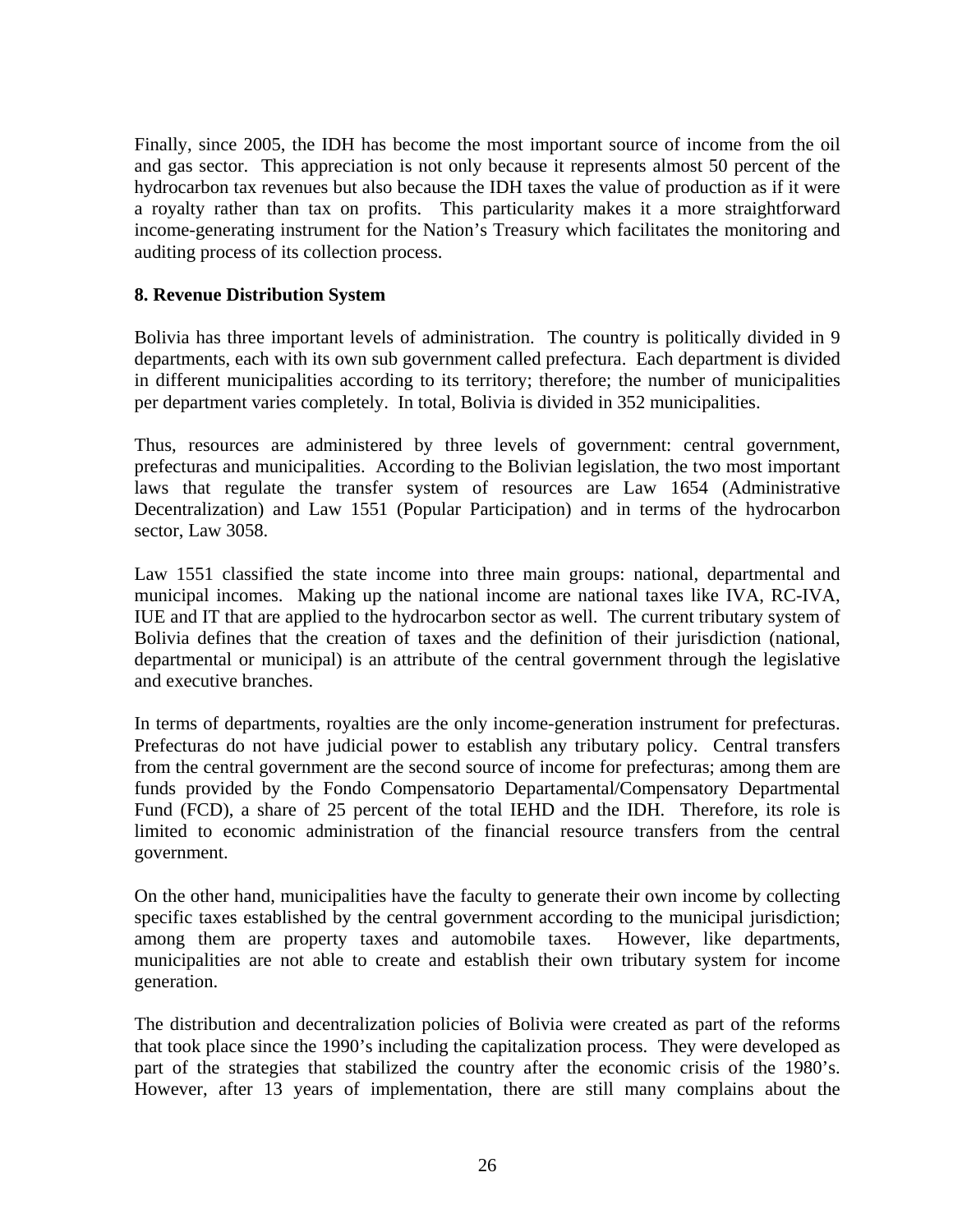effectiveness of the measures at demanding a deeper decentralization process, as is seen in the case of the eastern regions of the country, which in addition are the wealthiest of Bolivia.

These concerns are not limited to demands for more decision-making power by local governments, but also to solve the increasing vertical and horizontal financial disequilibrium that affects the Nation's Treasury and the regions.

A decentralization process that allows local governments to create and develop their own tributary system reflects the idea of a full decentralized system of financial and economic administration. However, if the system is not articulated and regulated in some extent by the central government transfers, there is the risk of creating significant macroeconomic disorders due to the proliferation of doubled taxation and an inefficient low-potential system of collection (Pereira, 2006).

According to Zapata (2005), Bolivia lacks of an efficient and equitable system of transfers. The reforms of the 1990's have jeopardized the equilibrium of the system causing severe inequalities among regions. His assertions point out that the distribution system of the country does not follow any criteria to enhance the quality of life of the populations and does not create incentives for local governments to generate their own income and efficiently deliver services.



### **8.1. Departmental Distribution**

#### *Royalties*

Figure 11 shows the share of each component in proportion to total revenues of the tributary system of the hydrocarbon sector that has to be distributed within the Bolivian regions. As mentioned earlier, royalties and participations tax the production. Thereafter, revenues are allocated within the producing regions as a compensation for the exploitation of the resource. In this sense, nonproducing regions do not benefit from

the hydrocarbon-production with the exception of Pando and Beni that are granted with one percent of the national production due to an historical agreement (Law 981).

Hydrocarbon royalties are the first cause of horizontal disequilibrium among departments. According to Law 1551, royalties are considered as departmental income; however, the reality is that the natural resource was granted by nature. However, in spite that every department in Bolivia has natural wealth, either minerals or forest resources if not hydrocarbons, there are regions that get a minimal source of income due to their low level of production.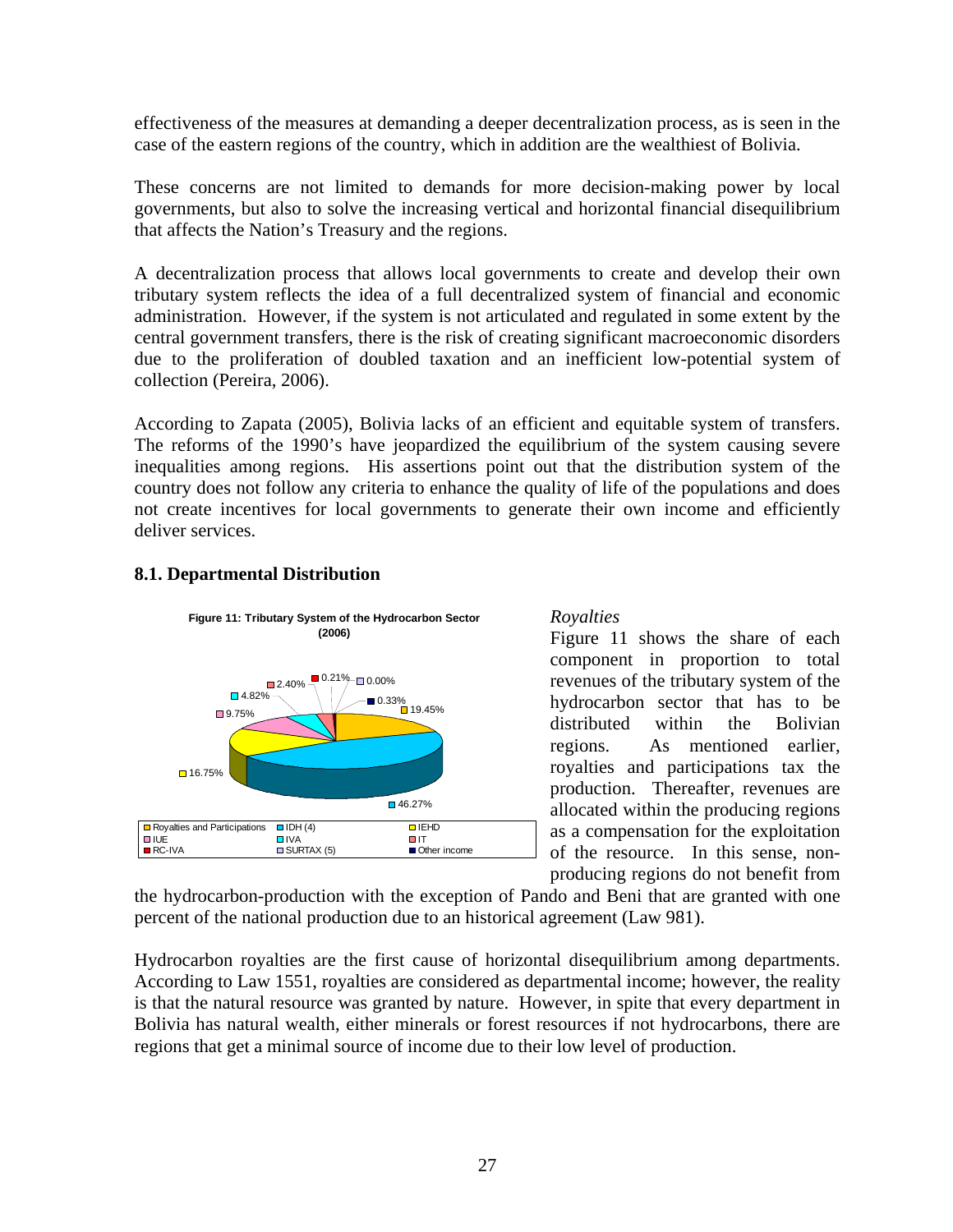From the total revenues on the upstream, the share of departmental royalties increased from 30 percent in 2000 to 65 percent in 2005, representing a significant expansion in monetary resources for producing departments. However, from the total royalties' revenues the major beneficiary is Tarija, with more than seven times that of Chuquisaca, which is another producing department. These figures show clearly the horizontal imbalances even between producing and non-producing departments only in terms of royalties (Figure 12).

In order to compensate for horizontal financial disequilibrium, Law 1551 established the creation of the FCD with funds provided by the IEHD. However, these funds must not exceed 10 percent of the total IEHD contributions. The FCD was created to compensate those departments where the national average departmental royalty per capita is greater than its own per capita royalty revenues. The compensation system of the FCD takes into account mining, timber and hydrocarbons royalties. The mechanism to balance the horizontal disequilibrium within departments is basically based on population criteria.



**Figure 12: Distribution of Royalties within Departments(1) (2006)(2) in million of dollars**

Source: Data collected from Ministry of Hydrocarbons (1) Tarija, Santa Cruz, Cochabamba and Chuquisaca account for 11% of their production. Beni (2/3) and Pando (1/3) account for 1% of the national production. (2) Royalties are colected until June

Until October 2006, the total revenue collected from the IEHD was approximately \$206.42 million. Therefore, the FCD must not be more than \$20.64 million, 10 percent of its total, to balance any disparity caused by royalties. The total amount, however, needed to compensate for royalty-horizontal imbalances was 300 percent larger than the FCD's funds, \$75.82 million dollars. Consequently, we can observe that the FCD lacks capacity to achieve its main objective. Table 02 shows that in 2006 five departments needed to be compensated; among them, the hydrocarbon producing departments, with the exception of Tarija. The extraordinary amount of royalties going only to the department of Tarija uncovers the necessity to compensate not only non-hydrocarbon producing departments, but also the other three producing departments.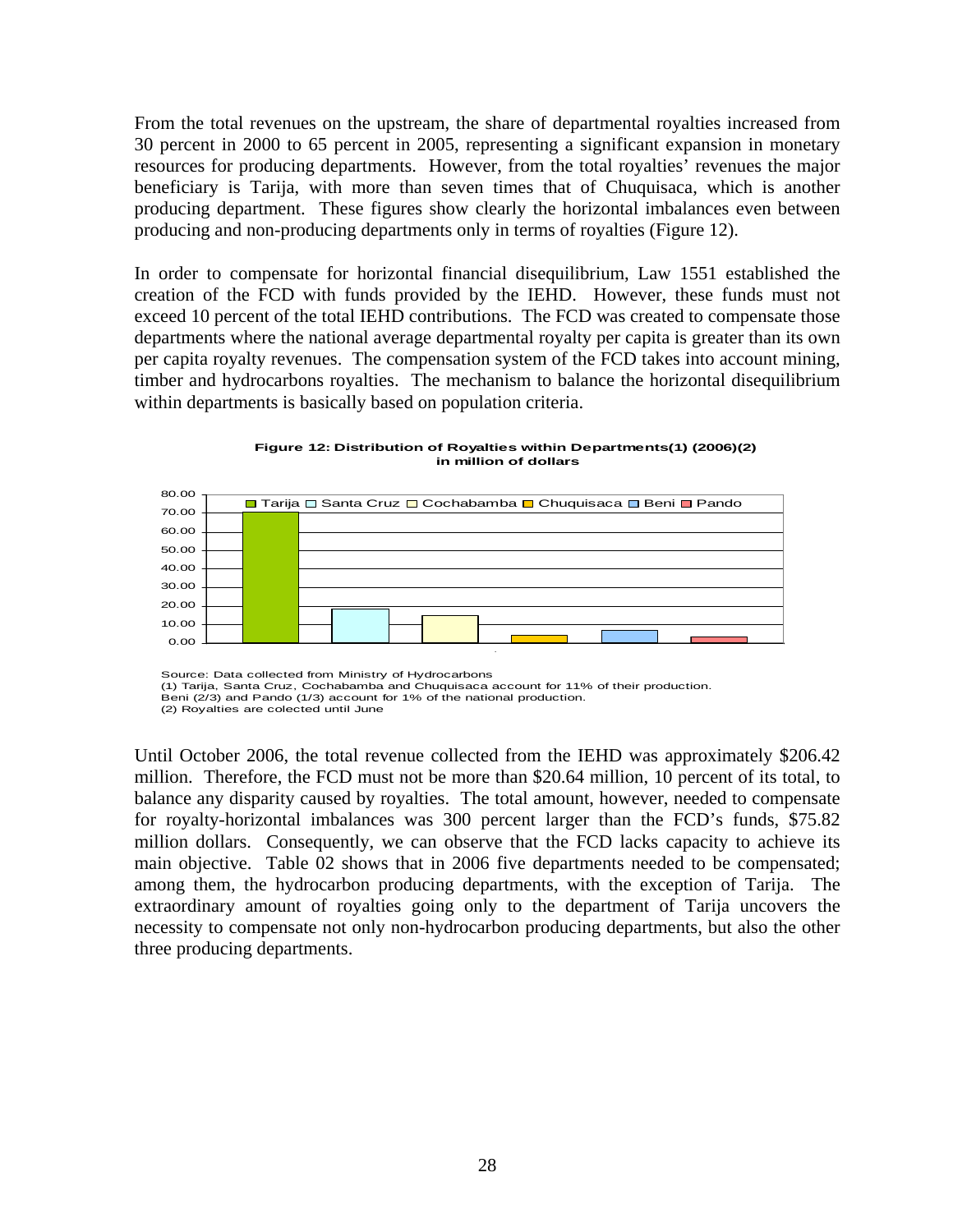#### **Table 02: FCD's Distributioin System in dollars (1)**

| <b>Department</b> | Population (2) | <b>Hydrocarbon</b> | Mining & other   | total            | <b>National</b> | <b>Departmental</b> | <b>FCD's Transfer</b> | Compensated     | per capita |
|-------------------|----------------|--------------------|------------------|------------------|-----------------|---------------------|-----------------------|-----------------|------------|
|                   |                | <b>Royalties</b>   | <b>Royalties</b> | <b>Royalties</b> | Factor (3)      | Factor (4)          | (5)(6)                | <b>Transfer</b> |            |
| Chuguisaca        | 531.522        | 4.088.339          | 2.289            | 4.090.628        | 18              | 8                   | 5.720.635             | 9.811.263       | 18         |
| La Paz            | 2.350.466      |                    | 3.494.249        | 3.494.249        | 18              |                     | 39.892.552            | 43.386.801      | 18         |
| Cochabamba        | 1.455.711      | 14.801.822         | 213.953          | 15.015.775       | 18              | 10                  | 11.854.916            | 26.870.690      | 18         |
| Oruro             | 391.870        |                    | 11.836.887       | 11.836.887       | 18              | 30                  | $-4.603.434$          |                 | 30         |
| Potosí            | 709.013        |                    | 18.517.419       | 18.517.419       | 18              | 26                  | $-5.429.884$          |                 | 26         |
| Tarija            | 391.226        | 70.546.078         |                  | 70.546.078       | 18              | 180                 | $-63.324.512$         |                 | 180        |
| Santa Cruz        | 2.029.471      | 18.400.375         | 804.453          | 19.204.828       | 18              | g                   | 18.256.788            | 37.461.616      | 18         |
| Beni              | 362.521        | 6.535.532          | 57.764           | 6.593.297        | 18              | 18                  | 98.409                | 6.691.706       | 18         |
| Pando             | 52.525         | 3.267.776          | 167.242          | 3.435.018        | 18              | 65                  | $-2.465.469$          |                 | 65         |
| <b>Total</b>      | 8.274.325      | 117.639.923        | 35.094.256       | 152.734.179      |                 |                     | 75.823.299            | 124.222.076     |            |
|                   |                |                    |                  |                  |                 |                     |                       |                 |            |

Source: Ministry of Finance, Fiscal Unit of Programming (UPF) and INE

(1) Estimations were made using the total IEHD-revenue until October of 2006 and according to Law 1654

(2) According to the Natioinal Census of 2001

(3) It is the sum of total royalties by department divided by national population

(4) It is the total departmental royalties divided by the departmental population

(5) It is the difference between national and departmental factor multiplied by the departmental population. It only applies if the difference is greater than zero (a positive value)

(6) The 10 percent of the IEHD barely have enough funds to compensate the hydrocarbon sector, but only three departments. This exercise does not take into account mining and timber royalties, which according to Law 1654 must be taken.

| <b>Total IEDH</b> | 206.424.614.54 |        |
|-------------------|----------------|--------|
| 10% IEHD          | 20.642.461.45  | 27%    |
| Deficit           | -55.180.838.03 | $-73%$ |

#### *The IEHD*

Prefecturas also receive transfers from the central government that account for 25 percent of the total IEHD contributions. The 25 percent of the IEHD's contributions is divided in two parts. 50 percent is distributed based on population criteria, dividing the departmental population by the national population, and the other 50 percent is distributed in equal parts to every one of the nine departments without any economic, population, or poverty criteria, but assuming that every region has similar characteristics.

Looking at the structure of the distribution system of the IEHD, it is noticeable that it causes the same problems of horizontal disequilibrium within departments. Even though one part of the distribution is taking part in solving the per capita imbalances, where every person gets the same revenues in every department, the second component of the distribution creates the same problems mentioned above. This transfer makes less populated departments get proportionally more resources than departments with significant population. For instance, Pando gets in about 13 times more per capita resources than La Paz, Santa Cruz and Cochabamba, the most populated departments.

#### **Table 03: IEHD's Distributioin System in dollars (1)**

|                   |                |               | $\cdot$       |                        |            |
|-------------------|----------------|---------------|---------------|------------------------|------------|
| <b>Department</b> | Population (2) | by Population | by Territory  | <b>IEHD's Transfer</b> | per capita |
| Chuquisaca        | 531.522        | 1.657.525     | 2.867.009     | 4.524.534              | 9          |
| La Paz            | 2.350.466      | 7.329.813     | 2.867.009     | 10.196.822             | 4          |
| Cochabamba        | 1.455.711      | 4.539.563     | 2.867.009     | 7.406.572              | 5          |
| Oruro             | 391.870        | 1.222.027     | 2.867.009     | 4.089.036              | 10         |
| Potosí            | 709.013        | 2.211.022     | 2.867.009     | 5.078.031              | 7          |
| Tarija            | 391.226        | 1.220.019     | 2.867.009     | 4.087.028              | 10         |
| Santa Cruz        | 2.029.471      | 6.328.806     | 2.867.009     | 9.195.814              | 5          |
| Beni              | 362.521        | 1.130.504     | 2.867.009     | 3.997.512              | 11         |
| Pando             | 52.525         | 163.797       | 2.867.009     | 3.030.805              | 58         |
| <b>Total</b>      | 8.274.325.00   | 25.803.076.82 | 25.803.076.82 | 51.606.153.64          |            |

Source: Ministry of Finance, Fiscal Unit of Programming (UPF) and INE

(1) Estimations were made using the total IEHD-revenue until October of 2006 and according to Law 1654

(2) According to the Natioinal Census of 2001

206.424.614,54 25% IEHD 51.606.153,64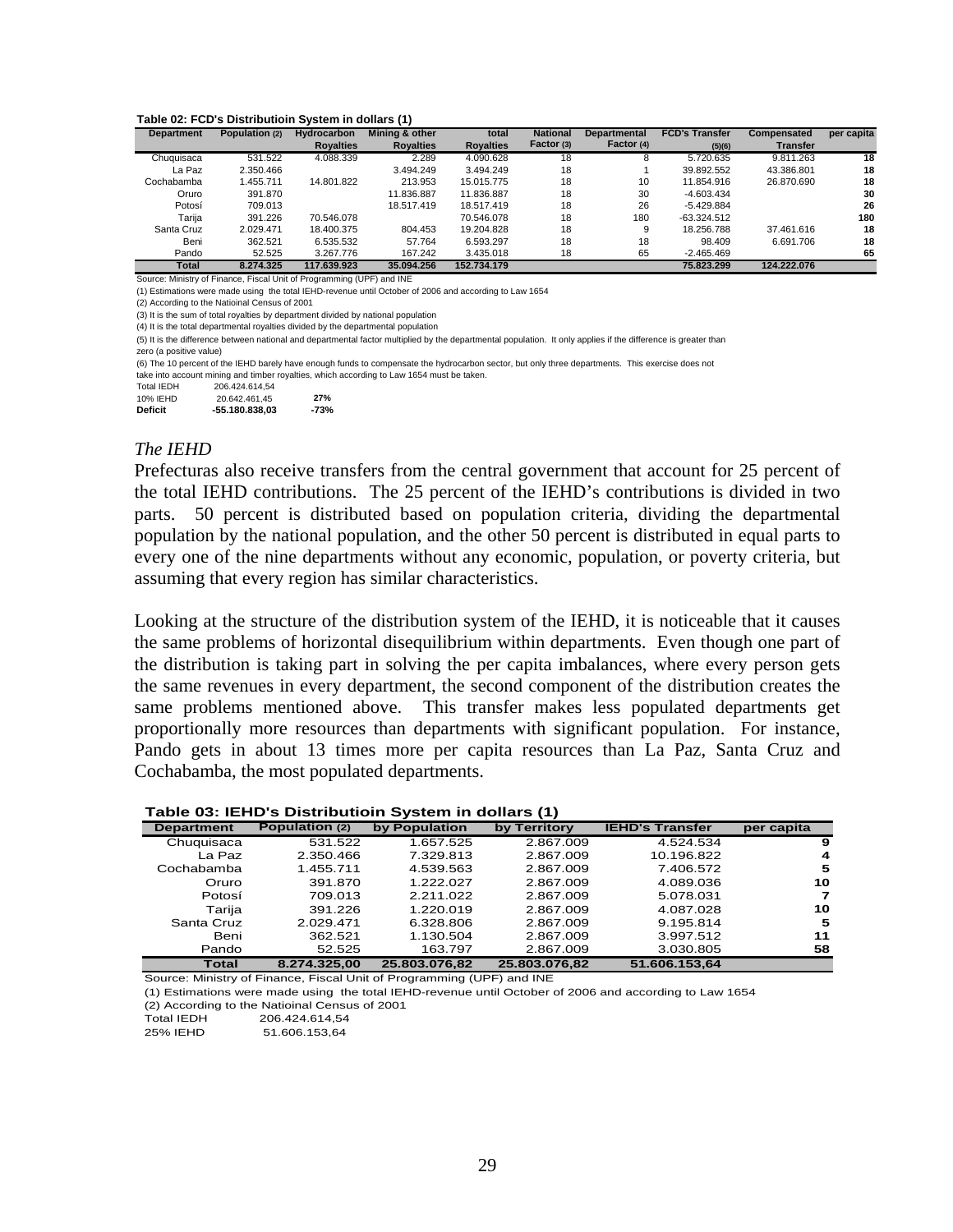#### *Departmental Transfers of the IDH*

According to Law 3058, the IDH has to be distributed through direct transfers from the central government to prefecturas, municipalities, public universities and indigenous groups. The distribution system of the IDH is complex in terms that is divided in four stages. The first stage distributes the IDH-revenues within producing, non-producing regions and the Nation's Treasury directly without any criteria but political.

On the second stage of distribution, the transfers are made within departments taking into account regional criteria within non-producing departments and production capacity within producing departments. Within the central government, the IDH-revenues allocate resources into four different funds; the Compensatory Fund for Municipalities and Universities (CFMU), Indigenous and Campesinos Fund, Internal Aid for National Development Fund and the Army and Police Department.

On the third stage, the IDH-revenues are distributed within prefecturas, municipalities and universities based again on political criteria. Finally, the fourth stage distributes the IDHrevenues within municipalities and universities, this time, based on population criteria.



Within the first and second stage of distribution, it can be observed in Table 04 that nonproducing departments get more resources than the producing ones creating concerns among producing regions. In order to compensate for these disparities, Law 3058 stipulates the creation of an equalization formula funded by the Nation's Treasury. In addition, Law 3058 also stipulates the creation of the CFMU to compensate La Paz, Santa Cruz and Cochabamba due to their high population.

Once direct transfers and compensations are done, every department basically gets the same amount of IDH-revenues. However and even though the efforts made by the equalization formula, significant per capita inequalities persist. In other words, looking at the per capita transfer, the horizontal disparities among departments remain significantly enormous. For instance, Pando's population is 2.6 percent of La Paz's population, but La Paz receives only 2.2 percent of Pando's per capita resources. Furthermore, the three largest departments, La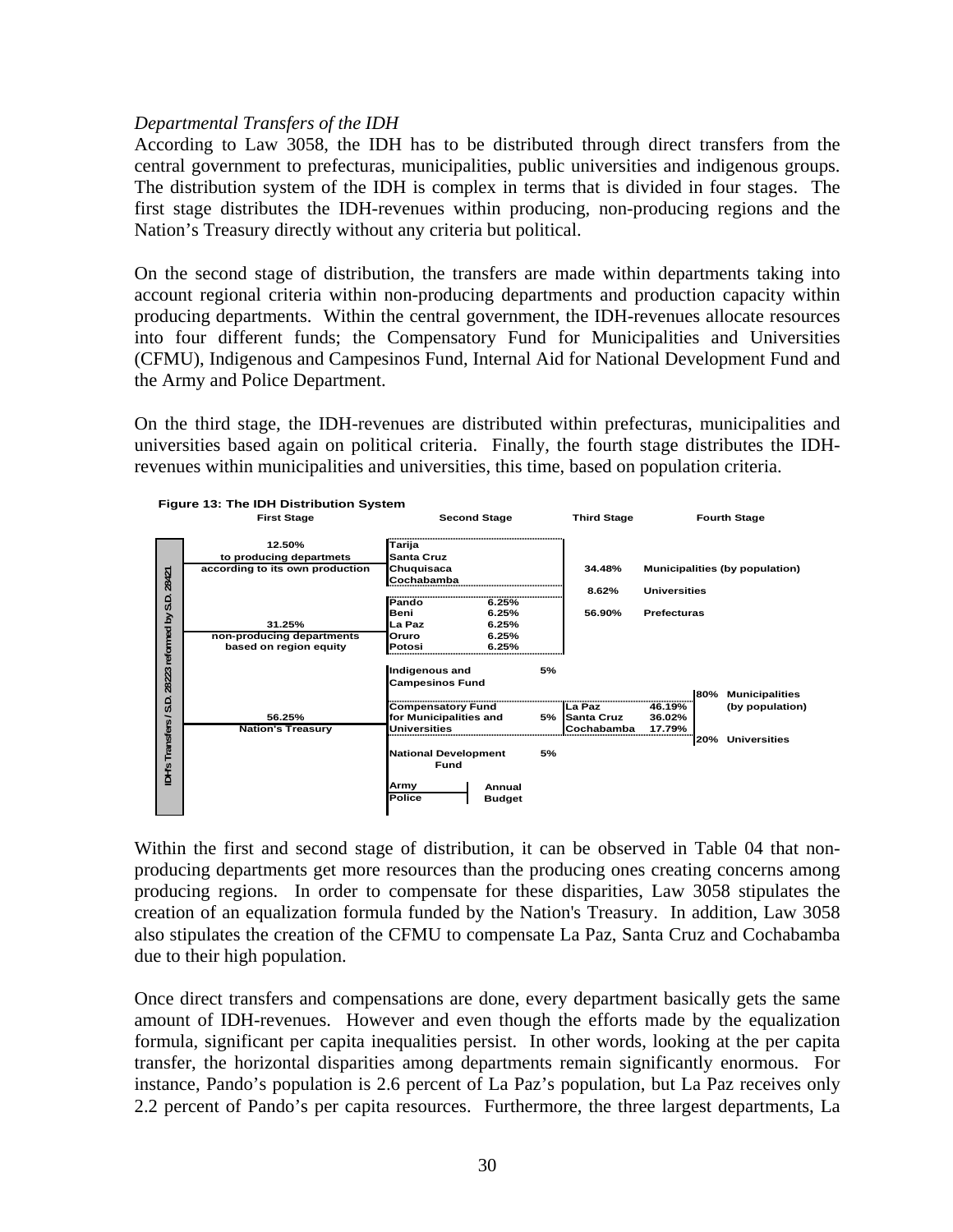Paz, Santa Cruz and Cochabamba, get by far fewer per capita resources than the other departments.

| <b>Departments:</b> | Population (2) - | IDH's Departmental Distribution System (2) |                     |                          |                             |            |  |
|---------------------|------------------|--------------------------------------------|---------------------|--------------------------|-----------------------------|------------|--|
|                     |                  | <b>Direct Transfer</b>                     | <b>Equalization</b> | <b>Compensatory Fund</b> | <b>Compensated Transfer</b> | per capita |  |
| Chuquisaca          | 531.522          | 9.784.387                                  | 25.857.009          |                          | 35.641.397                  | 67         |  |
| La Pazi             | 2.350.466        | 35.641.397                                 |                     | 5.508.120                | 41.149.517                  | 18         |  |
| Cochabamba:         | 1.455.711        | 2.702.498                                  | 32.938.899          | 2.121.443                | 37.762.840                  | 26         |  |
| Oruro:              | 391.870          | 35.641.397                                 |                     |                          | 35.641.397                  | 91         |  |
| Potosi:             | 709.013          | 35.641.397                                 |                     |                          | 35.641.397                  | 50         |  |
| Tarija:             | 391.226          | 46.632.784                                 |                     |                          | 46.632.784                  | 119        |  |
| Santa Cruzi         | 2.029.471        | 12.163.124                                 | 23.478.273          | 4.295.356                | 39.936.753                  | 20         |  |
| <b>Beni</b>         | 362.521          | 35.641.397                                 |                     |                          | 35.641.397                  | 98         |  |
| Pando <sup>1</sup>  | 52.525           | 35.641.397                                 |                     |                          | 35.641.397                  | 679        |  |
| Total               | 8.274.325        | 249.489.776                                | 82.274.180          | 11.924.919               | 343.688.876                 |            |  |

**Table 04: IDH's Departmental Distribution System in dollars (1)**

Source: Ministry of Finance, Fiscal Unit of Programming (UPF), INE

(1) Estimations were made using the total IDH-revenue take at the well head until September of 2006 and according to Law 3058

(2) According to the Natioinal Census of 2001<br>Total IDH 570.262.345,80 570.262.345,80

These figures show that the first and second stage of the IDH-revenue distribution is not created to reach, in an equitable manner, the needs of the poor population of the different regions of Bolivia. On the contrary, they have highlighted the need of restructuring the IDHdistribution system. Nonetheless, it is worth to draw attention to that the objective of the equalization formula is to compensate producing departments with fewer resources than nonproducing ones under regional basis and not at the per capita level.

#### **8.2. Municipal Distribution**

Two main transfers allocate resources at the municipal level of governance: the tributaryrevenue sharing/coparticipación tributaria (CT) and the third and fourth stages of the IDHtransfers. The CT is a common-bag of revenues funded by contributions of national taxes applied within the whole territory of Bolivia. As it was mentioned in the tributary system section, the national taxes that collect revenues from the hydrocarbon sector are IUE, IVA, RC-IVA and IT.



In 2005, revenues generated by the hydrocarbon sector in terms of national taxes accounted for 16 percent of the total national. The collection capacity of the hydrocarbon tributary system depends on two types of instruments, direct and indirect taxation. The IUE, a direct tax, represents the most significant contributor of the hydrocarbon sector because it taxes the net profits of the oil companies. In

2005, the hydrocarbon sector contributed with 32 percent of the IUE-national contribution. Therefore, as the hydrocarbon production increases, the oil and gas industry becomes more profitable and the state increases its revenue-take through the IUE. On the other hand, the other taxes are also important but their collection capacity depends on the contribution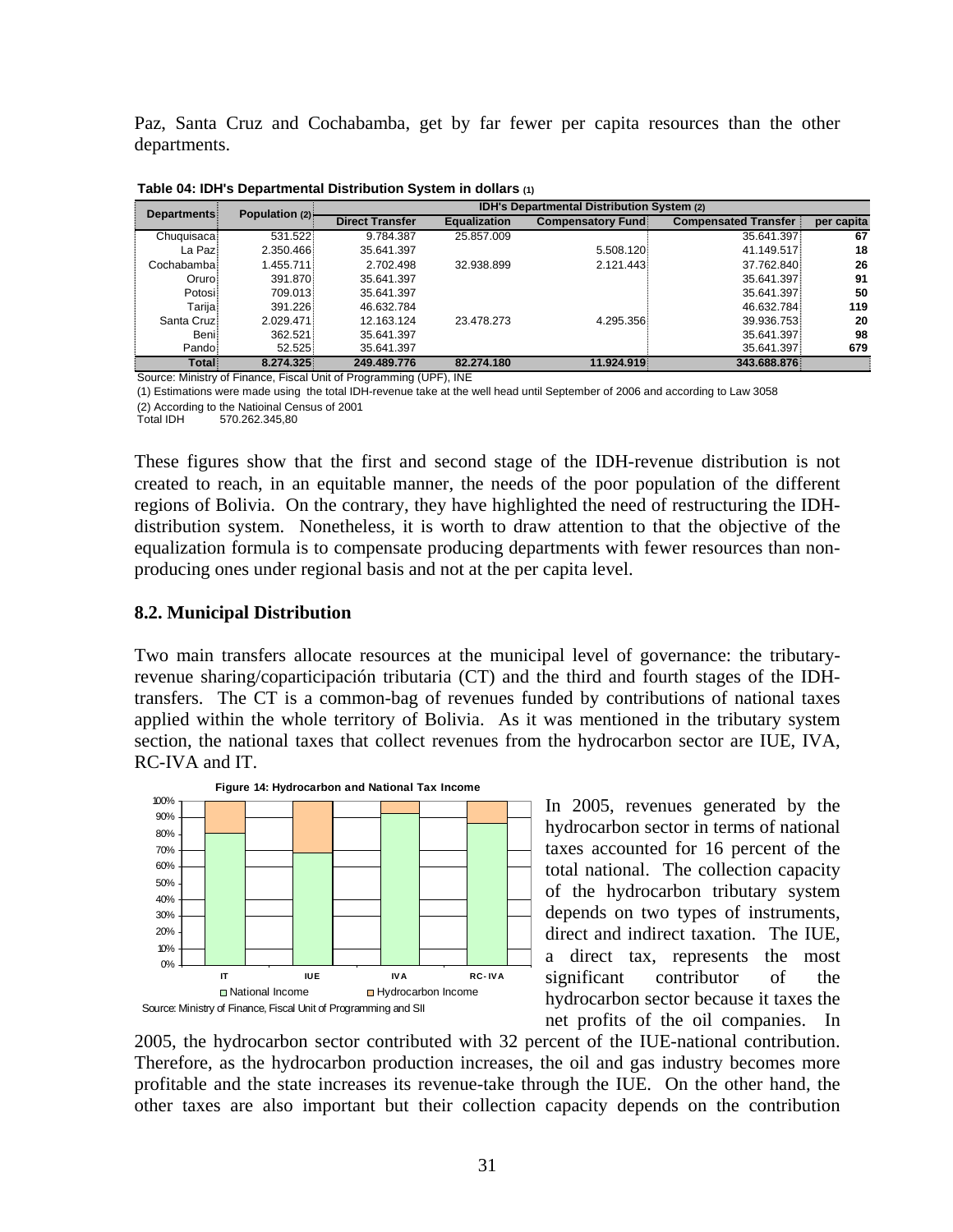capacity of the population that commercializes and consumes hydrocarbon products, either imported or national.

The distribution system of the CT benefits not only municipalities but also public universities. Municipalities receive 20 percent of the total revenues generated by national taxes. The 20 percent is distributed according to the number of inhabitants of each municipality. On the other hand, Universities account for 5 percent of the national tax income which is distributed according to the departmental population.

#### *Municipal Transfers of the IDH*

In terms of the IDH-revenues, 56.90 percent of the departmental resources go to prefecturas, 34.48 percent to municipalities and 8.62 percent to universities. In addition, municipalities and universities of La Paz, Santa Cruz and Cochabamba get additional funds from the Compensatory Fund for Municipalities and Universities due to their high population. From the CFMU funds, the department of La Paz is the beneficiary of 46.19 percent; Santa Cruz gets 36.02 percent and Cochabamba accounts for 17.79 percent. The structure of these distribution does not respond to social criteria but political and increases the inequalities at the departmental level of governance.

Within municipalities, the IDH-revenues are distributed according to population criteria, in this case taking into account the population of each municipality. From Table 05, we can observe that before the compensation for municipalities and universities of high populated departments, every department gets the same amount of funds for their respective municipalities except Tarija that receives more resources. However and even though the apparent equity among municipalities and the afore-mentioned compensation, it can be inferred that the IDH-transfer system causes serious disparities in terms of per capita distribution due to several factors like population, different number of municipalities within departments and different levels of poverty among municipalities and departments.

| <b>Departments</b> | <b>Prefecturas</b> | <b>Municipalities</b> | Universities: | <b>Municipal's</b><br><b>CFMU</b> | University's<br><b>CFMU</b> | <b>Total</b><br><b>Municipalities</b> | <b>Total</b><br><b>Universities</b> |
|--------------------|--------------------|-----------------------|---------------|-----------------------------------|-----------------------------|---------------------------------------|-------------------------------------|
|                    |                    |                       |               |                                   |                             |                                       |                                     |
| Chuquisaca         | 20.279.955         | 12.289.154            | 3.072.288     |                                   |                             | 12.289.154                            | 3.072.288                           |
| La Paz             | 20.279.955         | 12.289.154            | 3.072.288     | 4.406.496                         | 1.101.624                   | 16.695.650                            | 4.173.912                           |
| Cochabamba         | 20.279.955         | 12.289.154            | 3.072.288     | 1.697.155                         | 424.289                     | 13.986.308                            | 3.496.577                           |
| Oruro              | 20.279.955         | 12.289.154            | 3.072.288     |                                   |                             | 12.289.154                            | 3.072.288                           |
| Potosi             | 20.279.955         | 12.289.154            | 3.072.288     |                                   |                             | 12.289.154                            | 3.072.288                           |
| Tariia             | 26.534.054         | 16.078.984            | 4.019.746     |                                   |                             | 16.078.984                            | 4.019.746                           |
| Santa Cruz         | 20.279.955         | 12.289.154            | 3.072.288     | 3.436.285                         | 859.071                     | 15.725.438                            | 3.931.360                           |
| Beni               | 20.279.955         | 12.289.154            | 3.072.288     |                                   |                             | 12.289.154                            | 3.072.288                           |
| Pando              | 20.279.955         | 12.289.154            | 3.072.288     |                                   |                             | 12.289.154                            | 3.072.288                           |
| Total              | 188.773.691        | 114.392.212           | 28.598.053    | 9.539.936                         | 2.384.984                   | 123.932.148                           | 30.983.037                          |

| Table 05: IDH's Municipal Distribution System in dollars (1) |  |  |  |  |
|--------------------------------------------------------------|--|--|--|--|
|--------------------------------------------------------------|--|--|--|--|

Source: Ministry of Finance, Fiscal Unit of Programming (UPF), INE

(1) Estimations were made using the total IDH-revenue take at the well head until September of 2006 and according to Law 3058<br>Total IDH 570 262 345 80 570.262.345.80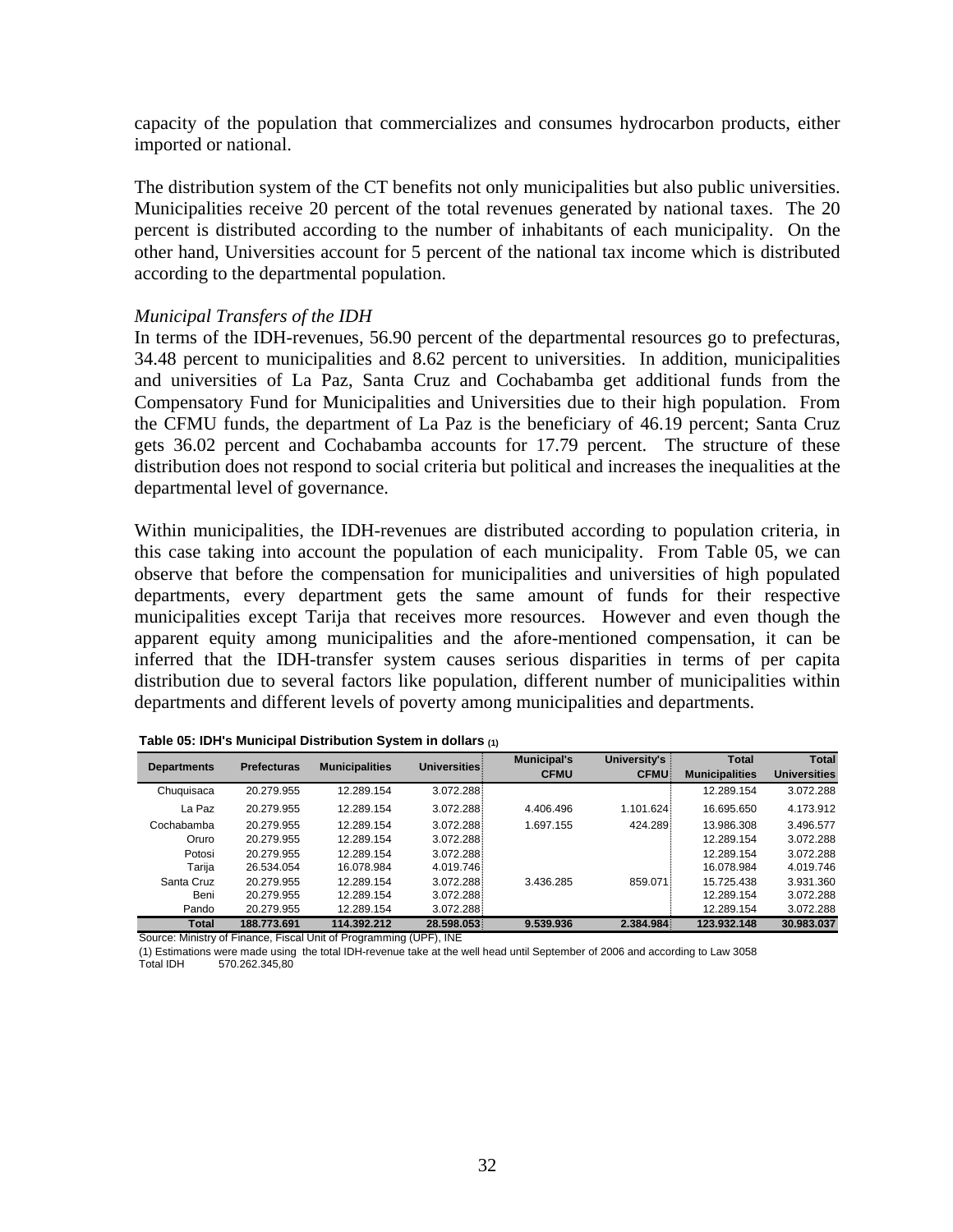#### **9. Analysis and Discussion**

According to what we observed earlier, it seems that natural resources like hydrocarbons became important for economic growth in terms of development especially for countries like Bolivia that needs important sources of revenues. However, it is very important to keep in mind the historical evidence that shows that resource-poor countries developed much better than resource-rich countries (Sachs and Warner, 1997). For instance, there are resource-poor economies like Japan and the Switzerland that performs better compared with other resourcerich countries like Bolivia. Researchers have found empirical evidence suggesting that there is a negative correlation between abundance of natural resources and economic growth (Gylfason, 2000; Sachs and Warner, 1997). Gylfason implies that the reason behind these phenomena is the false sense of security and over confidence in their natural capital that allows economies of resource-rich states to operate with large margin of error when taking advantage of their resources.

Further more; Sachs and Warner (1999) state that the fluctuated market of the energy sector jeopardized the source of income and the economic stability of resource-rich countries that rely on these commodities. For instance, Andersen and Farris (2002) suggest that there are two main external problems that explain the negative correlation between natural resources and growth: volatile prices and Dutch disease. The first one, volatile prices, explain that prices of such commodities, primary products, tend to be very fluctuating in the international market than manufacture goods. This situation of uncertainty may lead with a non reliable source of income for the state due to the ups and downs of these prices in which primary products are dependent on; and therefore the economic stability of the country. As an example, the collapse of the Bolivian economy in the mid 1980's when the tin market collapsed leaving behind a damaged country.

The second one, Dutch disease, is well know for its characteristic of shrinking other productive sector in the country. Due to the enormous amount of foreign currency flowing into the country, the country's currency tends to appreciate its exchange rate. This situation rest competitiveness to other export sectors in the way that a higher price for its products, fewer incentives for buyers and therefore a decrease of its exports. In other words, if international prices dropped and in addition the alternative export sectors are weak, nothing is left for the country to sustain its economy. In this topic, using a CGE model of the Bolivian economy, Lykke E. Andersen (2006) has studied the distributional impact of natural gas resources and the possible changes in the Bolivian economy due to the increase of natural gas exports focusing on the changes in income distribution between different types of households and economic active sectors.

Later studies show positive correlation between natural resources abundance and corruption which represent an obstacle for growth; especially if there is a large presence of weak institution at the government level (Leite and Weidmann, 1999). Ross (2001) corroborates Leite and Weidmann and adds to the statement that social conflicts are likely to happen if the resource-rich country has weak government institutions and high poverty rates. According to Herbst (2001), the reasons behind social unrest in resource-rich states rely on two scenarios: the social uncertainty of the revenue distribution and the social uncertainty of the equitable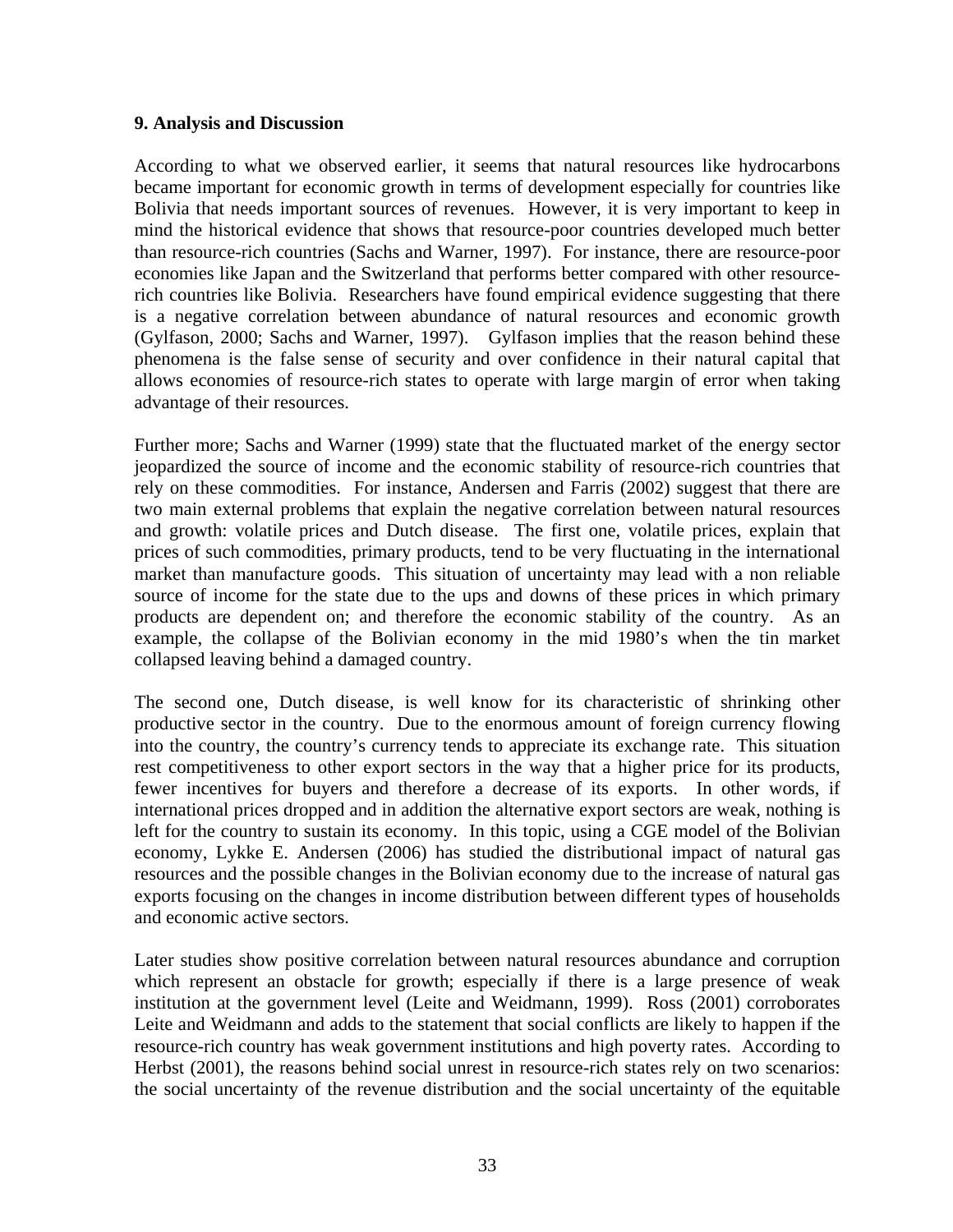distribution of the benefits through the country's regions. Also implied is the increasing number of competing groups that fight for the natural resource rents and benefits undermining the potential development of the state.

Homer-Dixon (2004, p. 290) corroborates these findings by suggesting that the imbalance of natural resources in the form of abundance or scarcity is associated with conflicts among regions and countries; however, there are other significant contributing variables like jurisdictional limits within the country (departments, states or provinces) and administrative responsibilities as suggested by Cordonier et.al. (2002, p. 71-72) in particular inequitable access to natural goods for the majority of the beneficiaries that are often source of uncertainty and friction.



Therefore, the government represents a crucial actor in terms of administration and management of its domestic production that in developing countries generally relies on natural resources. The resources allocation and decentralization process is not only a matter of more decision-making power by local governments, but also about having the means to activate the economy and efficiently deliver goods and services that are under local governments' jurisdiction. Decentralization is a transfer process of competencies according to the economic and financial capacity of local governments having significant repercussions on the country's overall social and economic welfare. In this sense, the decentralization efforts are in generally focused on establishing incentives for improves services, improving the welfare of the population and as a poverty reduction strategy.

One important aspect of decentralization is allowing local governments to be part of their own development process supported by the central government. Therefore, reducing the dependency on government transfers becomes important not only for the decentralization itself but also to minimize the risk of local governments that rely on fluctuating income.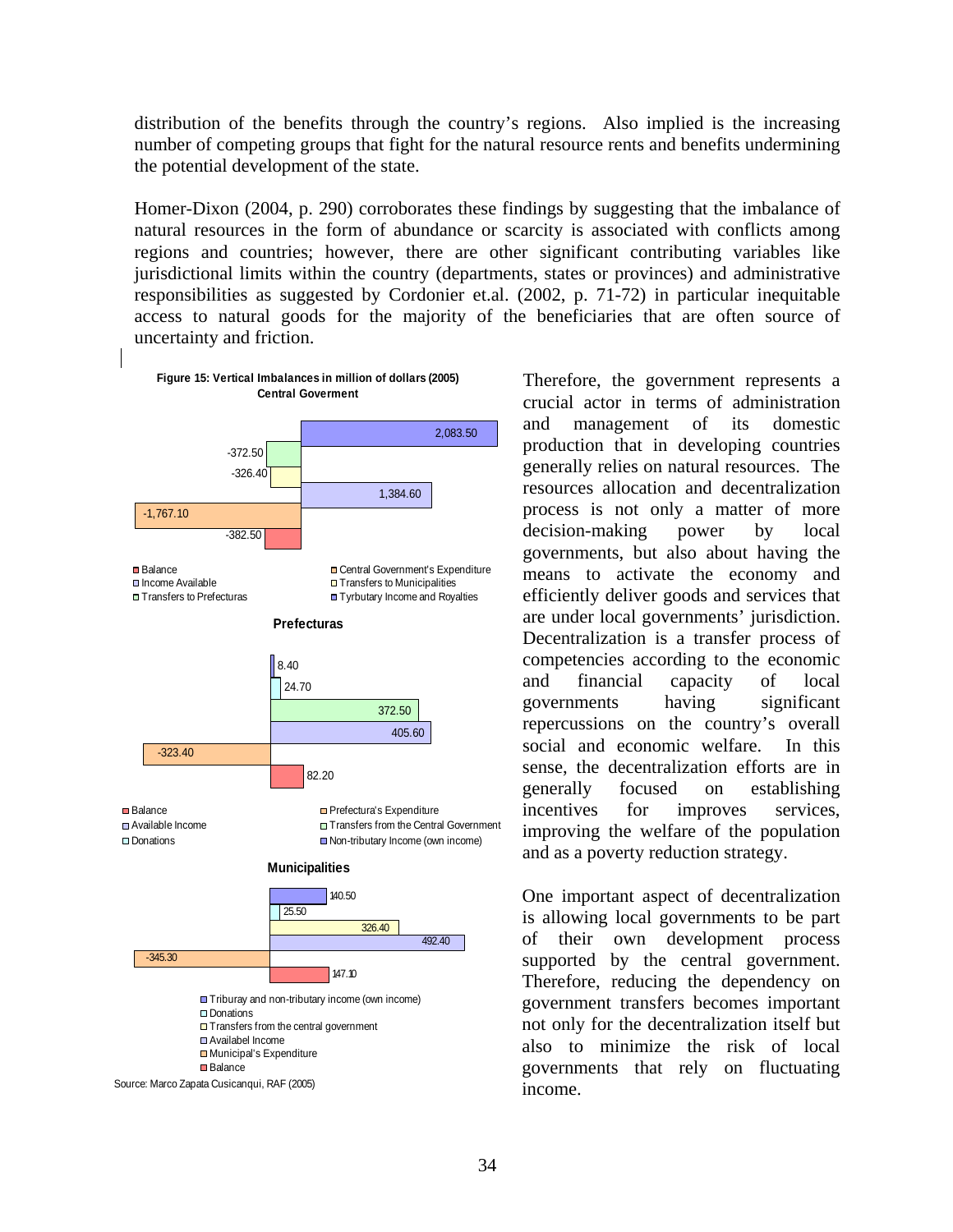Currently, 92 percent of the prefecturas' revenues come from government transfers. The municipal dependency is also significant with 66 percent of their revenues relying on government's transfers. Nonetheless, it is noticeable that the legal authority that municipalities have to collect and administrate property and automobile taxes represent a significant impact reducing its dependency on central transfers. However, it is also very noticeable that without transfers, prefecturas and municipalities would have serious vertical fiscal imbalances. In other words, the expenditure levels of local governments by far excide their income generation capacity. (Figure 15)

The stability of the transfer system correlates with the economic cycle of the country. Therefore, it becomes necessary to create policies that allow having continued flows of income regardless of economic booms due to, for instance, natural resources like hydrocarbons in Bolivia. The hydrocarbon sector in Bolivia plays a significant role in the country because the sector's significant capacity to generate revenues for the government.

In terms of the hydrocarbon revenues and specifically the IDH, five departments are highly dependent on these funds. For instance, in Chuquisaca, a hydrocarbon producing department, 50 percent of their transfers are from the IDH; while 70 percent of its population lives in poverty. The same situation we have in Oruro and Beni. On the other hand, there are other departments with same levels of poverty, but fewer resources like La Paz, Potosi and even Cochabamba. However, it is important to take into account that La Paz holds almost 2.5 million of inhabitants where almost 70 percent of them live in poverty (1.5 million of people); almost the entire population of Cochabamba. While Beni holds less than 362 thousands of people with more than 200 thousands living in poverty.



<sup>(1)</sup> Data from Pando was not available for 2006

This situation of transfer dependency jeopardizes the financial sustainability of those departments in the medium and long term. These departments are not only depending on the IDH-transfers but in a large extent on the hydrocarbon production, which highly depends on foreign investment. In addition, the lack of poverty criteria in the transfer system of revenues has the potential of undermine the country's efforts of equity and poverty reduction.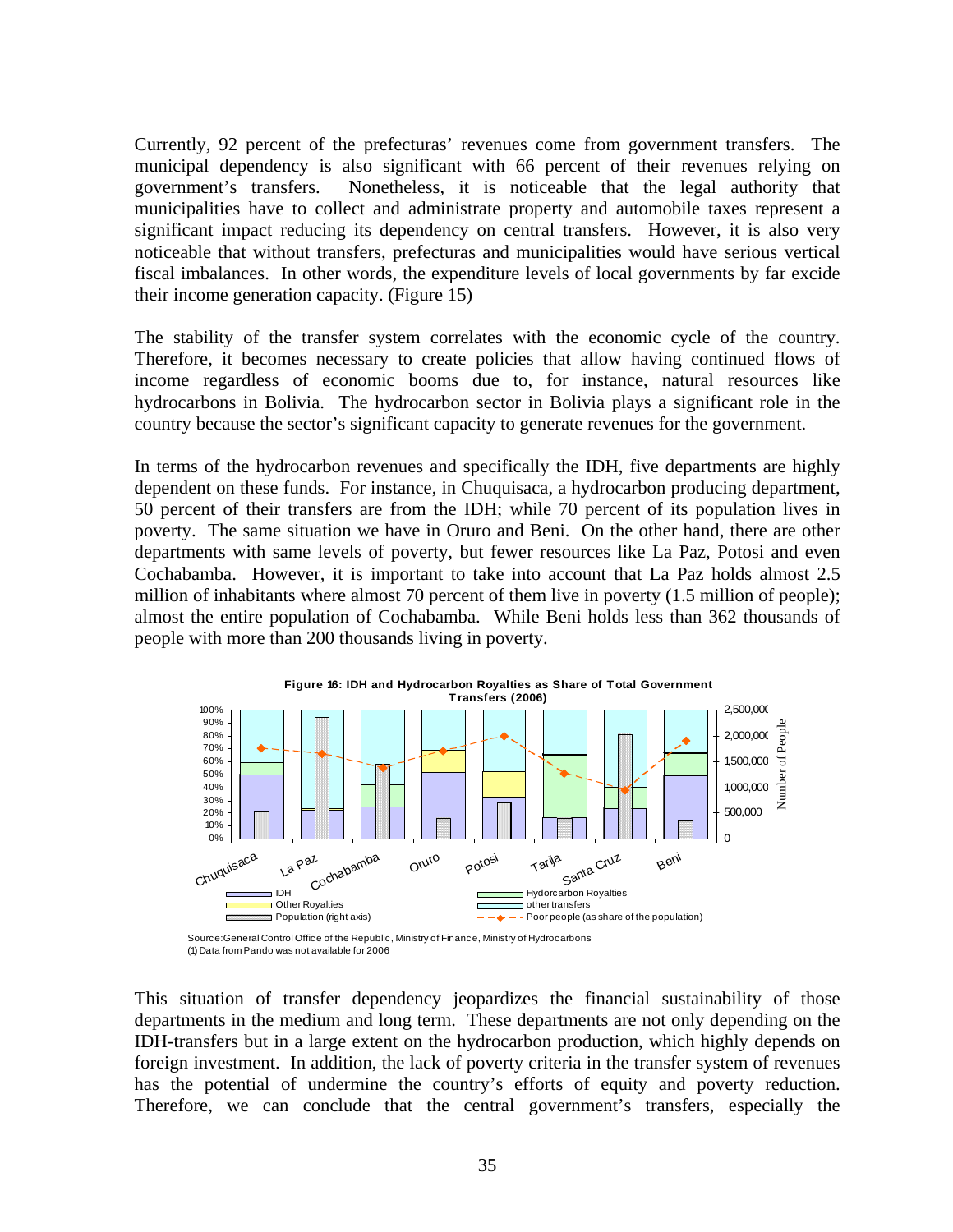hydrocarbon's transfers, do not only aggravate vertical and horizontal imbalances but also generate severe transfer dependency.

On the other hand, the reforms of 2005 and the introduction of the IDH also implied a one step ahead on the Bolivian process to decentralization. Law 3058 allows local government to carry out with more public expenditures, as the revenue-sector allocation is very broad, liberating in this way the central government from this pressure. However, it is very important to strengthen sector reforms by a re-definition of the distribution system of the hydrocarbon revenues, especially the IDH, and even more important to strengthen the administrative capacity of local governments to manage such amounts of resources.

With the creation of the IDH, Bolivia generates significant amounts of resources where the direct beneficiaries are prefecturas and municipalities. In this sense, these resources have to be channeled through policies to enhance democracy and the decentralization process within local governments promoting poverty alleviation to set the basis for sustainable economic growth.

These transfers should in first place take into account the different levels of development and poverty of each region and sub region in the country. In addition, it should take into account the different levels and degrees of governance, administrative, income-generation and spending capacity of each local government. Central governments are in a significant extent responsible for the overall wellbeing of the country; therefore, transfers should be an instrument for central governments to close any disparity, support and encourage local governments for greater autonomy and participation of their own economic and social development.

Consequently, it is recommendable to compare the level of central transfers with the level of poverty of each region to see the magnitude of the imbalances created. Figure 17, shows that the design of the transfer system of the hydrocarbon sector does not recognize these differences in size and needs and creates significant per capita inequalities.

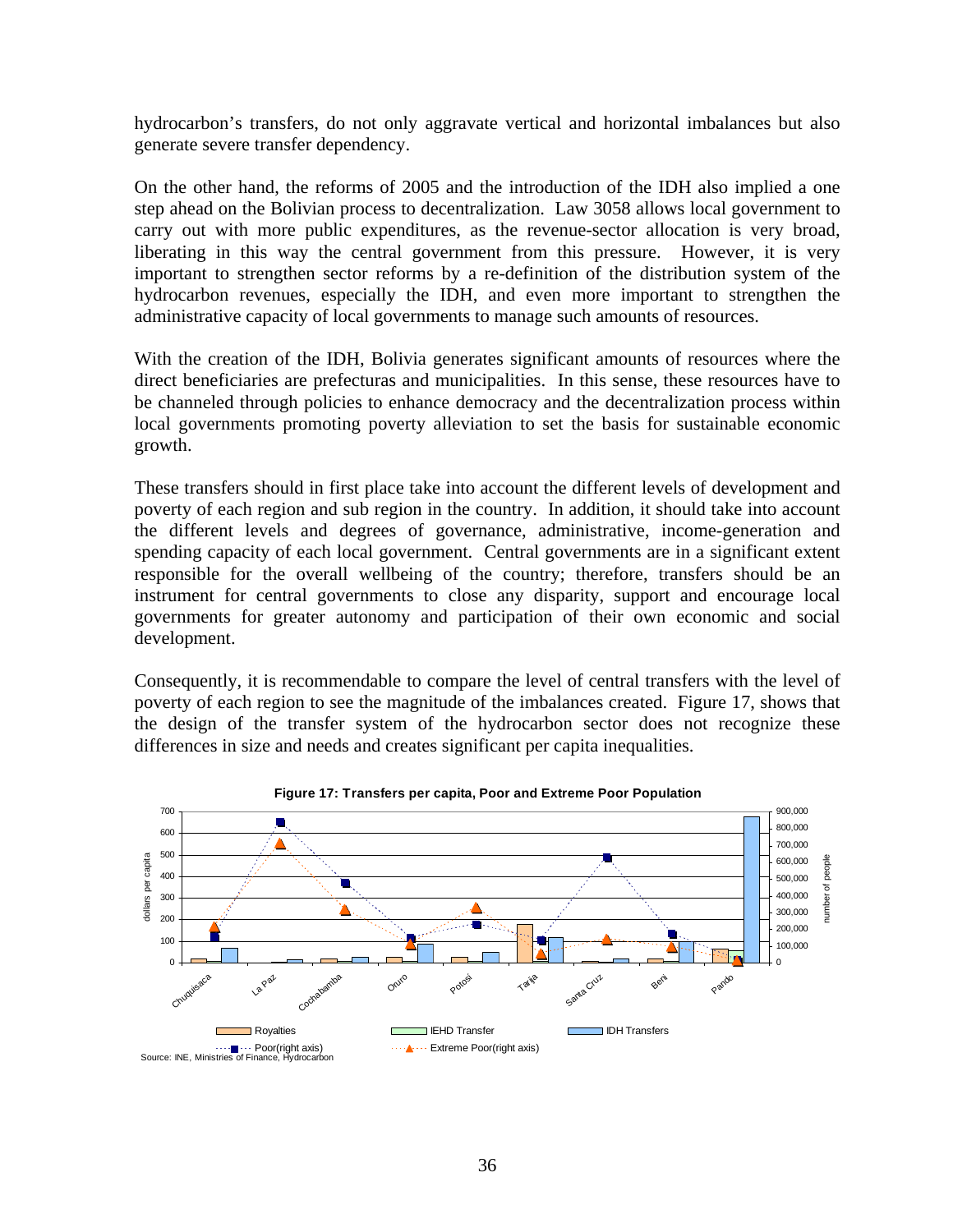Royalties are distributed under regional criteria based on producing departments. For instance, Tarija gets the majority of the benefits. This situation, however, could be justified by the fact that the natural resource is in their region. Nevertheless, it is also arguable the fact that they did not do anything to get it, the resource was already there, and even thought Law 1551 has assigned royalties as their source of income it is also stated in the Bolivian Constitution (CPE) that natural resources belongs to the state and therefore to Bolivians (Article 136).

In order to balance this horizontal disparity the  $FCD<sup>17</sup>$ , which uses funds from the IEHD, was created so every region could reach the national average per capita royalty and get compensated for the random distribution of natural wealth. Therefore, it is by definition a per capita equalizer transfer that currently has not accomplished its primary objective. Currently, the FCD only has the capacity to compensate 20 percent of the royalty imbalances. Among the reasons that explains the FCD's lack of capacity is the incoherent criterion of using 10 percent of other completely different source of resources, the IEHD, which simultaneously holds an active subsidize policy that restricts its tax-capacity of collection.

Finally, the major concerns in terms of the hydrocarbon-transfer system relay on the IDH transfers. These transfers have created such horizontal imbalances that the most populated regions receive in about 40 time less per capita resources than the less populated ones. For instance, Pando and Tarija hold 1 and 5 percent of the total population respectively; however, they receive such extraordinary amount of resources compared with La Paz and Santa Cruz that hold 28 and 25 percent of the country's population. Even so, this situation could be justified only for Santa Cruz if we look at the share of poor and extremely poor people by region. Santa Cruz has the lowest rates of poverty with less than 10 percent of people living in extreme poverty and 31 percent in poverty. However, it cannot be justified for La Paz or the rest of the departments where the percentage of people living in poverty is above 60 percent; and even more in cases like Potosi where almost 80 percent of its population live in poverty (more than 50 percent in extreme poverty). Therefore, it is clear that the IDH transfer is aggravating the inequality among regions.

Given such disparities, levels of poverty and population size by region, it becomes important to redefine the transfer system of revenues, in particular the hydrocarbon revenues that has significant representation on the overall economy of the country. In this approach, the following exercise pretends to highlight and suggest likely reforms but not definitive changes to the transfer regime of the hydrocarbon sector. Furthermore, the main objective of the following exercise is to open the dialogue and shape the policy debate for possible interventions.

 $\overline{a}$ 

 $17$  Do not forget that the FCD has to compensate the disparities created by timber, mining and also hydrocarbon activities.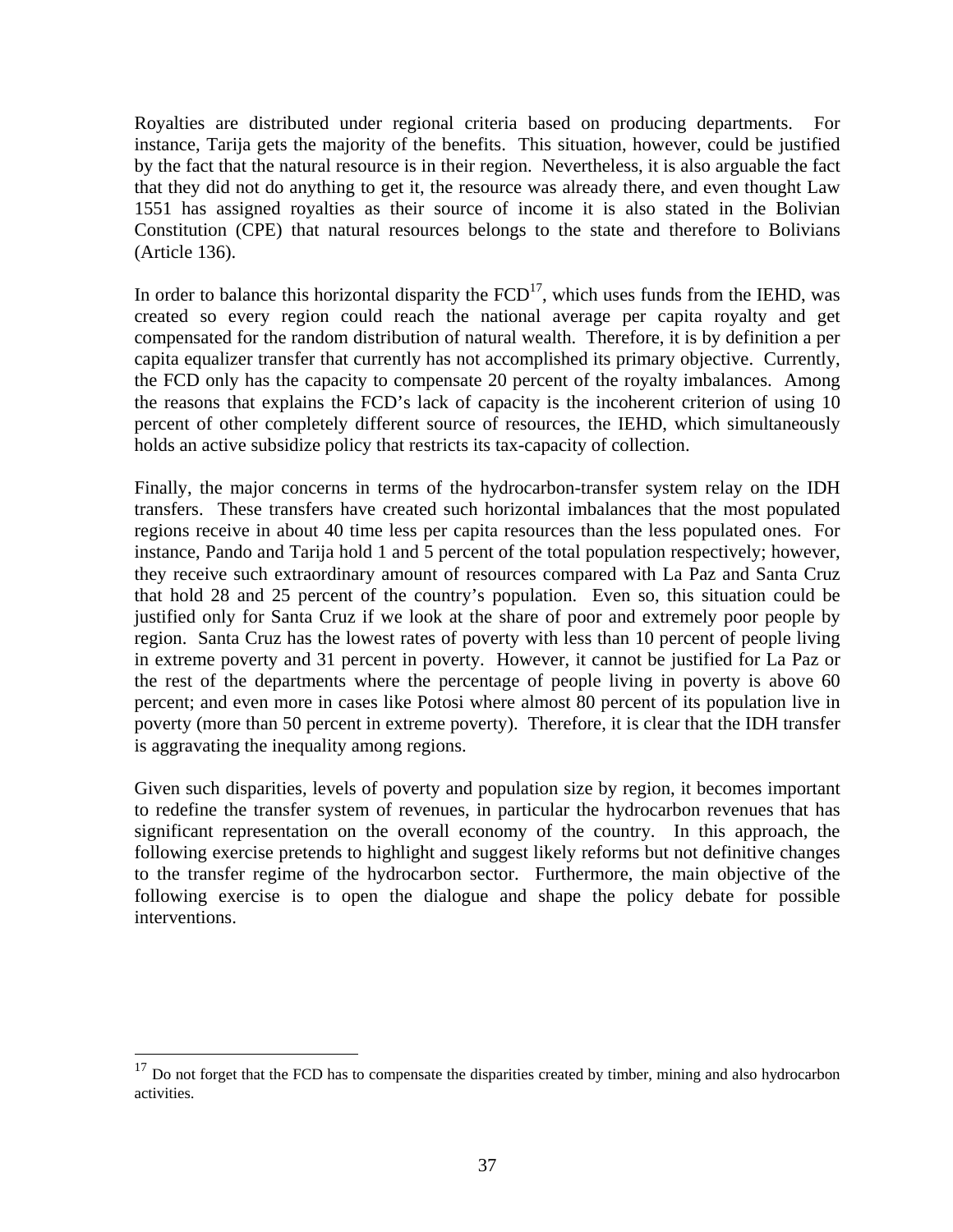#### *Re-structuring the Hydrocarbon Distribution System*

The distribution system of the hydrocarbon sector mainly consists on royalties, the compensatory formula (FCD), 25 percent of the IEHD, and the IDH. In this exercise, the CT is not taking in to account because it compromises different other national taxes that are not applied to the hydrocarbon sector and their analysis should be done separately in future studies.

The first possible reform should re-structure royalties and the FCD. First of all, the incoherent criterion of consume funds from other totally different source like the IEHD to compensate horizontal-royalty imbalances creates a vicious and unnecessary additional fiscal pressure to the Nation's Treasury. This criterion creates an inefficient system to fund the FCD with resources coming from another tax-instrument that does not correlates with royalties and their capacity to generate income. Royalties tax production and constitute an unconditional source of income for producing regions. This aspect certainly prevents its uses out side of the producing region that might be socially or economically more beneficial for not so lucky regions or the whole nation. Furthermore, royalties and the IEHD do not correlate even within their jurisdiction. The IEHD is paid by the whole populations to compensate inequalities created by royalties that only benefit producing regions rather than the rest of the nation. In one sense, this incoherence makes Bolivians from non-producing regions pay to compensate other producing regions. Consequently, this aspect does not create incentives for fiscal accountability and responsible public spending due to the fact that royalties and the FCD are basically granted.

However, because royalties are historically given to producing regions; therefore, it is not viable or even desirable to totally drain these funds from their beneficiaries due to possible internal concerns and conflicts. Nonetheless, what indeed is possible, and in some extent desirable, should be to use royalty resources to compensate the disequilibrium that they themselves are creating. For instance, if a department produces more than 50 percent of the national production of a specific resource, for instance Tarija in the case of natural gas, the difference should be given to compensate for horizontal inequalities in terms of royalties. In this way, as production increases, the FCD also does. In addition, specifically speaking in terms of the hydrocarbon sector, the 6 percent participation that goes to the Nation's Treasury should be also used to fund the FCD under the same idea.

In this manner, the FCD does not rely on another source of resources that does not have any correlation with royalties and production. Moreover, producing regions would have more incentives for fiscal accountability and efficient spending because they will have to give away part of their income that once was completely granted. In this aspect, in 2006, the total amount collected by the IEHD would have been, entirely, at disposition of the central government. Only 25 percent of it would have been transferred to prefecturas as it is stated in Law 1654; therefore, 75 percent would have remained in the Nation's Treasury for central government expenditures.

Within these changes, Tarija is the main player in these reforms. Tarija is the only producing region that accounted for more than 50 percent of the national hydrocarbon production in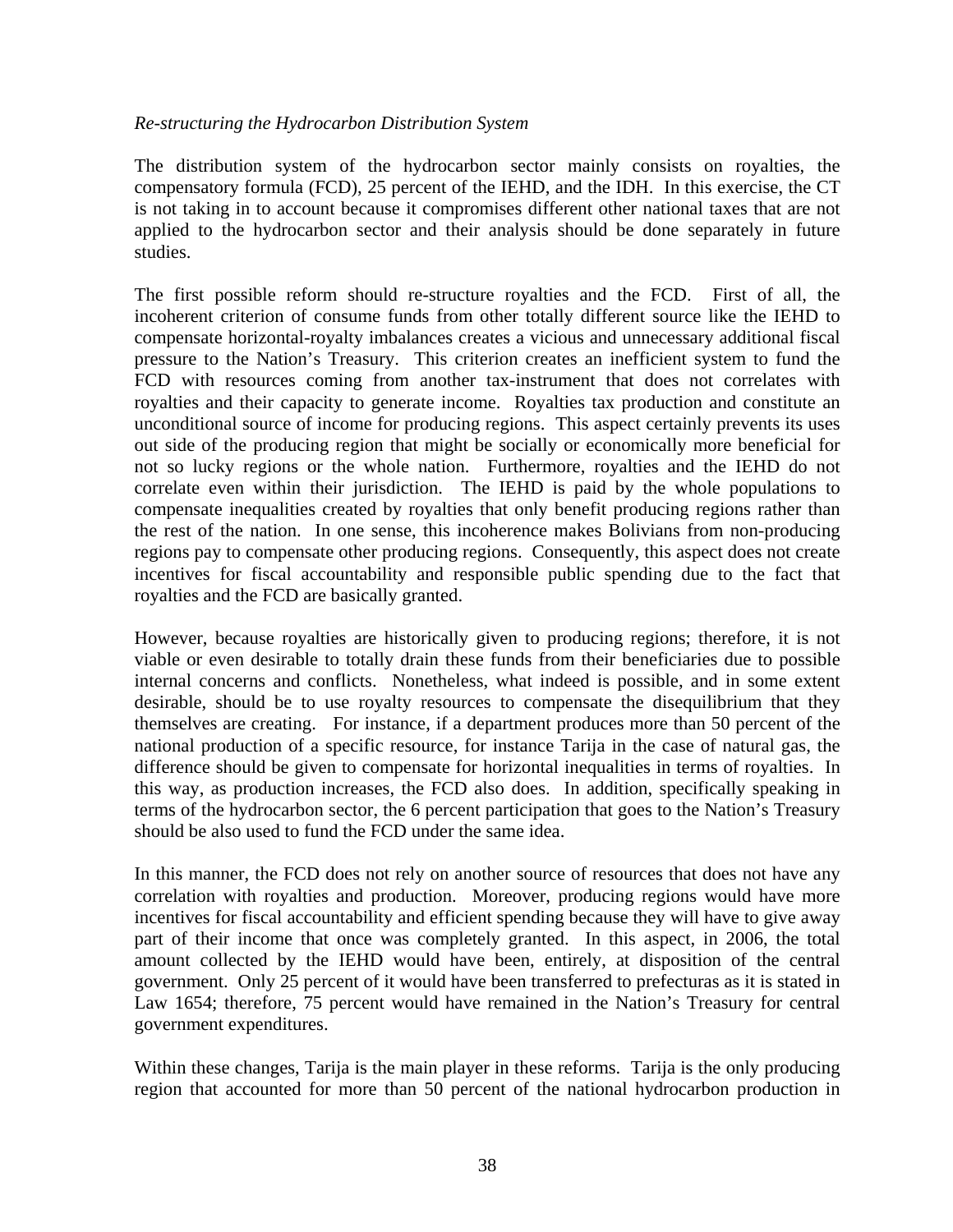2006, approximately \$641 millions (65%). Therefore, Tarija under these terms would have to give up around 15 percent of its royalties. The second main player in this alternative is the central government. They would have to accept to use its 6-percent share of hydrocarbon production to fund the FCD in order to balance the inequalities created by royalties.

In this aspect, Table 06 shows that the government's take in 2006 was approximately \$421 millions including the 6-percent participation of the central government after have transferred 35 percent of the IEHD and 60 percent of the IDH. With the alternative mentioned, however, the government's take for the same year, 2006, would have accounted for 75 percent of the IEHD and 50 percent of the IDH. Therefore, the total government's take would have been \$439 millions, 4 percent more than in current situation. Given these reforms, the FCD would have accounted, in 2006, with the necessary funds to compensate the inequalities created by the royalty system. In the same manner, the rest of the departments would have benefited from the compensation. However, it is very important that departments, in this case Tarija, accept a shortfall in revenues from royalties due to the modifications in order to benefit the rest of the regions and balance the horizontal disparities.

| <b>Transfers</b>  | <b>Total Revenue</b> | <b>Government Take</b> |                 |  |
|-------------------|----------------------|------------------------|-----------------|--|
|                   |                      | Current (1)            | Alternative (2) |  |
| <b>Total IEDH</b> | 206.424.614.54       | 134.175.999.45         | 154.818.460.91  |  |
| <b>Total IDH</b>  | 570.262.345.80       | 228.104.938.32         | 285.131.172.90  |  |
| 6% Royalties      | 58.819.971.27        | 58.819.971.27          |                 |  |
| Total             | 835,506,931.62       | 421,100,909.05         | 439,949,633.81  |  |

**Table 06: Central Government's Share of IEHD, IDH and Royalties in dollars (2006)**

Source: Estimations were done with data from the Ministry of Hydrocarbon and Finance

(1) 10% and 25% of the IEHD are direct transfers. The central government keeps 65% of the IEHD

(2) The alternative suggests that only 25% of the IEHD should be a transfer; therefore, the central government would keep 75% of the IEHD

The selection of an appropriate distribution system of revenues in terms of central transfers is challenging due to the fact that transfers often have several objectives and in some cases very inconsistent. However, there are three primary objectives to take into account when transfers are created; correct vertical and horizontal imbalances and encourage and create incentives for local governments for a better spending program. That in mind, it is recommendable to recognize differences among departments in terms of regions, population and especially the poverty level of the country in order to make sound public policies on behalf of the population. For instance, in 2001 Law 2235 was created to establish mechanisms to regulate the distribution of the Highly Indebt Poor Countries (HIPC) funds under poverty criteria and vertical balance. The HIPC funds are the only Bolivian transfer that account for poverty criteria to allocate resources within regions. That said and in light of this experience, it is possible to emulate such criteria using the IDH-revenues that represent an important source of resources as we saw earlier.

The IDH is a special instrument that taxes the hydrocarbon production. It was created after several protest and concerns from the population and supported by the Energy Referendum of 2004 in order to increase the government's take of the sector's revenues to not less than 50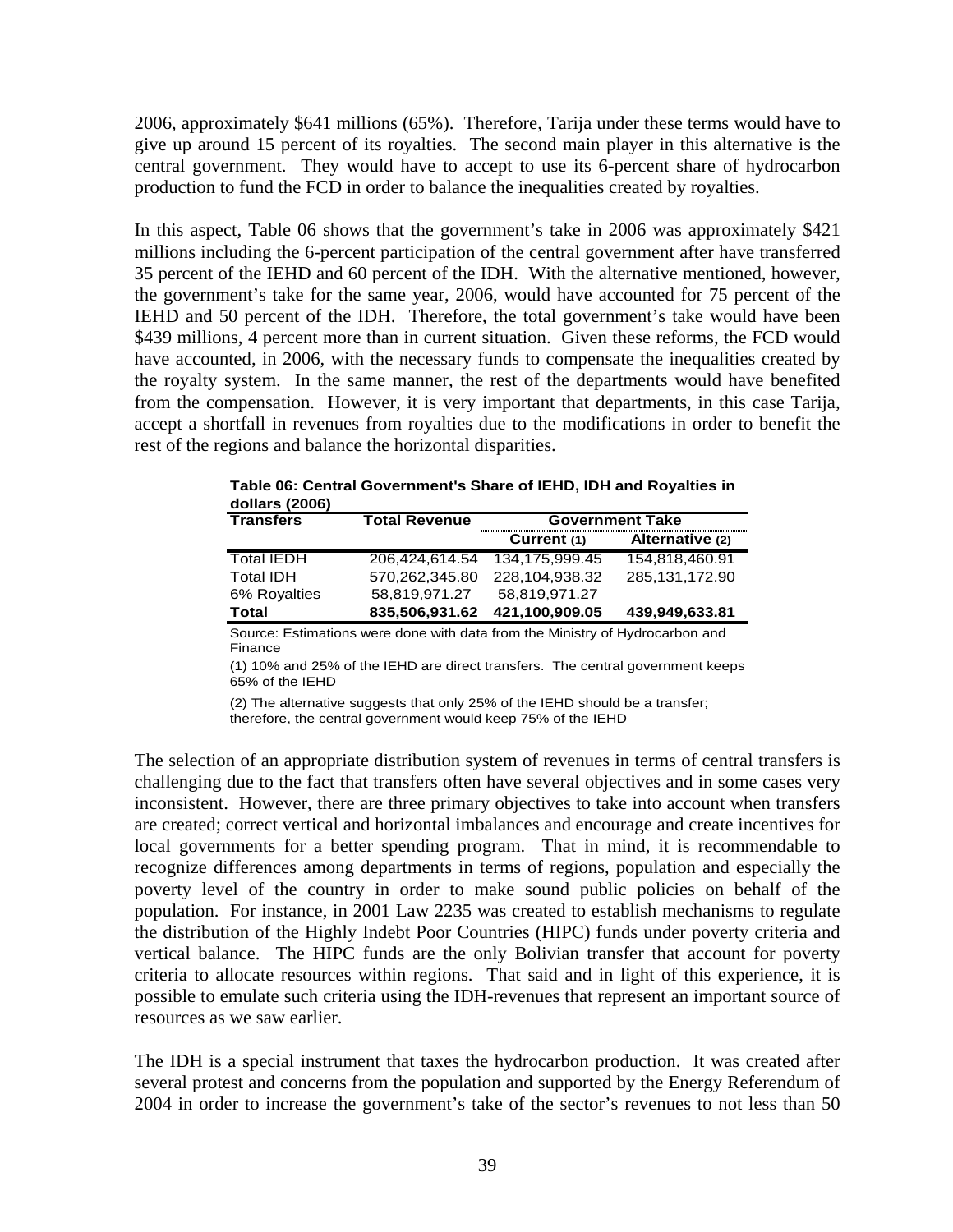percent of the production complementing the royalty regime. Within these circumstances, it is recommended that this transfer should be used by the central government to support and encourage local governments to accomplish their poverty reduction agenda and satisfy the needs of the most vulnerable share of the population.

Therefore, it is strongly recommendable that the IDH-transfer should be distributed taking into account poverty criteria given the circumstances of its creation and high level of poverty in the country. However, because the IDH represents almost 50 percent of the total hydrocarbon revenues, a significant source of resources, it is also recommendable to maintain regional and production criteria for its distribution, in order to minimize concerns and conflicts among regions, especially producing regions. That said, one possibility of restructuring the IDH distribution system is explained in the following figure. The distribution follows three criteria; production and regional criteria due to the importance of the IDH. The third criterion and most significant is poverty criteria to benefit the poorest areas of the country.



**Figure 18: Alternative Distribution Structure of the IDH**

The poverty criteria used in this exercise to estimate poverty incidence is the method of the Unmet Basic Needs (UBN), which is the same used in the HIPC funds. The UBN method is based primarily on deprivation indices to assessing situations of absolute poverty. It combines four significant groups: i) quality of housing in terms of construction materials of floors, walls and ceilings and overcrowded rooms, ii) Services like water supply, sanitation, electricity and cooking energy consumption, iii) Education in term of years, school attendance and illiteracy and iv) Health coverage, formal and informal, and social security.

The formula used in the distribution of the departmental 50 percent IDH equation is: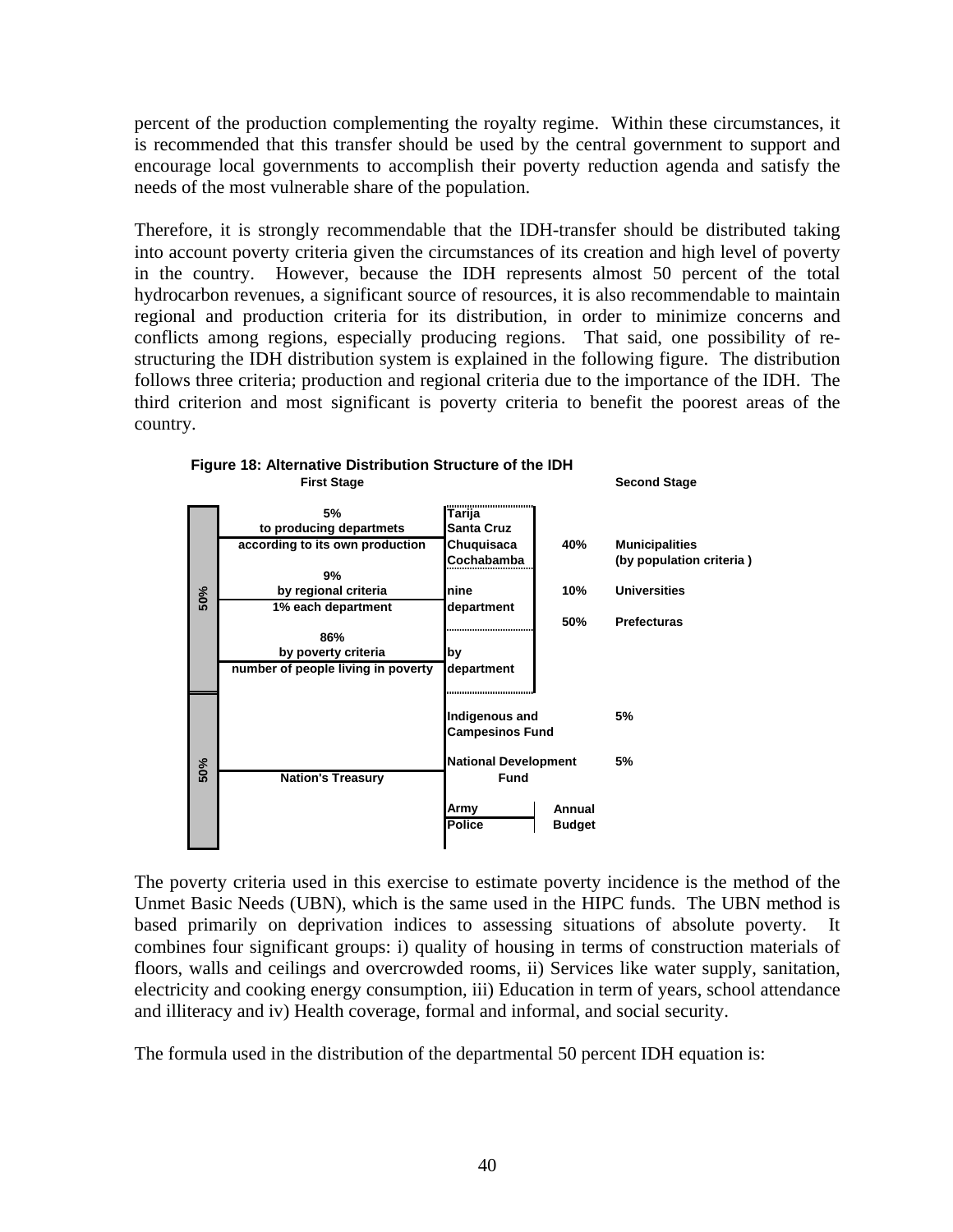$$
Municipali\,tyX_{n} = 40\% D_{n} \bigg[ 5\% PD_{n} + 1\% ED_{n} + 86\% * \frac{D_{n} PP}{NPP} \bigg] \bigg[ \frac{M_{x} PD_{n}}{D_{n} P} \bigg]
$$

Where:

 $D_n = Department$  n  $PD_n =$  Producing Department n by production  $ED_n =$  each one of the nine departments  $D_nPP = Department n Poor Population$ NPP = National Poor Population  $M_xPD_n =$  Municipal Population of Department n  $D_nP =$  Population of Departmental n  $X_n$  = Municipality X from department n  $n =$  number of the department, from 1 to 9

Given these possible changes in the distribution system of the hydrocarbon sector (royalties, FCD and specially the IDH), Figure 19, shows the results of the hypothetical reforms that were estimated based on preliminary data of the total hydrocarbon revenues collected in 2006.





With these changes we can observe a more significant per capita balance between departments. However, it is also visible that Pando and Tarija still receiving significant resources compared with the rest of the departments. This situation is due to the extraordinary amount of royalty resources of Tarija and the low level of population in Pando. Nonetheless, the per capita horizontal imbalances within departments are significantly smoothed compared with current situation.

The department most affected by these changes is Pando with a shortfall in revenues of almost 86 percent, which actually might represent a significant loss for the department from \$35 to \$5 million approximately. Beni, Tarija and Oruro would have to accept a shortfall of almost 50 percent; and Potosi and Chuquisaca, 12 and 37 percent respectively to benefit La Paz, Cochabamba and Santa Cruz with 97, 20 and 11 percent of windfall.

However, despite of that the aggregated result of this exercise might look radical and unfavorable for some regions, it is important to keep in main that exist significant differences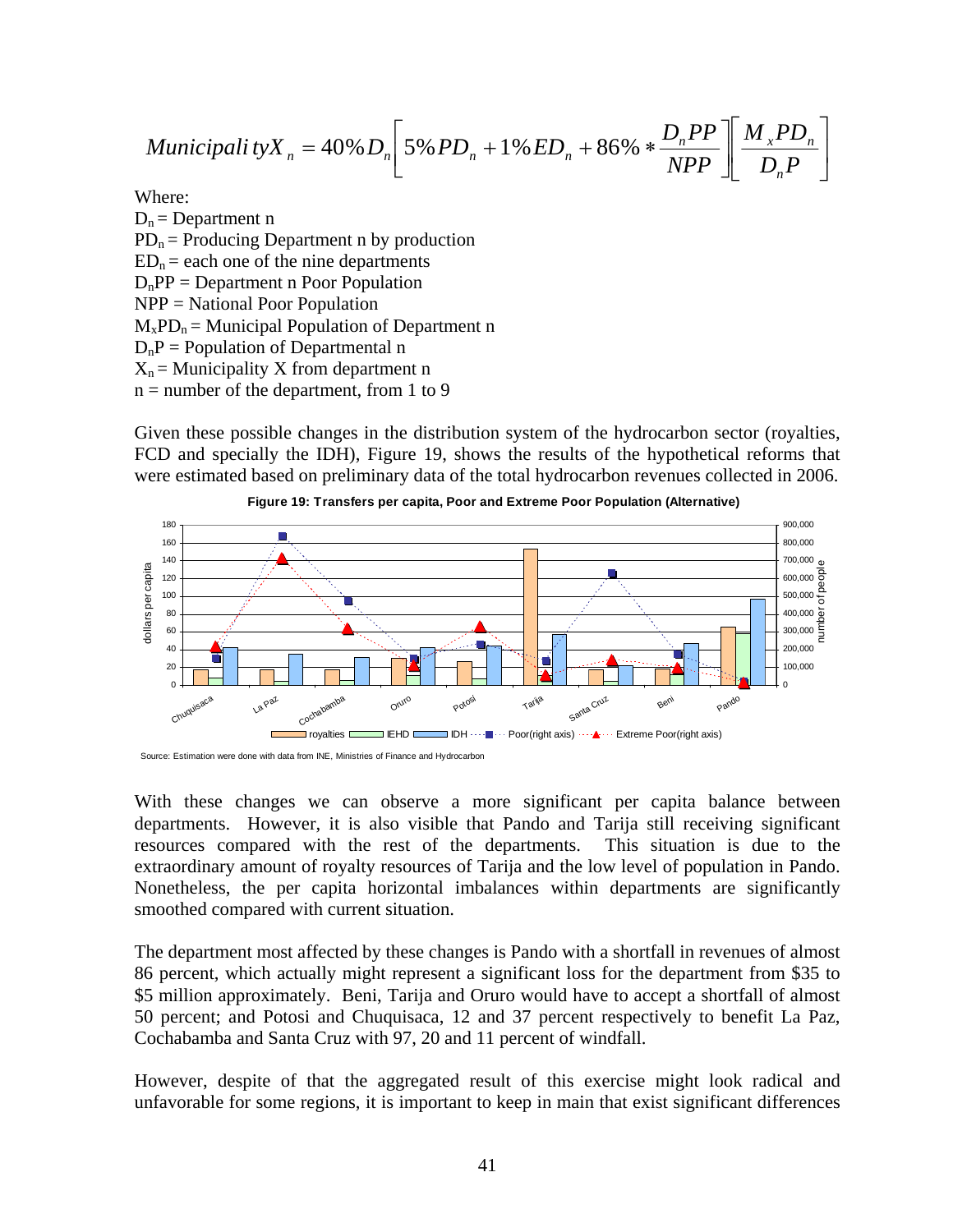in population among departments. As mentioned earlier, the total poor population of only the department of La Paz is comparable with the total population of Cochabamba. Furthermore, the total population of Pando represents less than 4 percent of the total poor population of La Paz, 52,525 compared to 1,556,008 respectively. For that reason, it is evident that the current system of distribution does not take poverty variables, not even population variables, in its equation at the early stages, which creates a discriminatory sense of distribution among region where few people of some region gets the most of the hydrocarbon benefits as compared with other regions with more than 90 percent more poor population.

#### *Viability, Opportunities and Conditions for Reforms*

The situation of the hydrocarbon sector in Bolivia is not yet consolidated. Since the sector reforms were enacted in 2005, the new version of the hydrocarbon law (Law 3058) and the nationalization decree of 2006, the government is still on a very delicate process to consolidate and regulate the sector's activities in terms of production and the distribution system of revenues. This situation gives the government a significant advantage to still adjusting some of the topics explained earlier. In addition, Bolivia is currently going through a process of re-writing the national constitution.

As mentioned earlier, the CPE states that natural resources belong to the state and therefore to their citizens; in addition, it stipulates that the hydrocarbon reserves, in any stage of condition (in production or not, under or on the surface), belong to the state (Article 136 and 139). It also complements by saying that the state shall classify the departmental, municipal and central income by law (Article 146). Within this political, social and legal context, the opportunities of the country to success on this purpose are significantly high.

However, it is very important to clarify that the new constitution should be about rights, values and democratic processes, but in any case, about public policies. In other words, the constitution is the blueprint of societies with fundamental values detailing the essence of the relationships between citizens and the state. It shall call and support equal opportunity for every citizen, and should be based in shared values within the society (King, 2006). In addition, the new constitution shall describe in detail the role of the government and its institutions, in other words, the government's responsibility to their citizens. The new constitution should set the basis for deeper decentralization process within local governments to allow them to be part of their own development for a better and more efficient way of delivering goods and services directly to the population.

The Bolivian legislation stipulates that the central government is the entity in charge of making sector reforms that affect the macro stability of the country. However, in light of the level of poverty of the country and the current democratic process of Bolivia, writing a new constitution, these significant changes to the hydrocarbon distribution system that affect not only producing but also non-producing regions, should be approved by the nation as whole, the population. The democratic process in which Bolivia is currently placed significantly empowers the citizens. Therefore, the opportunity to set the basis for a fair society establishing the framework for a unified country under equal opportunities and inclusion is certainly there.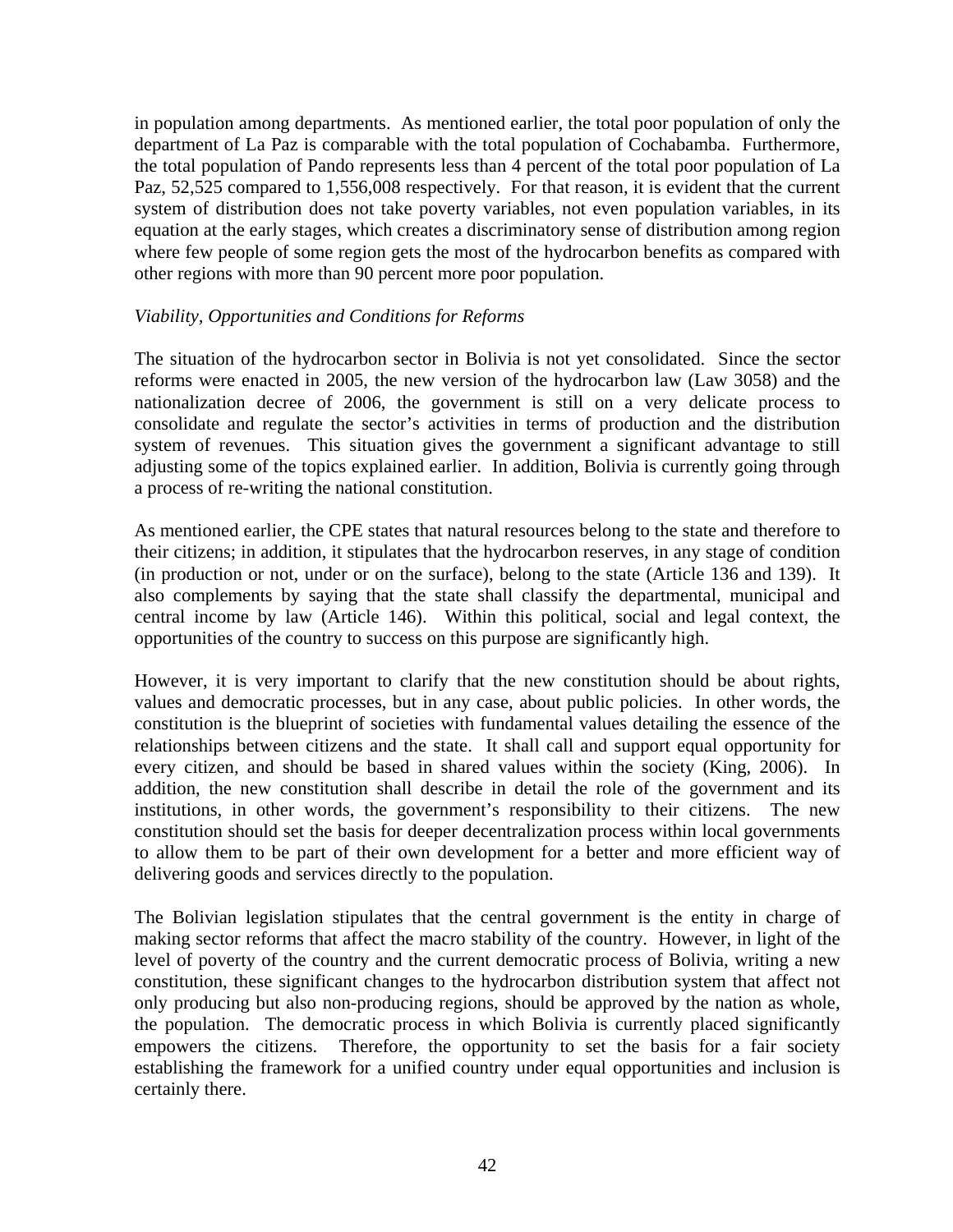That said, it is important to point out that the constitution's opportunity is critical to strengthen the Bolivian values and willingness to act in accordance with the sacrifices needed to form a compact society pursuing the welfare of the whole nation, but not to write public policies or changes like the ones described above. Bolivia's current conjuncture, the new socialist government, the extraordinary hydrocarbon revenues and the new constitution, represent a one-chance opportunity for the country to set the basis of a new nation.

In terms of the IDH, there are two important aspects to take into account for the success of the reforms. First, as mentioned before, departments have to accept a shortfall in revenues from the IDH. Otherwise, without this recognition on behalf of the others departments, it is virtually impossible balance the significant horizontal inequality.



In additoin, according to the the Ministry of Finance, in 2005, prefecturas and municipalities showed an enormous surplus in their IDH-accounts (Figure 20), which represent an extraordinary situation in case that it meant that they had an impeccable spending program. However and sadly, it does not mean that. The reality is that prefecturas

and municipalities have a significant limited administrative and expenditure capacity due to, primarily, the lack of technical capacity. Table 07, shows the objective and sector allocation of each central transfer to local governments. From this table we can conclude that the transfer of competencies and responsibilities are often too broad to accomplish for small and medium size municipalities that more often represent a significant challenge even for large municipalities like La Paz and Santa Cruz.

This situation calls for an immediate respond of the central government in terms of investment in capacity building before let small local governments administrate significant amount of resources. Otherwise, the situation could turn into a high level of corruption within local governments. For instance, Tarija with 5 percent of the Bolivian population and 11 municipalities has accumulated more than \$20 million in its account. In the contrary, La Paz with almost 25 percent of the total population and 80 municipalities has accumulated less than \$20 million.

However, this surplus in IDH funds can be favorable for the success of the distribution system reforms due to the enormous amounts of resources that remain in prefecturas and municipalities' accounts. This surplus situation certainly smoothes the transition process of re-structuring the transfer system of the IDH. Consequently the financial impact would be minimal. In addition, from this perspective, as local governments are increasing their IDH-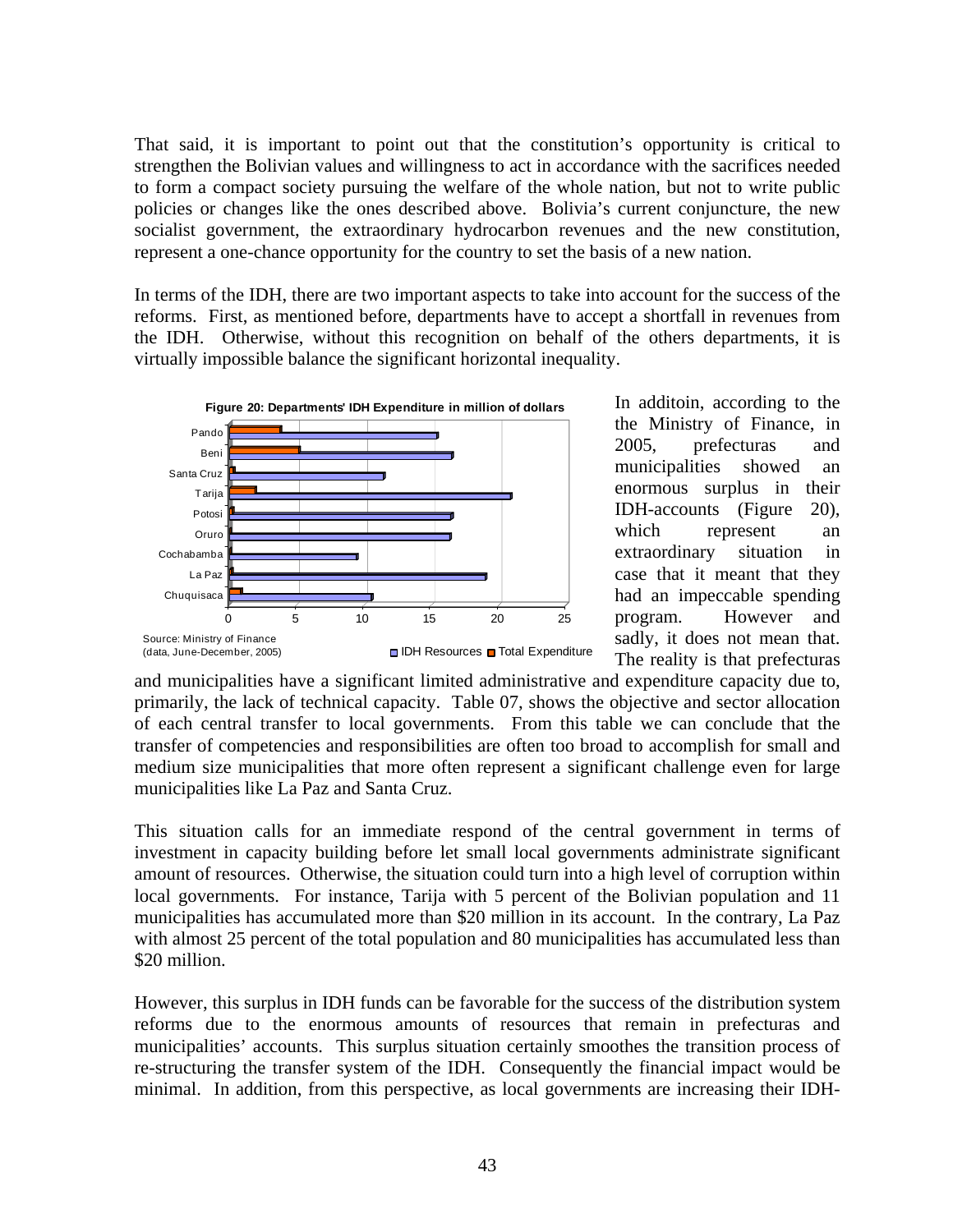revenues in their banking accounts, prefecturas and municipalities do not experience any revenue loss through the reforms.

That said, it is conclusive that exist favorable opportunities to introduce the necessary reforms to improve the transfer regime of the hydrocarbon sector for a better and more equitable distribution of the oil and gas revenues. However, it is also recommendable to analyze other alternatives and study the best approach to implement the reforms. A gradual implementation could be important for technical, and even more important, for political reasons due to the necessity of some regions to accept a shortfall on their income as well as the central government.

There is a remarkable lack of clear policies in terms of energy, economic and social development in the hydrocarbon sector's tax distribution system in Bolivia. This situation is creating significant horizontal disparities among departments and municipalities where the latter represents the most important level of governance for strategic development and poverty reduction efforts since the decentralization process of 1994.

The energy sector, in Bolivian, plays a critical role in the country because it is intricately woven with not only production and consumption of energy but also with access to resources, level of poverty, social, economic, political and environmental issues. As mentioned in the historical background section, the Bolivian hydrocarbon sector went through three nationalizations since its conception. Its legislation was reformed several times without significant changes on the most vulnerable population of Bolivia, the poor. The sector was and is also considered a strategic political instrument to request access to the Pacific Ocean with Chile. Furthermore, with the global increase in oil prices, the current nationalization efforts of Bolivia and the increasing revenues from the sector, the country has an important opportunity to bridge the connections between energy and development.

Overall, since the point of view of development and in light of the Bolivian experience and poverty level, the benefits of the energy sector at least in the developing world, no longer should be consider as a result of economic development but as a mechanism to increase the capacity of developing countries to promote social welfare and economic growth and as a definite driven of development through accountable and sound public policies.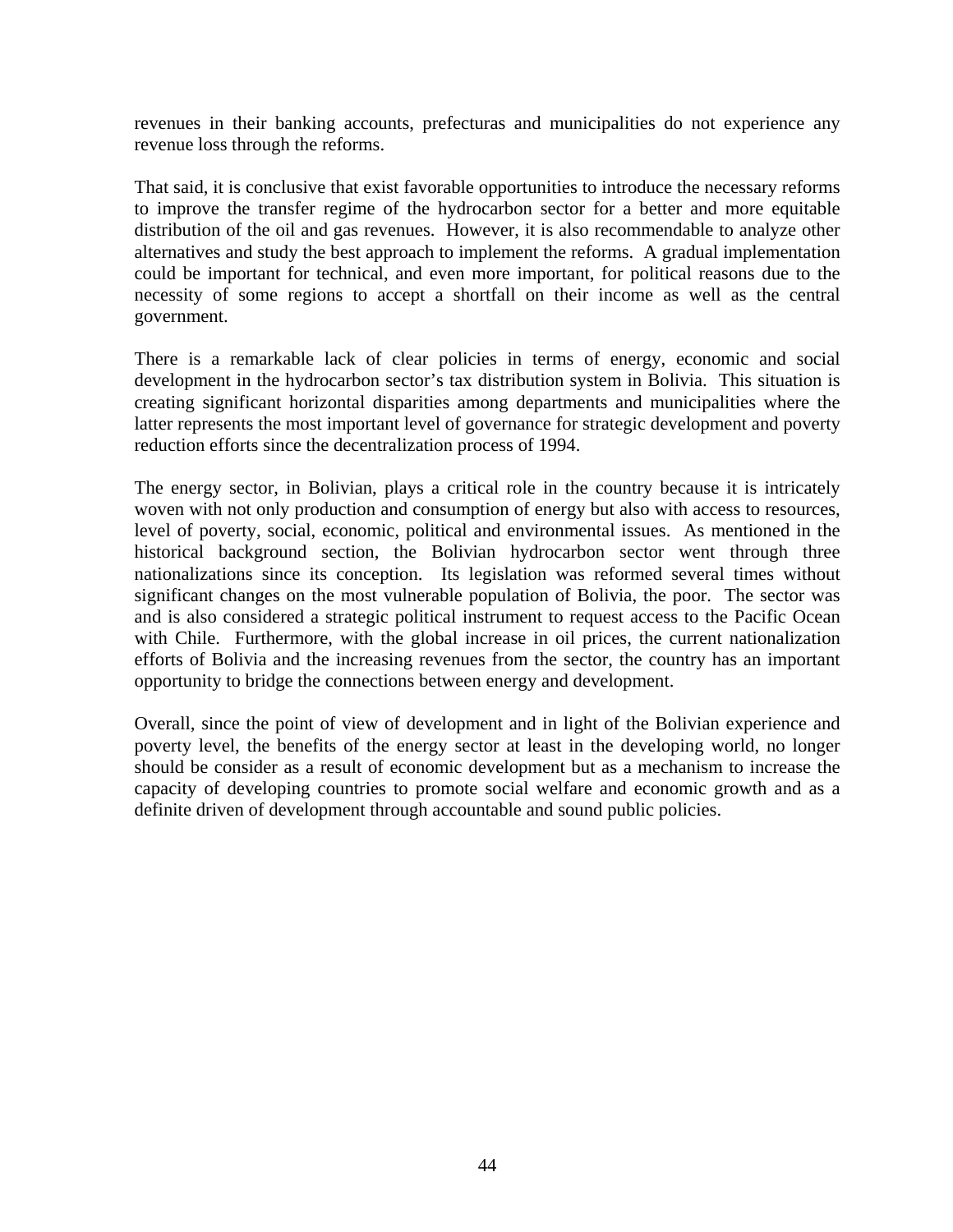#### **10. Conclusions**

The analysis of the Bolivian hydrocarbon sector from historical, social and economic perspectives shows that without doubts, Bolivia highly depends on the revenues from the sector. In addition, there are touchable arguments that justify the significant role of the sector in the country, among them the conflict with Paraguay, the use of the sector as potential instrument of negotiation to recover sovereignty and access to the Pacific Ocean, the geopolitical situation that place Bolivia as an important player in a possible energy integration as the holder of the second largest reserves of natural gas in the region and the sever degree of poverty in the country that makes Bolivia significantly needed for resources.

The report concludes that the nationalization of the hydrocarbon sector was indeed a necessary measure that had significant reasons for the country in order to reverse the unfavorable share of revenues that progressively declined from almost 50 percent to 18 percent of the production. It is interesting to reflect how for ten years former governments and international financial institutions tried to justify that unfavorable situation by promising that foreign investment in the sector, over any other measure, would benefit the country.

Nonetheless, it is important to point out that certainly were significant efforts and measures to decentralize and encourage for more popular participation in the decision-making process of governance. However, what is contradictory is the fact that the privatization of the oil and gas sector allowed transnational companies to take advantage of the non-renewable resource of the country in the sense that undeniably hydrocarbon reserves and production enormously increased but the government's share of the revenues significantly decreased in the same period of time. Therefore, we can assume that without the nationalization the figure would continuously deteriorate as production will eventually decline as companies will drain the non-renewable resource (transnational oil companies accounted for 82 percent of the production whereas the government accounted for 18 percent in 2005).

In this aspect, one conclusion is that in fact, the country decreased its share of the hydrocarbon revenues. This asseveration certainly weakens the argument that the country always had more than 18 percent of revenues taking into account however direct and indirect taxes. In order to analyze the complex tributary system of the sector, it is important to define the jurisdiction of direct and indirect taxes, profit and production taxes. In this aspect, royalties as the only mechanism that taxes production from 1996 to 2005 certainly decreased the government's take to 18 percent.

Therefore, one of the main conclusions that can be drawn from this report is that the role of the government is vital for the success of any sector reform chosen by developing countries. In this aspect, if governments lack of transparent and strong institutions to regulate, rule and administrate the variety of agreements and contracts of any sector reform, the most affected will not be governments, political parties or Private Corporation but the population, and even worst, the most vulnerable, the poor. Therefore, the discussion should be directed to which system is better for the welfare of the population.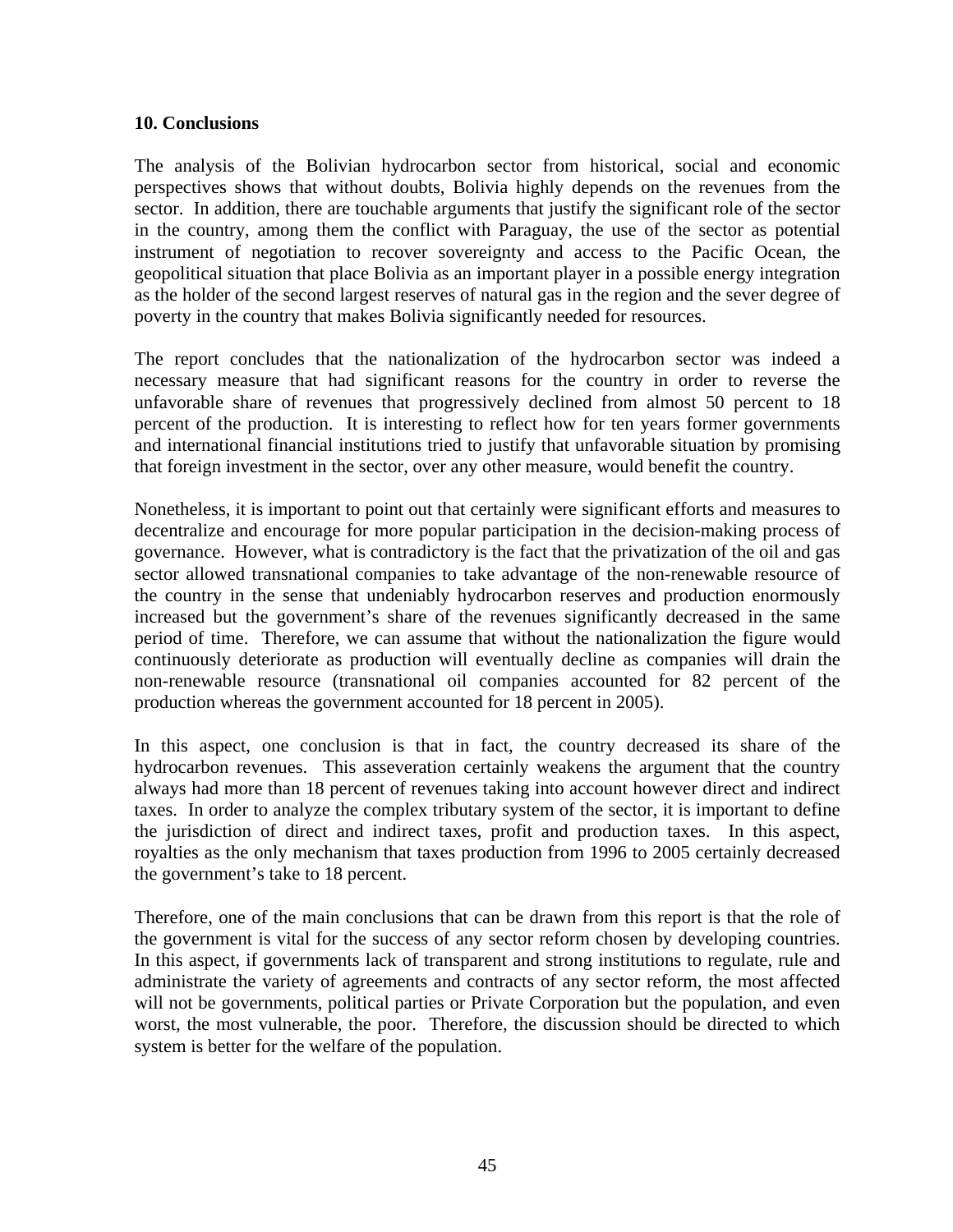Moreover, another conclusion is that to allow the privatization process and maintain the same amount of income, at least the first years of implementing the reforms, the tax burden was purposely shifted from oil companies to consumers, Bolivians. This measure was implemented as a mechanism to attract foreign direct investment to the sector. With the classification of existing and new hydrocarbons, former government reduced the companies' tax burden; and with the creation of the IEHD, the government shifted that responsibility to the population. In this manner, since 1996, the Bolivian population has financed the privatization process of the oil and gas sector without seeing the benefits.

In terms of resource allocation, the report also concludes that the distribution system of the hydrocarbon revenues is not evenly distributed within the country's regions. The current system of revenue allocation (specially the IDH) creates significant per capita inequalities within regions (\$16 dollars per capita in La Paz vs. \$600 dollars per capita in Pando). In addition, the current distribution system which is based on political criteria with some extent of regional notion of fairness discriminates the allocation of resources without taking into account any poverty criteria. In such poor country like Bolivia the lack of poverty criteria in the distribution system of such significant resources makes 1.5 million of poor people from La Paz get fewer resources than almost 300 thousand poor people from Pando in terms of per capita distribution.

Despite of the government's efforts to equalize the enormous horizontal disequilibrium created by royalties with the FCD, the incoherent criterion of using 10 percent of other completely different source of resources, the IEHD, which simultaneously holds an active subsidize policy that restricts its tax-capacity of collection creates an inefficient use of resources and an unnecessary fiscal pressure to the Nation's Treasury. For this reason, we believe that is highly recommendable to fund the FCD with sources that come from royalties rather than from another tax instrument that does not correlates with production. For instance, the FCD could be funded by the 6 percent of the government's royalty. In addition, if one department holds more than 50 percent of the total national production like Tarija, the difference should be used to fund the FCD. Given these changes, the FCD would correlate with production. Therefore, if production and royalties increase, the FCD would do so and have the capacity to compensate for royalty imbalances.

Additionally, the most important instruments of taxation, royalties and IDH, exacerbate the regional dependency on central transfers that depends on exhaustible and unstable hydrocarbon production (92 percent of the prefecturas' revenues and 66 percent of the municipalities' revenues come from government transfers). The report also conclude that the decentralization process of the country has several weaknesses in terms that it does not allow local governments to create their own tributary policies and generate their own income, with exception of municipalities that in some extent can administrate and collect two regional taxes defined by the central government.

However, this transfer dependency certainly jeopardize the financial stability of local governments, does not offer any incentive for efficient use of resources and creates the basis for corruption nucleus within local government that certainly knows that every year will get those transfers without any effort.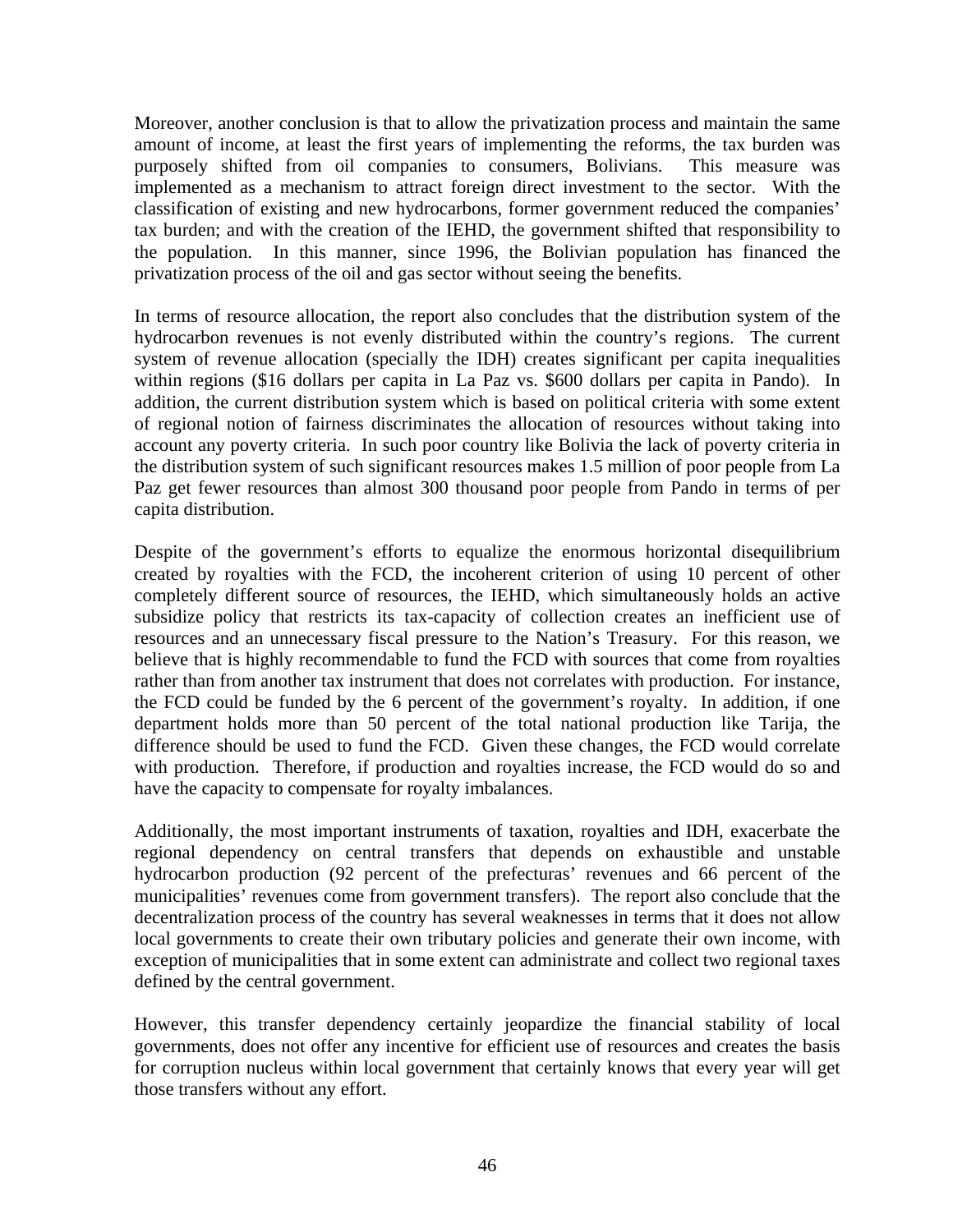These transfers should in first place take into account the different levels of development and poverty of each region and sub region in the country. In addition, they should take into account the different levels and degrees of governance, administrative, income-generation and spending capacity of each local government. Central governments are in a significant extent responsible for the overall wellbeing of the country; therefore, transfers should be an instrument for central governments to close any disparity, support and encourage local governments for greater autonomy and participation of their own economic and social development.

One important aspect of decentralization is allowing local governments to be part of their own development process supported by the central government. Therefore, reducing the dependency on government transfers becomes important not only for the decentralization itself but also to minimize the risk of local governments that relay on fluctuating income like hydrocarbon production.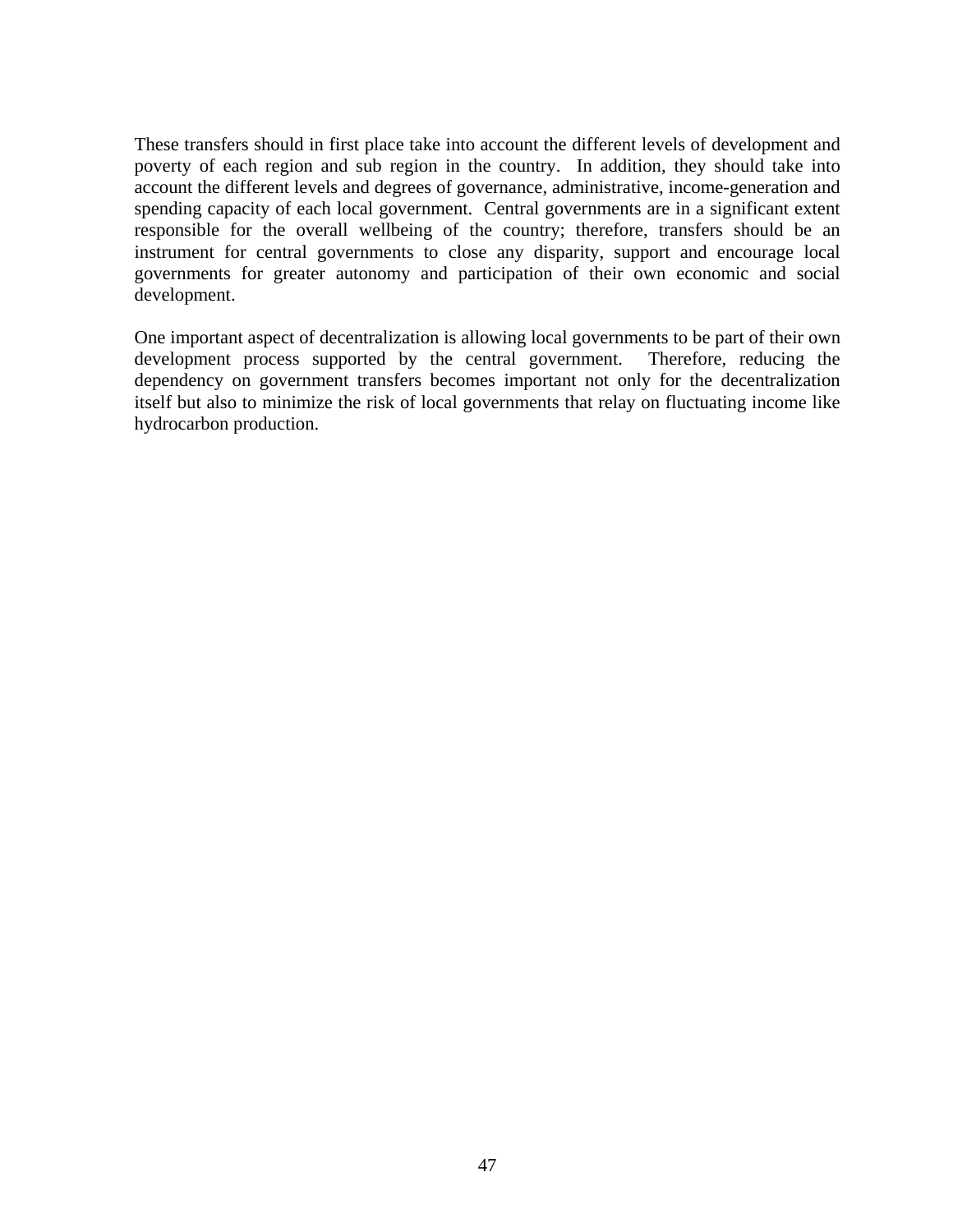|                              | Table 07: The Hydrocarbon Revenue Transfer Regime |                                                                                                      |                                                                                                  |                                                                                                                                                                                       |                                                                                                                                                                                                                                                                                                                                                                           |  |  |
|------------------------------|---------------------------------------------------|------------------------------------------------------------------------------------------------------|--------------------------------------------------------------------------------------------------|---------------------------------------------------------------------------------------------------------------------------------------------------------------------------------------|---------------------------------------------------------------------------------------------------------------------------------------------------------------------------------------------------------------------------------------------------------------------------------------------------------------------------------------------------------------------------|--|--|
| <b>Type of Transfer</b>      | <b>Source of Resource</b>                         | <b>Recipeint</b>                                                                                     | Objective                                                                                        | <b>Distribution Criteria</b>                                                                                                                                                          | <b>Sectoral Allocation</b>                                                                                                                                                                                                                                                                                                                                                |  |  |
| <b>Hydrocarbon Royalties</b> | 12 percent of the value of<br>production          | Producing<br>Departments<br>(prefecturas)                                                            | Compensate for the<br>exploitation of the natural with exception of Pando<br>resource            | According to production<br>capacity and only to<br>producing departments<br>and Beni (1% on national<br>production; two thrids and<br>one third respectively)                         | 85% to public investment in<br>areas of: road infrastructure,<br>rural electrification, agricultural<br>infrastructure, research and<br>technology, environmental<br>conservation, tourism, social<br>welfare and municipal<br>strengthening                                                                                                                              |  |  |
| <b>FCD</b>                   | 10% of the IEHD                                   | Producing<br>Departments<br>(prefecturas)                                                            | Compensate for<br>horizontal imbalances<br>due to hydrocarbon,<br>mining and timber<br>royalties | Population criteria to reach<br>the average national per<br>capita royalty                                                                                                            | 85% to public investment in<br>areas of: road infrastructure.<br>rural electrification, agricultural<br>infrastructure, research and<br>technology, environmental<br>conservation, tourism, social<br>welfare and municipal<br>strengthening                                                                                                                              |  |  |
| <b>IEHD</b>                  | 25% of IEHD                                       | Departments<br>(prefecturas)                                                                         | Financial support to<br>prefecturas                                                              | 50% distributed under<br>population criteria,<br>50% distributed equally<br>among the departments                                                                                     | 85% to public investment in<br>areas of: road infrastructure,<br>rural electrification, agricultural<br>infrastructure, research and<br>technology, environmental<br>conservation, tourism, social<br>welfare and municipal<br>strengthening                                                                                                                              |  |  |
| <b>IDH</b>                   | 43.8% of the total IDH<br>collection              | Prefecturas,<br>Municipalities<br>and Public<br>universities<br>,,,,,,,,,,,,,,,,,,,,,,,,,,,,,,,,,,,, | Prioritize education,<br>public health, road<br>infrastructure and<br>employment                 | 12.5 distributed to<br>producing departments,<br>31.25 to non-producing<br>departments.<br>Thereafter, 56.9 to<br>prefecturas, 34.48 to<br>municipalities and 8.25 to<br>universities | Prefecturas: economic and<br>social development and<br>collective security<br>Municipalities: education,<br>health, local economic<br>development, employment,<br>collective security<br>Universities: Infrastructure<br>and academic equipment,<br>academic quality<br>improvement, research and<br>technology, social porgrams<br>for vulnerable and poor<br>population |  |  |
| <b>CT</b>                    | 25% of the total national tax<br>income           | <b>Municipalities</b><br>and public<br>universities                                                  | compensate for vertical<br>imbalances                                                            | 20% to municipalities and<br>5% to universites                                                                                                                                        | 85% to public investment<br>according to the municipality                                                                                                                                                                                                                                                                                                                 |  |  |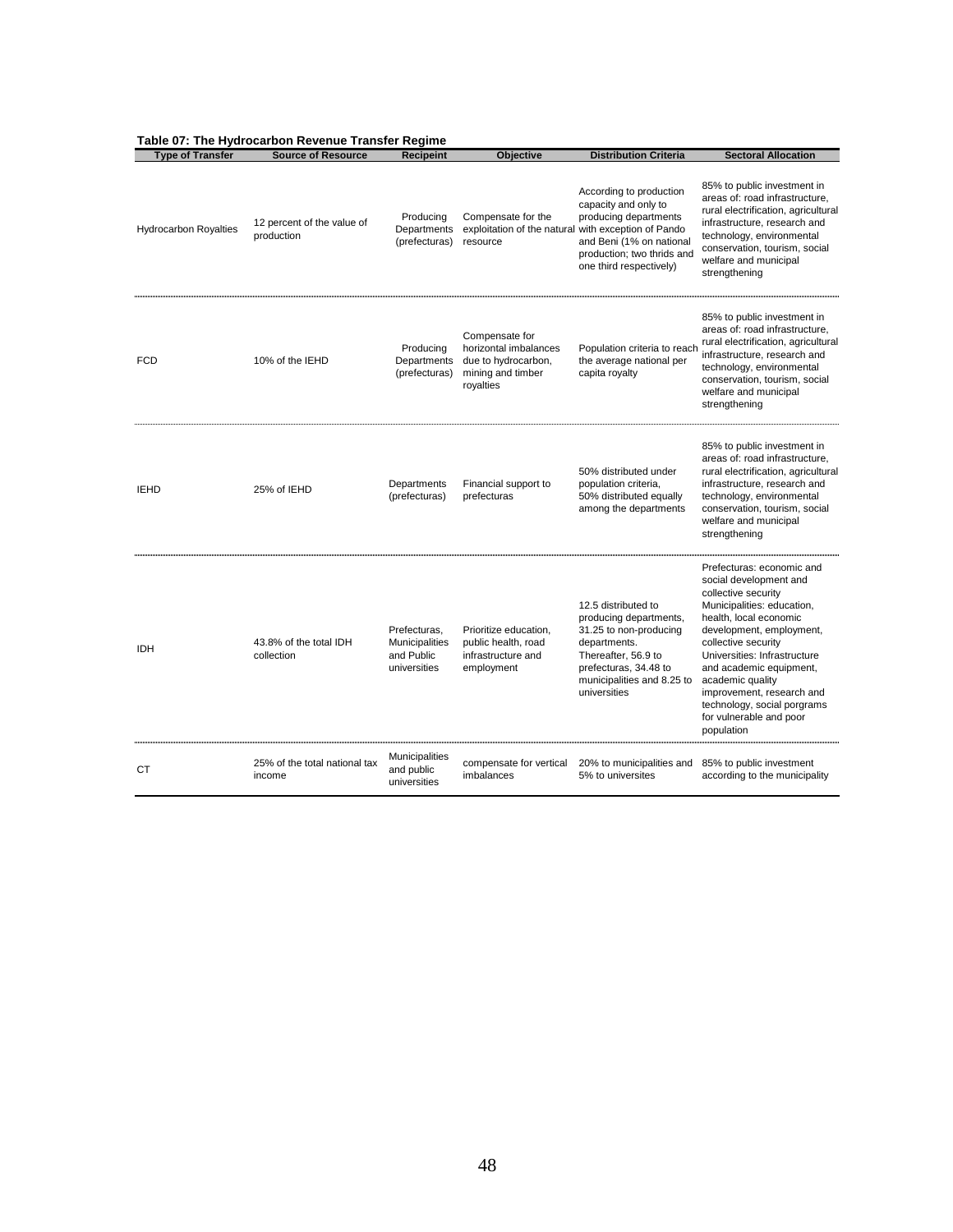| Table 08: Hydrocarbon Revenues Structure in million of dollars |  |  |
|----------------------------------------------------------------|--|--|
|----------------------------------------------------------------|--|--|

|                                                | 2000   | 2001   | 2002   | 2003   | 2004             | 2005(8) | 2006(9) |
|------------------------------------------------|--------|--------|--------|--------|------------------|---------|---------|
| <b>Royalties and Participations</b>            | 166.2  | 188.1  | 172.5  | 219.3  | 286.4            | 317.4   | 239.7   |
| Departmental Royalties 12%                     | 56.43  | 71.42  | 70.34  | 98.44  | 140.80           | 196.78  | 117.64  |
| Participation YPFB 6% (1)                      | 30.68  | 37.02  | 36.25  | 48.23  | 65.39            | 92.29   | 0.00    |
| Additional Participation YPFB 32% (2)          | n/a    | n/a    | n/a    | n/a    | n/a              | n/a     | 63.25   |
| Participation TGN 6% (1)                       | n/a    | n/a    | n/a    | n/a    | n/a              | n/a     | 58.82   |
| RNC and PN (existing hydrocarbons/Law1689) (3) | 79.14  | 79.69  | 65.87  | 72.58  | 80.21            | 28.35   | n/a     |
| <b>Total Taxes</b>                             | 273.0  | 269.6  | 239.3  | 240.2  | 288.1            | 413.7   | 422.4   |
| <b>Direct Taxes</b>                            | 22.3   | 36.5   | 24.6   | 34.0   | 50.0             | 85.3    | 120.2   |
| <b>Indirect Taxes</b>                          | 250.7  | 233.1  | 214.8  | 206.2  | 238.2            | 328.4   | 302.2   |
| IDH(4)                                         | 0.00   | 0.00   | 0.00   | 0.00   | 0.00             | 289.37  | 570.26  |
| <b>IEHD</b>                                    | 192.70 | 169.22 | 160.27 | 135.20 | 142.77           | 231.76  | 206.42  |
| <b>IUE</b>                                     | 22.35  | 36.51  | 24.56  | 34.01  | 49.98            | 85.30   | 120.17  |
| <b>IVA</b>                                     | 33.49  | 41.95  | 29.30  | 43.77  | 45.02            | 50.87   | 59.45   |
| ΙT                                             | 22.07  | 18.93  | 21.75  | 23.05  | 40.42            | 41.23   | 29.61   |
| RC-IVA                                         | 2.38   | 2.37   | 2.72   | 3.29   | 3.25             | 3.55    | 2.64    |
| SURTAX (5)                                     | 0.00   | 0.00   | 0.00   | 0.00   | 0.00             | 0.00    | 0.00    |
| Other income                                   | 0.02   | 0.59   | 0.74   | 0.85   | 6.70             | 0.95    | 4.07    |
| <b>Total Revenues from the sector</b>          | 439.26 | 457.70 | 411.80 | 459.43 | 574.55           | 1020.46 | 1232.34 |
| Gross Total Sales at the Well Head(*)          | 508.60 | 593.80 | 586.90 | 820.40 | 1173.30          | 1640.70 | 980.33  |
| <b>Royalties' share</b>                        | 33     | 32     | 29     | 27     | 24               | 19      | 24      |
| Direct Taxes' share (6)                        |        | 6      | 4      | 4      | $\boldsymbol{4}$ | 5       | 12      |
| Indirect Taxes' share (6)                      | 49     | 39     | 37     | 25     | 20               | 20      | 31      |
| <b>IDH's share</b>                             |        |        |        |        |                  | 18      | 58      |
| IEHD's share (7)                               | 38     | 28     | 27     | 16     | 12               | 14      | 21      |

Source: Royalties and Participations from the Ministry of Hydrocarbons

Taxes from the Ministry of Finance, SSI, UDAPE's statistics dossier 1988-2005 and BCB's statistics 1999-2005

(\*)Total sales at the well head from Mauricio Medinaceli et al (2006). "La Nacionalizacion Bajo la Lupa." Total sales of 2006 was estimated according to data from the Ministry of Hydrocarbons

(1) Before May, 2005 this 6% participation was transferred to the Nation's General Treasury after deducting the necessary funds to cover YPFB's budget for the administration of contracts. After May, 2005 the particapations is on behalf of the Nation's General Treasury

(2) The nationalization Decree 28701 of 2006 mandated a transitional participation for YPFB accounting for 32% of the production of fields where production is above 100,000 MMCFD (3) The Complementary National Royalty (RNC) of 13% and the National Participation (PN) of 19% were only paid by existing hydorcarbons as it is stipulated in Law 1689. After May, 2005 there were not differences between existing and new hydrocarbons

(4) The IDH was effective since May, 2005 as disposed on Law 3058

(5) SURTAX is a direct tax that accounts for 25% of the company's extraordinary profits related to exploitation activities of non renewable resources that doubled the amount investment. It was created in 1996 to compensate the state for the decreasing royalties taxed on existing hydrocarbons. However, since its creation it did not collect any income (see secion 6 of the report)

(6) It takes into account taxes from Law 843 and 1731 that regulate the Bolivian tributary system and are applied to the hydrocarbon sector: IVA, RC-IVA, IT, IUE, SURTAX and others. The percentage is in relation to gross total sales at the well head for comparison reasons

(7) The IEHD has a significant importance on the hydrocarbon sector due to its flexibility to be managed by the government and because it is an indirect tax. The IEHD is taxed to the population the moment they use any hydrocarbon derivative for any activity like transportation

(8) Law 3058 has been effective since May, 2005. Before May, 2005, former Law 1689 was effective

(9) Data was collected until June and October for Royalties and Taxes respectively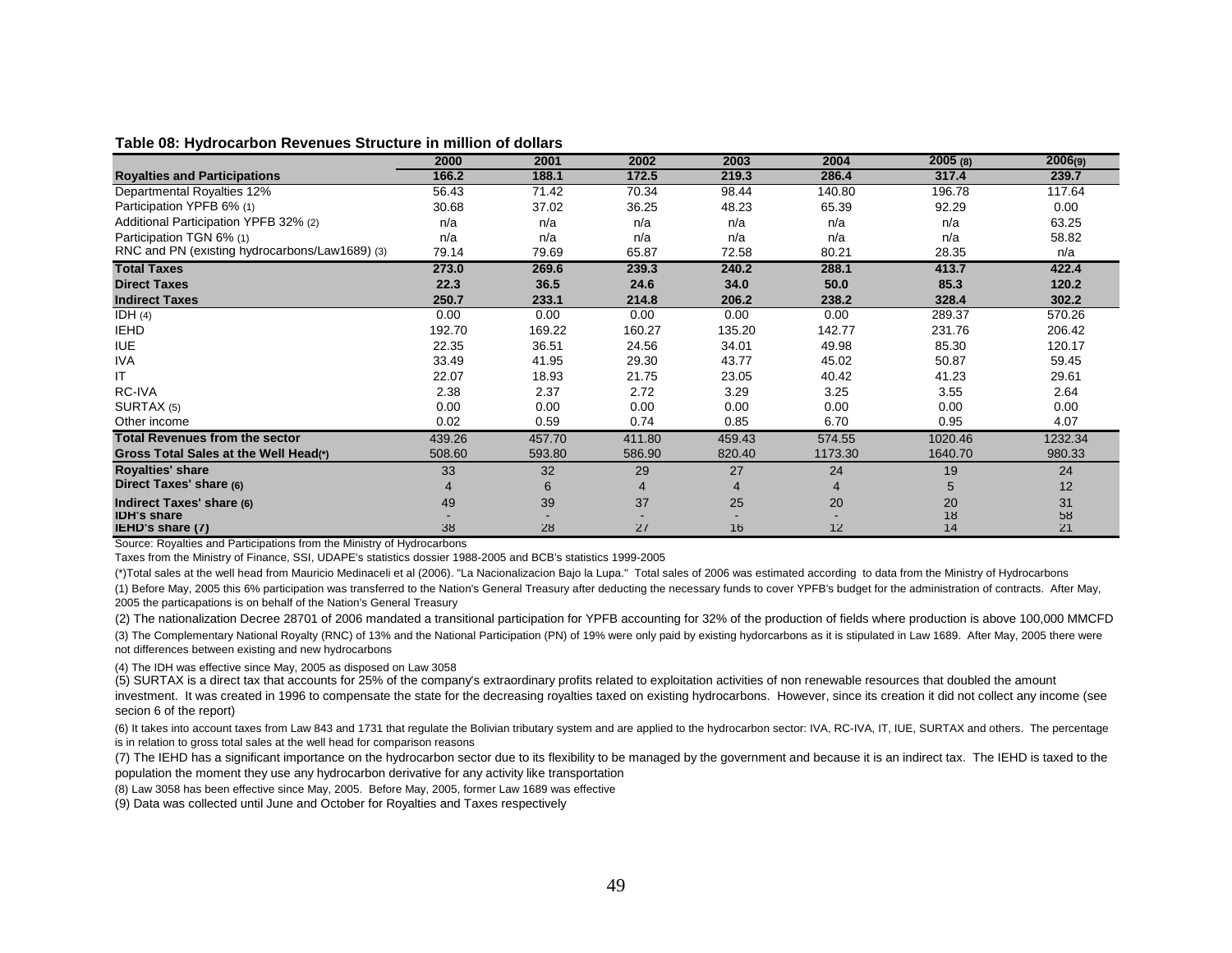#### **List of References**

- **Andersen, E. Lykke. (2006).** *How Best to Use the Extraordinary Hydrocarbon Revenues in Bolivia: Results from a Computable General Equilibrium Model.* Development Research Working Paper Series 14/2006. Institute for Advanced Development Studies
- **Andersen, E. Lykke., & Meza, Mauricio. (2001).** *The Natural Gas Sector in Bolivia: An Overview.* (Andean Competitiveness Project). La Paz, Bolivia: Socio Economic Research Institute of the Bolivian Catholic University.
- **Andersen, Lykke E. & Robert Faris (2004)** "Natural Gas and Inequality in Bolivia" *Latin American Journal of Economic Development*, No. 2, pp. 57-90.
- **Arias, Omar., et. al. (2006).** *Crecer Beneficiando a los mas Pobres. Evaluacion de la Pobreza en Bolivia. (*WB # 28068). La Paz, Bolivia: The World Bank.
- **Arraras, Astrid., & Deheza, Grace. (2005).** *Referéndum del Gas en Bolivia 2004: Mucho más que un Referéndum.* Revista de Ciencia Política, 25(2): 161-172.
- **Bacon, Robert. (2005).** *The Impact of Higher Oil Prices on Low Income Countries and on the Poor. (*United Nations Development Programme and The World Bank Energy Sector Management Assistance Programme). Washington, D.C.: The World Bank.
- **Barja, Gover., McKenzie, David., & Urquiola, Miguel. (2005).** *Capitalization and Privatization in Bolivia: An Approximation to an Evaluation*. In John Nellis and Nancy Birdsall, (Eds.), Reality Check: The Distributional Impact of Privatization in Developing Countries (pp.123-178). Washington, D.C.: Center for Global Development.
- **Barnes, V. Roland. (2001).** Energy *Crisis in America?.* New York: Nova Science Publishers, Inc.
- **Bucknell, Horward III. (1981).** *Energy and the National Defense.* Kentucky: The University Press of Kentucky.
- **Caballero, P. José Antonio. (2005).** *Análisis de las Capacidades y Debilidades de las Prefecturas y Municipios en sus Funciones Fiscales*. (Red de Análisis Fiscal RAF:001/2005). La Paz, Bolivia: Ministerio de Hacienda.
- **Calvo, Sara., Quintero, Neile., et. al. (2004).** *Bolivia Public Expenditure Management for Fiscal Sustainability and Equitalbe and Efficeint Public Services.* (WB Report # 28519- Bo.) Washington D.C.: The World Bank.
- **Campodonico, Humberto. (1999).** *The Natural Gas Industry and its Regulation in Latin America.* (CEPAL Review 68, August). Santiago, Chile: Economic Commission for Latin America and the Caribbean (ECLAC).
- **Chong, Alberto and Lopez-de-Silanes, Florencio. (2005).** *The Truth about Privatization in Latin America.* In Alberto Chong and Florencio Lopez-de-Silanes (Eds.), Privatization in Latin America: Myths and Reality (pp. 1-67)*.* Washington D.C.: Stanford University Press & The World Bank.
- **Clark, E. Nolan. (1982).** *Natural Gas Regulation: Throwing Out Supply and Demand.*  (Policy Analysis #20). Washington D.C.: Cato Institute.
- **Cordonier, Segger., Marie, Claire., et. al. (2002).** *Ecological Rules and Sustainability in the Americas.* Canada: ePRINTit.
- **D'Aponte, Sylvie. (2003).** *South American Gas. Daring to Tap the Bounty.* France: Chirat.
- **Duncan, Roderick. (2006).** *Price or Politics? An Investigation of the Causes of Expropriation.* The Australian Journal of Agricultural and Resources Economics, 50: 85- 101.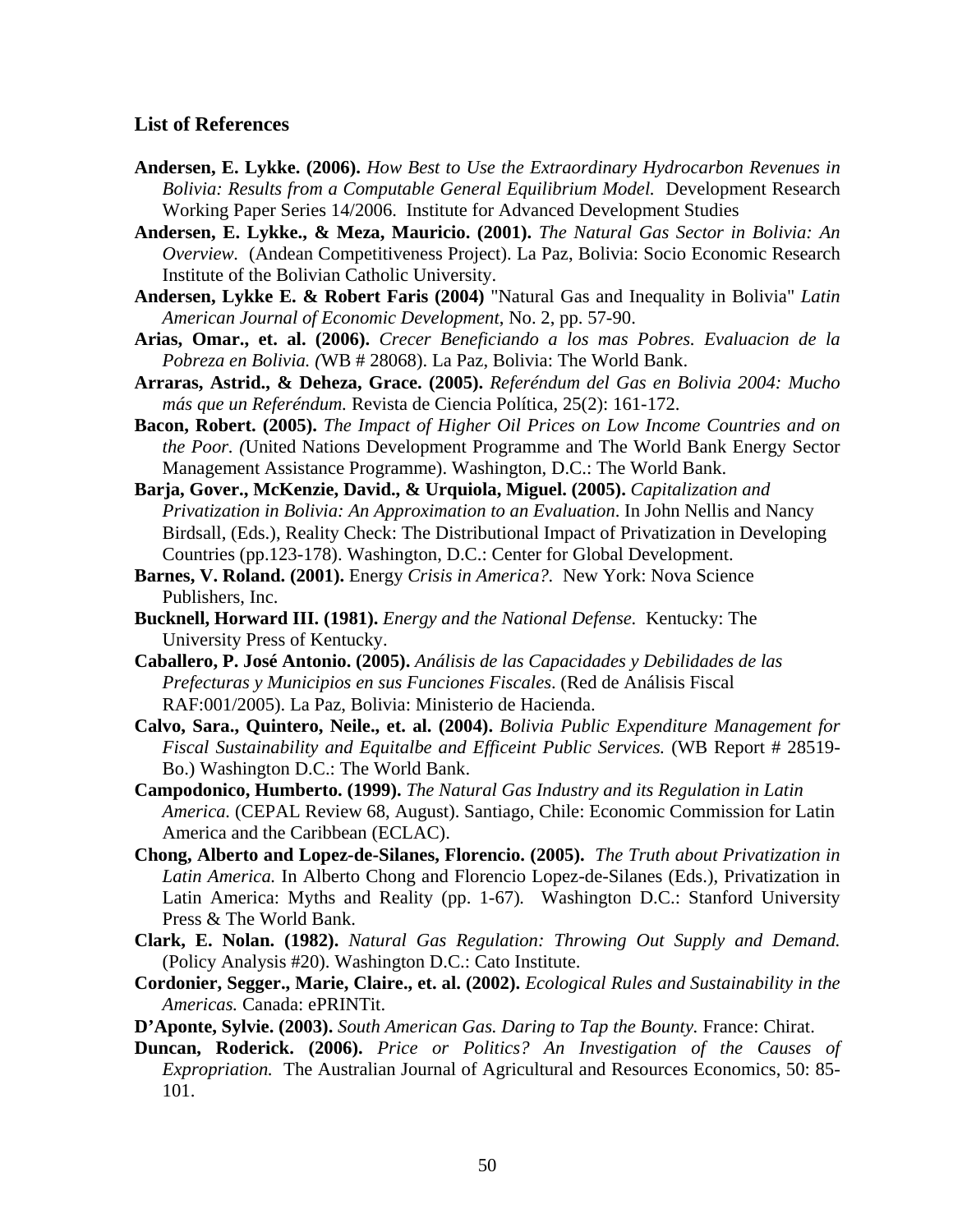- **Eaton, Jonathan., & Gersovitz, Mark. (1984).** *A Theory of Expropiation and Deviations from Perfect Capital Mobility.* The Economic Journal, 94(373): 16-40.
- **Easterly, William. (2004).** *The Elusive Quest of Growth.* Cambridge, Massachusetts: The MIT Press.
- **El Diario. (2006, October 29).** *Bolivia Inicia una Nueva Etapa de Explotación de Hidrocarburos.* Retrieved October 29, 2006 from http://www.eldiario.net/noticias/nt061029/0ptd.php

**\_\_\_\_. (2006, November 1).** *Congreso Autoriza la Vigencia de Nuevos Contratos Petroleros.*  Retrieved November 1, 2006 from http://www.eldiario.net/noticias/nt061030/0ptd.php

- **Finot, Ivan. (2001).** *Decentralizacion en America Latina: Teoria y Practica*. (Serie de Gestion Publica 12). Santiago, Chile: ILPES-Economic Commission for Latin America (ECLAC).
- **Frydman, Roman., Gray, Cherly., & Hessel, M. Rapaczynski. (1999).** *When Does Privatization Work? The impact of Private Ownership on Corporate Performance in the Transition Economies.* The Quarterly Journal of Economics, 114(4): 1153-1191.
- **Furtado, Antonio., et. at. (2006).** *Bolivia: Selected Issues.* (IMF Country Report No 06/273). Washington D.C.: International Monetary Fund.
- **Geller, Howard. (2003).** *Energy Revolution: Policies for a Sustainable Future.* Washington, DC: Island Press.
- **Genuzio, Tatiana. (2000).** *Evaluacion de la Politica Regulatoria del Sector Hidrocarburos en Bolivia.* (Estudio de Caso # 49). Santiago, Chile: Universidad de Chile.
- **Gray, M. George., et. al. (2005).** *La Economía más allá del Gas.* (United Nations Development Program). La Paz, Bolivia: United Nations.
- **Gylfason, Thorvaldur. (2000).** *Natural Resources, Education, and Economic Development.*  $(15<sup>th</sup>$  Annual Congress of the European Economic Association) Bolzano.
- **Helm, Dieter. (2003).** *Energy, the State, and the Market: British Energy Policy since 1979.*  New York: Oxford University Press Inc.
- **Henriquez, E. Rodrigo. (2006).** *Analisis al Decreto Supremo No 28701 de Nacionalizacion.*  (Indacochea & Asociados, Abogados). La Paz, Bolivia: Camara Boliviana de Hidrocarburos.
- **Herbst, Jeffrey. (2001)** *The Politics of Revenue Sharing in Resource-Dependent States*. (University World Institute for Development Economics Research Discussion Paper No. 2001/43). New York: United Nations.
- **Hindery, Derrick. (2004)**. *Social and Environmental Impacts of World Bank/IMF-Funded Economic Restructuring in Bolivia: An Analysis of Enron and Shell's Hydrocarbons Projects.* (Department of Geography and Environmental Studies). Hawaii: University of Hawai'i.
- **Homer-Dixon, F. Thomas. (2004).** *Environmental Scarcities and Violent Conflict: Evidence from Cases.* In Ken Conca and Geoffrey D. Dabelko (Eds.), Green Planet Blues (pp. 290- 302). U.S.A.: Westview Press.
- **Honorable Congreso Nacional (1986).** *Ley de Reforma Tributaria 843.* Bolivia.
- **\_\_\_\_. (1994).** *Reforma Tributaria Ley 1606.* Bolivia.
- **\_\_\_\_. (1994).** *Ley de Participación Popular 1551.* Bolivia.
- **\_\_\_\_. (1995).** *Ley de Descentralización Administrativa 1654.* Bolivia.
- **\_\_\_\_. (1996).** *Ley del SURTAX 1731.* Bolivia.
- **\_\_\_\_. (1996).** *Ley de Hidrocarburos 1689.* Bolivia.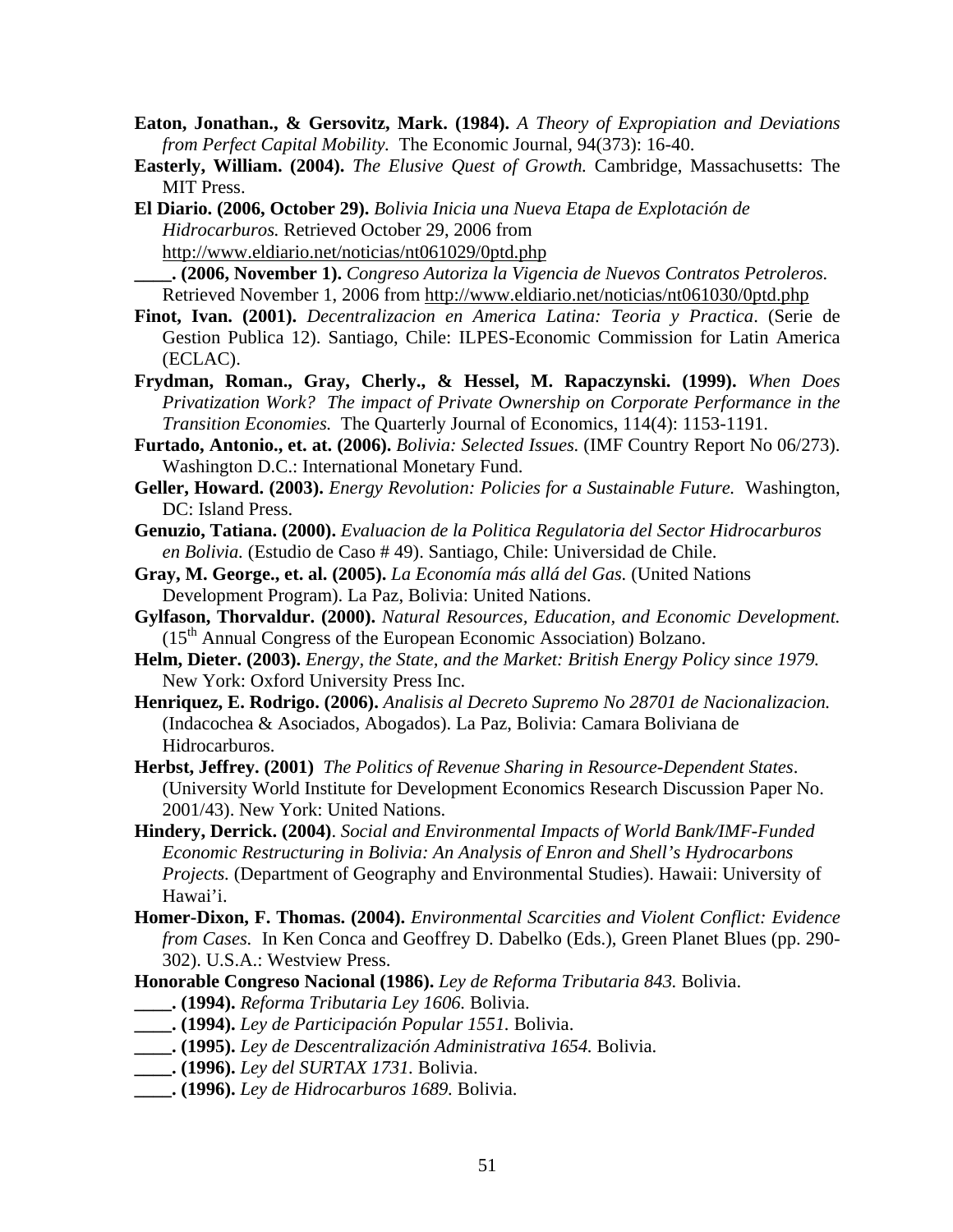**\_\_\_\_. (2004).** *Law 2650. Constitución Política del Estado.* Bolivia*.* 

- **\_\_\_\_. (2005).** Nueva *Ley de Hidrocarburos 3058.* Bolivia.
- **Ingram, M. George. (1974).** *Expropriation of US Property in South America: Nationalization of Oil and Cooper Companies in Peru, Bolivia and Chile.* New York: Praeger Publishers.
- **Kathuria, Vinish. (2006).** *Complex Gas Pricing Issue in Trans-Border Projects.* The Hindu retrieved September 06, 2006 from

http://www.thehindu.com/thehindu/biz/2006/09/04/stories/2006090400221500.htm

- **King, David. (2006)**. *Constitutional Reform in Bolivia: The 2005 Presidential Election.* ReVista. Harvard Review of Latin America. Sprint, 2006 retrieved April 20, 2007 from http://drclas.fas.harvard.edu/revista/articles/view/859
- **La Razón. (2006, October 29).** *Todas las Petroleras Firman y Aceptan pagar 82% al Estado.* Retrieved October 29, 2006 from http://www.la-razon.com/versiones/20061029%5F005709/nota\_248\_350303.htm
- **Law, L. Peter., & Franco, Nelson. (1998).** *International Gas Trade-The Bolivia-Brazil Gas Pipeline.* (Public Policy for the Private Sector Note # 144, May). Washington D.C.: The World Bank Group.
- **Leite, Carlos., & Weidmann, Jens. (1999).** *Does Mother Nature Corrupt? Natural Resources, Corruption, and Economic Growth.* (African and Research Departments Working Paper # 85) Washington, D.C.: International Monetary Fund.
- **Libro de Oro YPFB. (n.d.).** YPFB's website retrieved November 15, 2006 from http://www.ypfb.gov.bo/libro\_de\_oro.htm
- **Loza, Gabriel. (2002).** *Bolivia's Commodity Price Shock.* (CEPAL Review 76, April). Santiago, Chile: Economic Commission for Latin America and the Caribbean (ECLAC).
- **Lundholm, Michael., & Wijkander, Hans. (2002).** *Public Ownership and Income Redistribution.* Research Papers in Economics from Stockholm University, Department of Economics. (2): 1-22.
- **Martínez, Nadia., & Montecino, Juan. (2005)**. *Bolivians Struggle for Democracy.* (Press Release July 18, 2005). Silver City, NM & Washington, D.C.: Foreign Policy in Focus. Retrieved August 11, 2006 from http://www.fpif.org/fpiftxt/164
- **Mayorga-Alba, Eleodoro., et.al. (2002).** *Population, Energy and Environment Program (PEA) Comparative Analysis of the Distribution of Oil Rents.* (United Nations Development Programme and World Bank. Energy Sector Management Assistance Programme). Washington, D.C.: The World Bank.
- **\_\_\_.** *(2005). Comparative Study on the Distribution of Oil Rents in Bolivia, Colombia, Ecuador, and Peru.* (United Nations Development Programme and World Bank. Energy Sector Management Assistance Programme). Washington, D.C.: The World Bank.
- **McGuigan, Claire. (2007).** *The Benefits of FDI: Is Foreign Investment in Bolivia's Oil and Gas Delivering?* London: Christian Aid.
- **Medinaceli, Mauricio. (2003).** *Sistemas Impositivos Aplicados al Sector Petrolero en Bolivia 1990-2002.* La Paz. Bolivia: Cámara de Hidrocarburos de Bolivia.
	- **\_\_\_\_. (2004).** *Como Aprovechar Contextos Externos Favorables en el Sector*
	- *Hidrocarburifero en Bolivia?* La Paz, Bolivia: Fundacion Milenio.
	- **\_\_\_\_. (2005).** *Descripcion del Sector Hidrocarburifero en Bolivia.* La Paz, Bolivia:
	- Coorporacio Andina de Fomento.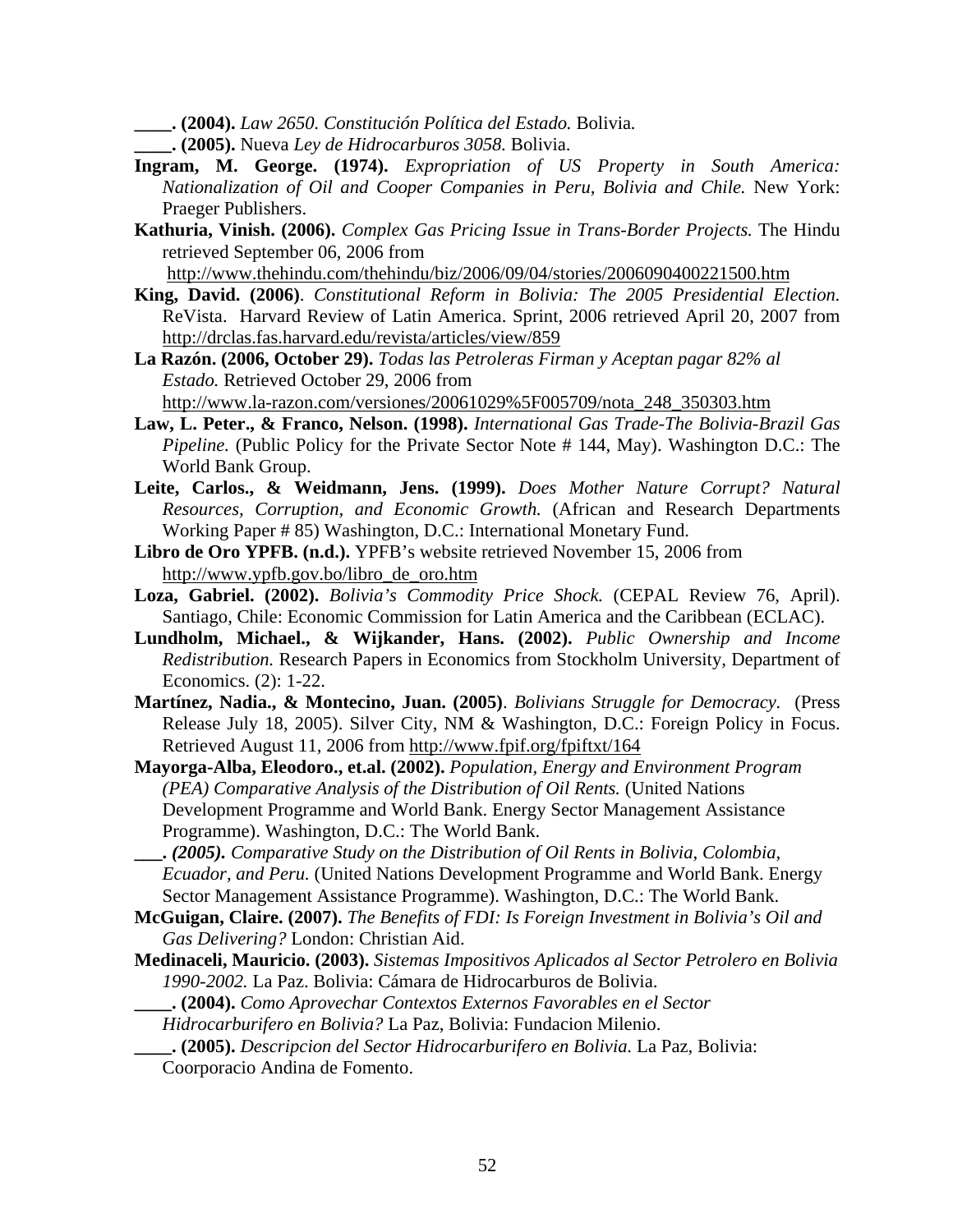- **Minor, S. Michael. (1992).** *The Demise of Expropriation as an Instrument of LDC Policy, 1980-1992.* Journal of International Business Studies, 25 (1) (1st Qtr., 1994): 177-188.
- **Morales, Evo., address to the United Nations, September 22, 2006.** *We Need Partners, Not Bosses.* Retrieved March 20, 2006 from http://jmbzine.com/wordpress/?page\_id=485#comment-3773
- **Moroney, R. John., & Dieck-Assad, Flory. (2005).** *Energy and Sustainable Development in Mexico.* College Station: Texas A&M University Press.
- **Mora, C. Jesus. (1998).** *La Capitalización de YPFB en el Proceso de Transformación de Bolivia en Distribución de Gas Natural para el MERCOSUR.* Merida, Venezuela: Universidad de los Andes.
- **Mosqueira, Edgardo., Frank, Jonas., et. al. (2006).** *Bolivia: Institutional and Governance Review Towards an Inclusive Decentralization*. *(*WB Report # 36285-Bo.) Washington D.C.: The World Bank.
- **Movimiento al Socialismo. (2005).** *Programa de Gobierno: Bolivia Digna, Soberana y Productiva (2006-2010)*. (Titulo Uno). La Paz, Bolivia: **MAS-IPSP.**
- **Muller, Thomas., & Schitnizer, Monika. (2006).** *Technology Transfer and Spillovers in International Join Ventures*. Journal of International Economics 68(2006): 456-468.
- **Napoleón, P. Mario. (2006).** *Contribución del Sectorhidrocarburos a la Economia Nacional: 1990-2005.* In La Nacionalización Bajo la Lupa*. (*Boletín Economico #4). La Paz, Bolivia: Fundación Milenio.
- **Pereira, S. Juan Carlos. (2006).** *La Política y la Administración Tributaria en el Marco de la Descentralización Fiscal.* (Red de Análisis Fiscal RAF 004/2006). La Paz, Bolivia: Ministerio de Hacienda.
- **Perreault, Thomas. (2006).** *From la Guerra del Agua to la Guerra del Gas; Resource*  Governance, Neoliberalism and Popular Protest in Bolivia. Department of Geography, Syracuse University, NY 38(1): 150-172.
- **Poder Ejecutivo de la Republica de Bolivia (2006).** *Decreto Supremo de Nacionalización Héroes del Chaco 28701.* Bolivia.
- **Ribot, C. Jesse. (2002).** *Democratic Decentralization of Natural Resources Institutionalizing Popular Participation.* Washington D.C.: World Resources Institute.

**Ross, Michael. (2001).** *Extractive Sectors and the Poor*. Oxfam America Report Press Release retrieved 19 October, 2006 from http://www.oxfamamerica.org/newsandpublications/press\_releases/archive2001/art545.ht ml/?searchterm=eireport

- **Sachs, Jeffrey., & Warner, M. Andrew. (1997).** *Natural Resources Abundance and Economic Growth.* (Center for International Development and Harvard Institute for International Development). Cambridge, MA: Harvard University.
	- **\_\_\_\_. (1999).** *The Big Push, Natural Resource Booms, and Growth*. Journal of Development Economics 59: 43-76.
- **Sachs, Jeffrey. (2005).** *The End of Poverty*. New York: The Penguin Press.

**Schmidt, M. Klaus. (1998).** *The Political Economy of Mass Privatization and the Risk of Expropriation.* European Economic Review, 44: 393-421.

**Shirly, Mary.** (2004). *Why is Sector Reform so Unpopular in Latin America?* (Working Paper # 4). Missouri: Ronald Coase Institute.